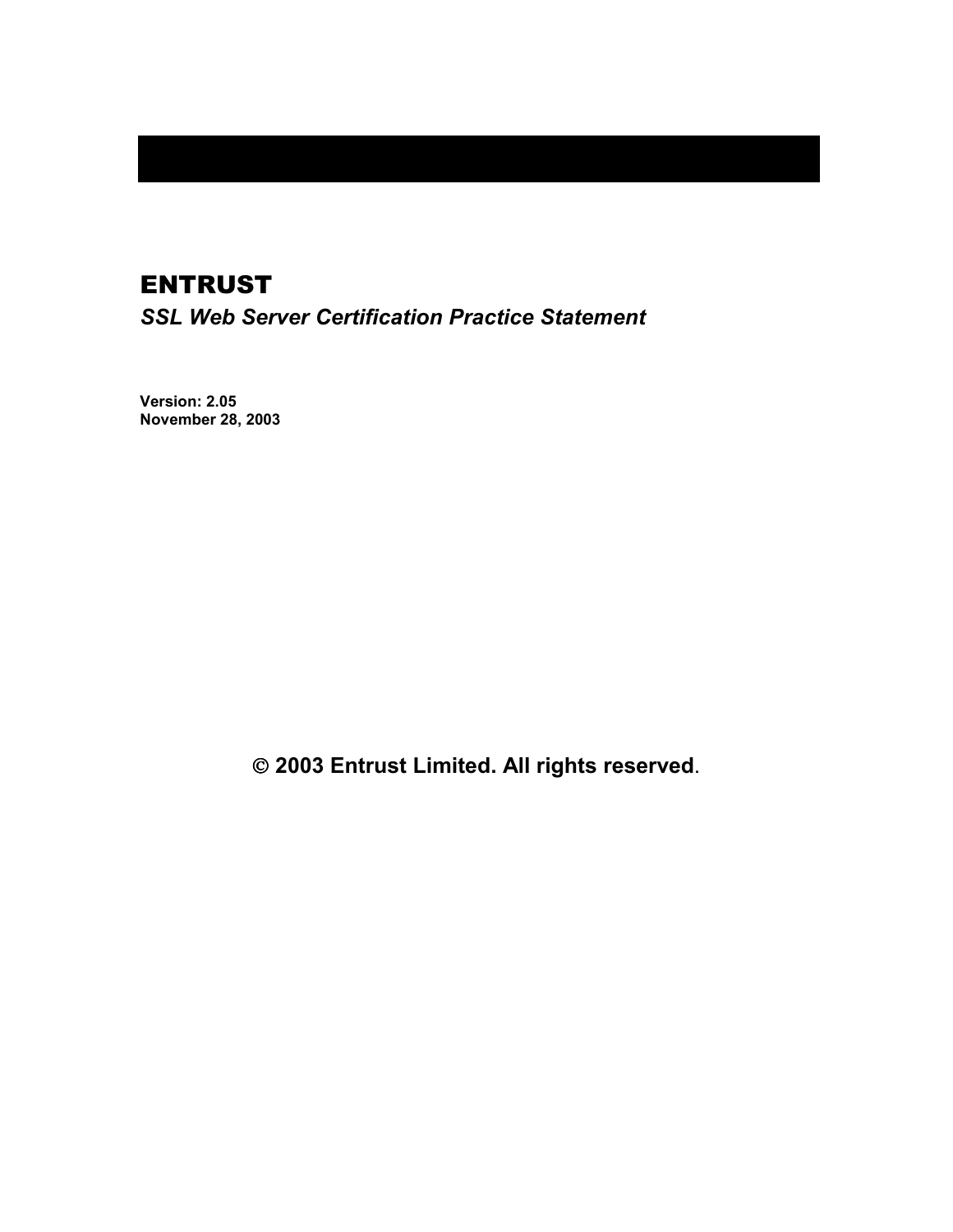## **Revision History**

| Issue | Date              | Changes in this Revision                                                                                                                                                                                                          |
|-------|-------------------|-----------------------------------------------------------------------------------------------------------------------------------------------------------------------------------------------------------------------------------|
| 1.0   | May 26, 1999      | Initial version.                                                                                                                                                                                                                  |
| 2.0   | July 1, 2000      | Addition of provisions dealing with subordinate<br>entities (such as third party registration<br>authorities) in the Entrust.net SSL Web Server<br>public key infrastructure. Revision of numerous<br>other terms and conditions. |
| 2.01  | May 30, 2001      | Minor revisions having no substantive impact.                                                                                                                                                                                     |
| 2.02  | January 1, 2002   | Minor revisions related to replacement Cross<br>Certificate.                                                                                                                                                                      |
| 2.03  | January 1, 2003   | Entrust legal name change.                                                                                                                                                                                                        |
| 2.04  | August 20, 2003   | Minor revisions related to use of certificates on<br>more than one server; permitting use of asterisk<br>in Subject name                                                                                                          |
| 2.05  | November 28, 2003 | Minor revisions to language to handle licensing<br>issues.                                                                                                                                                                        |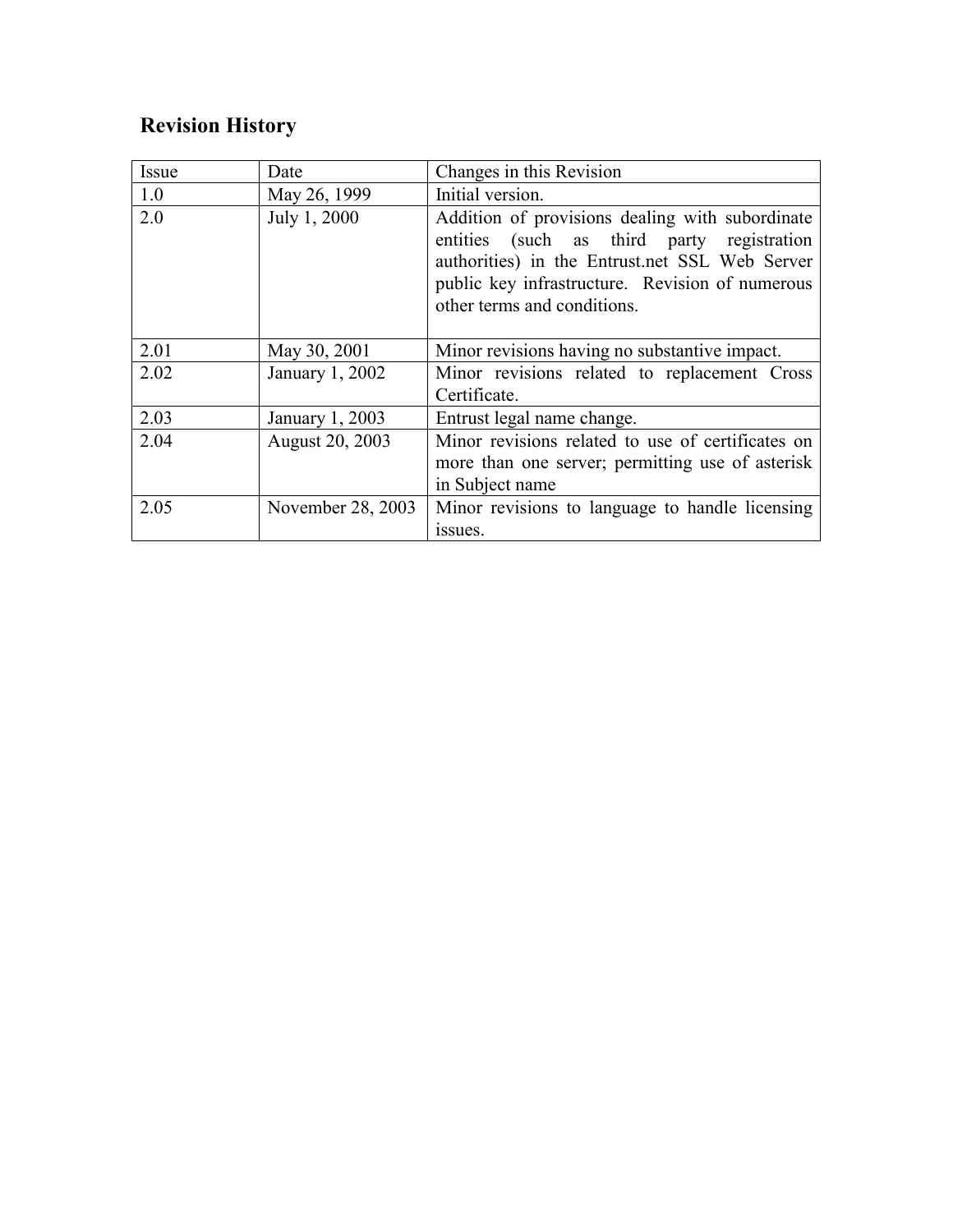# **TABLE OF CONTENTS**

| 1.1<br>1.2<br>1.3<br>1.3.1<br>1.4<br>1.4.1<br>1.4.2<br>2.<br>2.1<br>2.1.1<br>2.1.2<br>2.1.3<br>2.1.4<br>2.1.5<br>$2.2^{\circ}$<br>2.2.1<br>2211<br>2.2.1.2<br>2.2.1.3<br>2.2.1.4<br>2.2.1.5<br>2.2.2<br>2.3<br>2.3.1<br>2.3.2<br>2.3.3<br>2.4<br>2.4.1<br>2.4.2<br>2.4.3<br>2.5<br>2.5.1<br>2.5.2<br>2.5.3<br>2.5.4<br>2.5.5<br>2.6<br>2.6.1<br>2.6.2<br>2.6.3<br>2.6.4<br>2.7<br>2.7.1<br>2.7.2 | $\mathbf{I}$ . |  |  |
|--------------------------------------------------------------------------------------------------------------------------------------------------------------------------------------------------------------------------------------------------------------------------------------------------------------------------------------------------------------------------------------------------|----------------|--|--|
|                                                                                                                                                                                                                                                                                                                                                                                                  |                |  |  |
|                                                                                                                                                                                                                                                                                                                                                                                                  |                |  |  |
|                                                                                                                                                                                                                                                                                                                                                                                                  |                |  |  |
|                                                                                                                                                                                                                                                                                                                                                                                                  |                |  |  |
|                                                                                                                                                                                                                                                                                                                                                                                                  |                |  |  |
|                                                                                                                                                                                                                                                                                                                                                                                                  |                |  |  |
|                                                                                                                                                                                                                                                                                                                                                                                                  |                |  |  |
|                                                                                                                                                                                                                                                                                                                                                                                                  |                |  |  |
|                                                                                                                                                                                                                                                                                                                                                                                                  |                |  |  |
|                                                                                                                                                                                                                                                                                                                                                                                                  |                |  |  |
|                                                                                                                                                                                                                                                                                                                                                                                                  |                |  |  |
|                                                                                                                                                                                                                                                                                                                                                                                                  |                |  |  |
|                                                                                                                                                                                                                                                                                                                                                                                                  |                |  |  |
|                                                                                                                                                                                                                                                                                                                                                                                                  |                |  |  |
|                                                                                                                                                                                                                                                                                                                                                                                                  |                |  |  |
|                                                                                                                                                                                                                                                                                                                                                                                                  |                |  |  |
|                                                                                                                                                                                                                                                                                                                                                                                                  |                |  |  |
|                                                                                                                                                                                                                                                                                                                                                                                                  |                |  |  |
|                                                                                                                                                                                                                                                                                                                                                                                                  |                |  |  |
|                                                                                                                                                                                                                                                                                                                                                                                                  |                |  |  |
|                                                                                                                                                                                                                                                                                                                                                                                                  |                |  |  |
|                                                                                                                                                                                                                                                                                                                                                                                                  |                |  |  |
|                                                                                                                                                                                                                                                                                                                                                                                                  |                |  |  |
|                                                                                                                                                                                                                                                                                                                                                                                                  |                |  |  |
|                                                                                                                                                                                                                                                                                                                                                                                                  |                |  |  |
|                                                                                                                                                                                                                                                                                                                                                                                                  |                |  |  |
|                                                                                                                                                                                                                                                                                                                                                                                                  |                |  |  |
|                                                                                                                                                                                                                                                                                                                                                                                                  |                |  |  |
|                                                                                                                                                                                                                                                                                                                                                                                                  |                |  |  |
|                                                                                                                                                                                                                                                                                                                                                                                                  |                |  |  |
|                                                                                                                                                                                                                                                                                                                                                                                                  |                |  |  |
|                                                                                                                                                                                                                                                                                                                                                                                                  |                |  |  |
|                                                                                                                                                                                                                                                                                                                                                                                                  |                |  |  |
|                                                                                                                                                                                                                                                                                                                                                                                                  |                |  |  |
|                                                                                                                                                                                                                                                                                                                                                                                                  |                |  |  |
|                                                                                                                                                                                                                                                                                                                                                                                                  |                |  |  |
|                                                                                                                                                                                                                                                                                                                                                                                                  |                |  |  |
|                                                                                                                                                                                                                                                                                                                                                                                                  |                |  |  |
|                                                                                                                                                                                                                                                                                                                                                                                                  |                |  |  |
|                                                                                                                                                                                                                                                                                                                                                                                                  |                |  |  |
|                                                                                                                                                                                                                                                                                                                                                                                                  |                |  |  |
|                                                                                                                                                                                                                                                                                                                                                                                                  |                |  |  |
|                                                                                                                                                                                                                                                                                                                                                                                                  |                |  |  |
|                                                                                                                                                                                                                                                                                                                                                                                                  |                |  |  |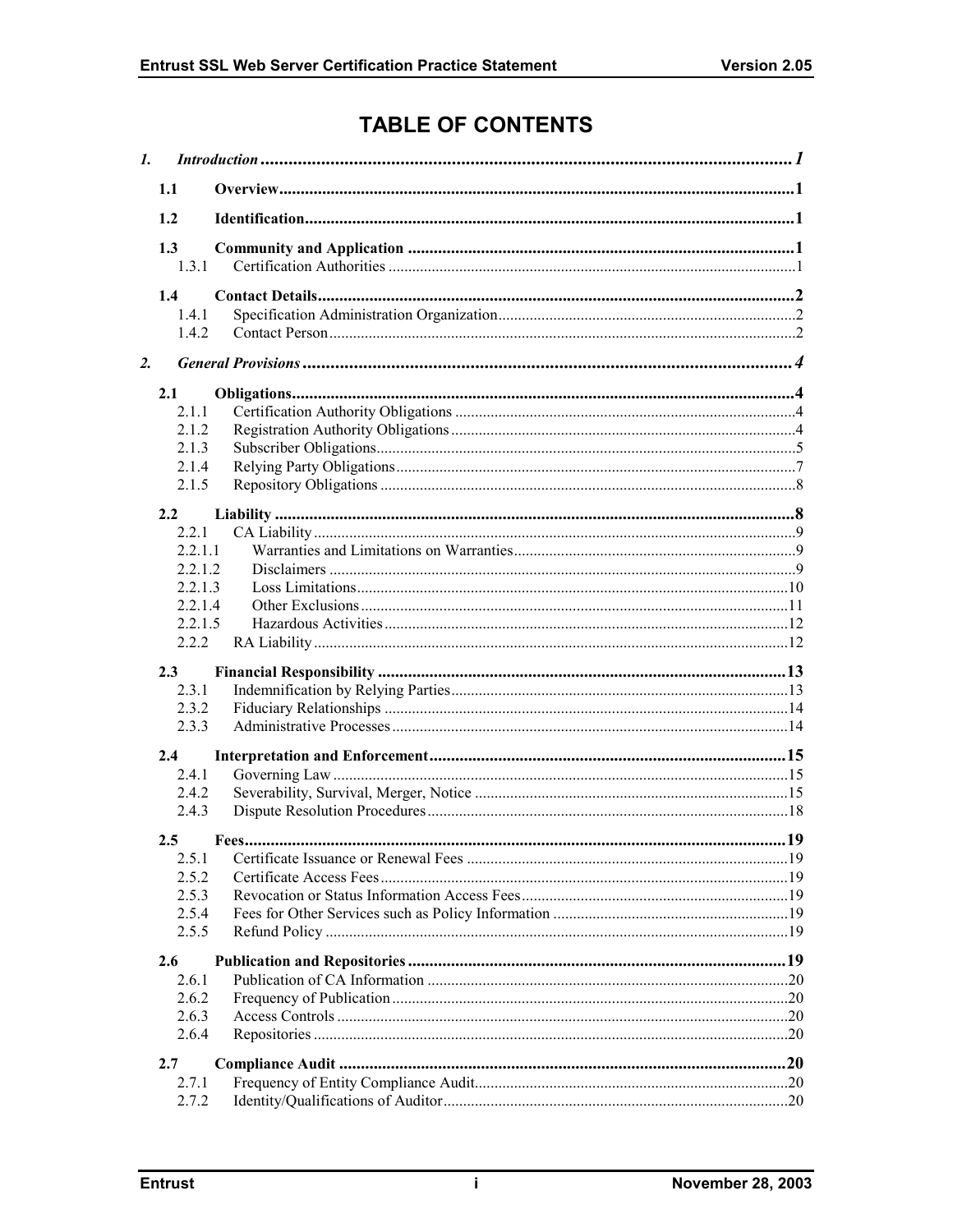|                      | 2.7.3            |                                                                      |  |
|----------------------|------------------|----------------------------------------------------------------------|--|
|                      |                  |                                                                      |  |
|                      | 2.7.4            |                                                                      |  |
|                      | 2.7.5            |                                                                      |  |
|                      | 2.7.6            |                                                                      |  |
|                      | 2.8              |                                                                      |  |
|                      | 2.8.1            |                                                                      |  |
|                      | 2.8.2            |                                                                      |  |
|                      | 2.8.3            |                                                                      |  |
|                      | 2.8.4            |                                                                      |  |
|                      | 2.8.5            |                                                                      |  |
|                      | 2.8.6            |                                                                      |  |
|                      | 2.8.7            |                                                                      |  |
|                      | 2.9              |                                                                      |  |
|                      |                  |                                                                      |  |
| $\boldsymbol{\beta}$ |                  |                                                                      |  |
|                      | 3.1              |                                                                      |  |
|                      | 3.1.1            |                                                                      |  |
|                      | 3.1.2            |                                                                      |  |
|                      | 3.1.3            |                                                                      |  |
|                      | 3.1.4            |                                                                      |  |
|                      | 3.1.5            |                                                                      |  |
|                      | 3.1.6            |                                                                      |  |
|                      | 3.1.7            |                                                                      |  |
|                      | 3.1.8            |                                                                      |  |
|                      | 3.1.9            |                                                                      |  |
|                      |                  |                                                                      |  |
|                      |                  |                                                                      |  |
|                      | 3.2              |                                                                      |  |
|                      | 3.3              |                                                                      |  |
|                      | 3.4              |                                                                      |  |
| 4                    |                  |                                                                      |  |
|                      | 4.1              |                                                                      |  |
|                      | 4.2              |                                                                      |  |
|                      |                  |                                                                      |  |
|                      | 4.3              |                                                                      |  |
|                      | 4.4              |                                                                      |  |
|                      | 4.4.1            |                                                                      |  |
|                      | 442              |                                                                      |  |
|                      | 4.4.3            |                                                                      |  |
|                      | 4.4.4            |                                                                      |  |
|                      | 4.4.5            |                                                                      |  |
|                      | 4.4.6            |                                                                      |  |
|                      | 4.4.7            |                                                                      |  |
|                      | 4.4.8            |                                                                      |  |
|                      | 4.4.9            |                                                                      |  |
|                      | 4.4.10           |                                                                      |  |
|                      | 4.4.11           |                                                                      |  |
|                      | 4.4.12           |                                                                      |  |
|                      | 4.4.13           |                                                                      |  |
|                      | 4.4.14<br>4.4.15 | Checking Requirements For Other Forms of Revocation Advertisements31 |  |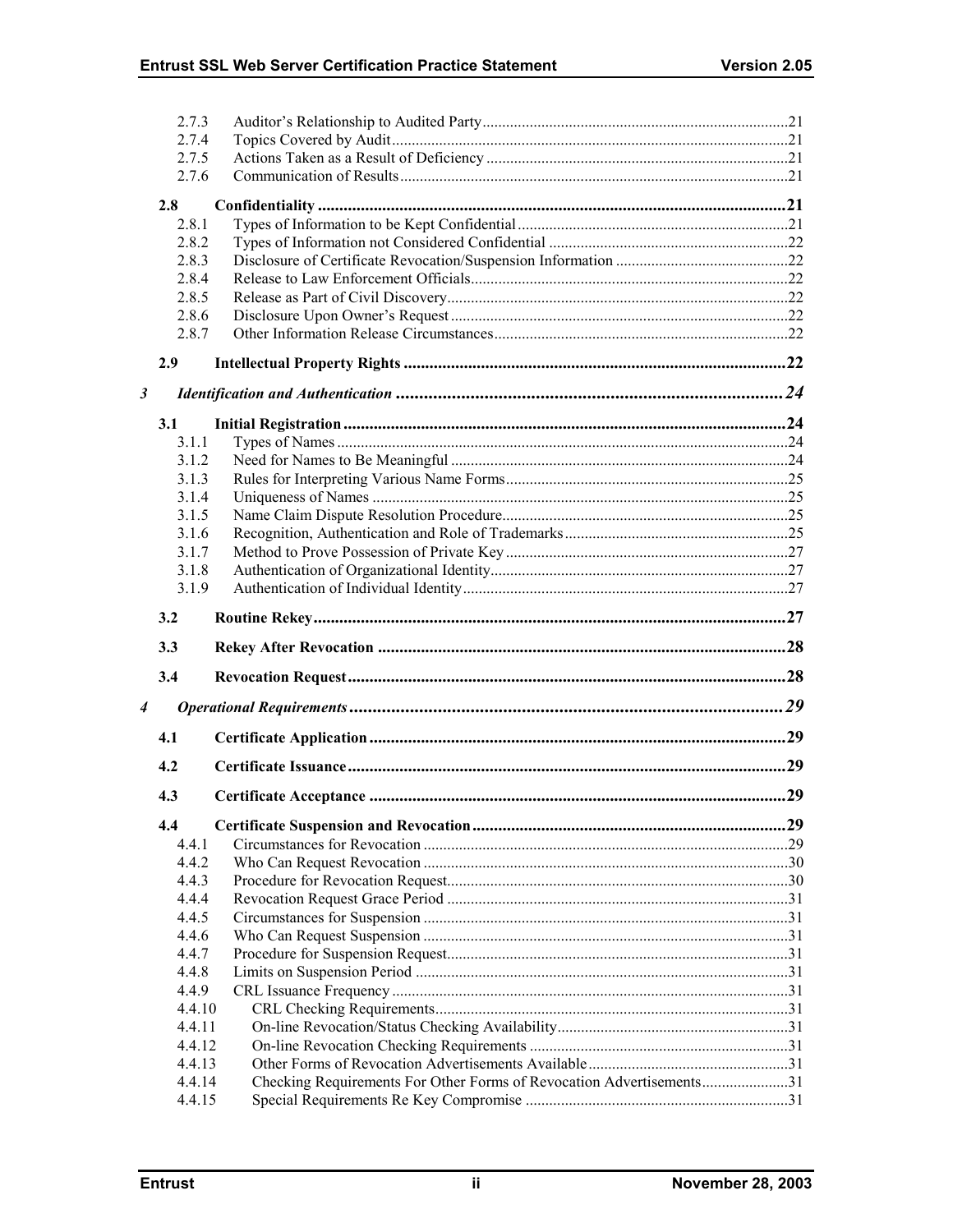|   | 4.5            |  |
|---|----------------|--|
|   | 4.6            |  |
|   | 4.7            |  |
|   | 4.8            |  |
|   | 4.9            |  |
| 5 |                |  |
|   | 5.1            |  |
|   | 5.2            |  |
|   |                |  |
|   | 5.3            |  |
| 6 |                |  |
|   | 6.1            |  |
|   | 6.1.1<br>6.1.2 |  |
|   | 6.1.3          |  |
|   | 6.1.4          |  |
|   | 6.1.5          |  |
|   | 6.1.6          |  |
|   | 6.1.7          |  |
|   | 6.1.8          |  |
|   | 6.1.9          |  |
|   | 6.2            |  |
|   |                |  |
|   | 6.3            |  |
|   | 6.4            |  |
|   | 6.5            |  |
|   | 6.6            |  |
|   | 6.7            |  |
|   | 6.8            |  |
| 7 |                |  |
|   | 7.1            |  |
|   | 7.2            |  |
| 8 |                |  |
|   |                |  |
|   | 8.1            |  |
|   | 8.2            |  |
|   | 8.3            |  |
|   | 8.4            |  |
| 9 |                |  |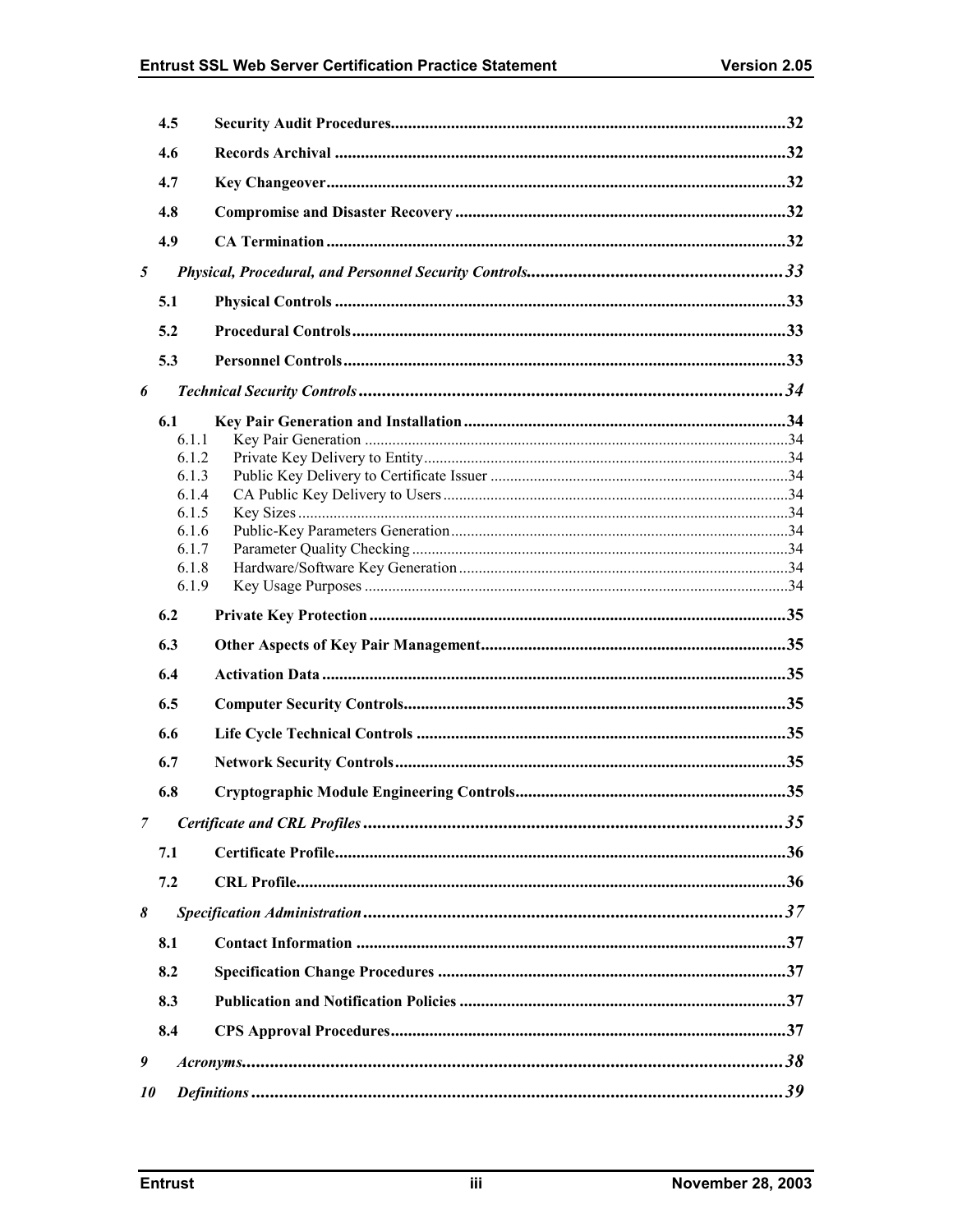## <span id="page-5-0"></span>**1. Introduction**

The Entrust SSL Web Server Certification Authorities issue Entrust SSL Web Server Certificates to support more secure communications between World Wide Web servers and browsers using the Secure Sockets Layer protocol. Entrust Limited ("Entrust") uses Entrust's award winning Entrust/PKI™ family of software products to provide standards-compliant digital certificates that enable more secure on-line communications.

## **1.1 Overview**

This Entrust SSL Web Server Certification Practice Statement describes the practices and procedures of (i) the Entrust SSL Web Server Certification Authorities, and (ii) Registration Authorities operating under the Entrust SSL Web Server Certification Authorities. This Entrust SSL Web Server Certification Practice Statement also describes the terms and conditions under which Entrust makes Certification Authority and Registration Authority services available in respect to Entrust SSL Web Server Certificates. This Entrust SSL Web Server Certification Practice Statement is applicable to all persons, entities, and organizations, including, without limitation, all Applicants, Subscribers, Relying Parties, Resellers, Co-marketers and any other persons, entities, or organizations that have a relationship with (i) Entrust in respect to Entrust SSL Web Server Certificates and/or any services provided by Entrust in respect to Entrust SSL Web Server Certificates, or (ii) any Registration Authorities operating under an Entrust SSL Web Server Certification Authorities, or any Resellers or Co-marketers providing any services in respect to Entrust SSL Web Server Certificates. This Entrust SSL Web Server Certification Practice Statement is incorporated by reference into all Entrust SSL Web Server Certificates issued by an Entrust SSL Web Server Certification Authorities. This Entrust SSL Web Server Certification Practice Statement provides Applicants, Subscribers, Relying Parties, Resellers, Co-marketers and other persons, entities, and organizations with a statement of the practices and policies of the Entrust SSL Web Server Certification Authorities and also of the Registration Authorities operating under the Entrust SSL Web Server Certification Authorities. This Entrust SSL Web Server Certification Practice Statement also provides a statement of the rights and obligations of Entrust, any third parties that are operating Registration Authorities under the Entrust SSL Web Server Certification Authorities, Applicants, Subscribers, Relying Parties, Resellers, Co-marketers and any other persons, entities, or organizations that may use or rely on Entrust SSL Web Server Certificates or have a relationship with an Entrust SSL Web Server Certification Authority or a Registration Authority operating under an Entrust SSL Web Server Certification Authority in respect to Entrust SSL Web Server Certificates and/or any services in respect to Entrust SSL Web Server Certificates.

## **1.2 Identification**

This document is called the Entrust SSL Web Server Certification Practice Statement.

## **1.3 Community and Application**

Use of Entrust SSL Web Server Certificates is restricted to World Wide Web servers using the Secure Sockets Layer protocol. Any other use of Entrust SSL Web Server Certificates is prohibited.

## **1.3.1 Certification Authorities**

In the Entrust SSL web server public-key infrastructure, Certification Authorities may accept CSRs and Public Keys from Applicants whose identity has been verified as provided herein by an Entrust-operated Registration Authority or by an independent third-party Registration Authority operating under an Entrust SSL Web Server Certification Authority. If an Entrust SSL Web Server Certificate Application is verified, the verifying Registration Authority will send a request to an Entrust SSL Web Server Certification Authority for the issuance of an Entrust SSL Web Server Certificate. The Entrust SSL Web Server Certification Authority will create an Entrust SSL Web Server Certificate containing the Public Key and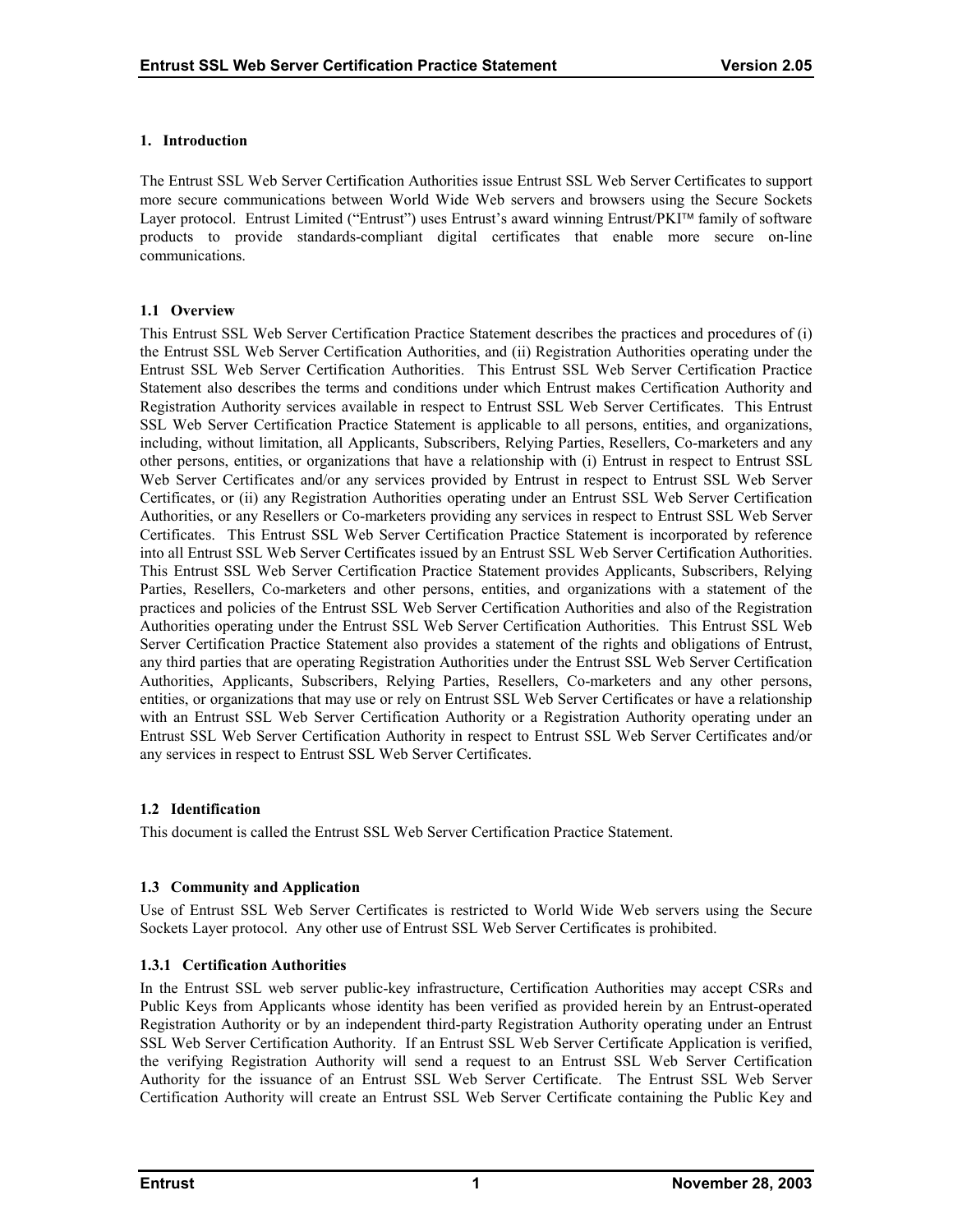<span id="page-6-0"></span>identification information contained in the request sent by the Registration Authority to that Entrust SSL Web Server Certification Authority. The Entrust SSL Web Server Certificate created in response to the request will be digitally signed by the Entrust SSL Web Server Certification Authority.

Only Certification Authorities authorized by Entrust are permitted to issue Entrust SSL Web Server Certificates. In the event that more than one Certification Authority is authorized to issue Entrust SSL Web Server Certificates, Entrust will post a list of authorized Certification Authorities in the Entrust Repository.

## **1.3.2 Registration Authorities**

In the Entrust SSL web server public-key infrastructure, Registration Authorities under the Entrust SSL Web Server Certification Authorities may accept Entrust SSL Web Server Certificate Applications from Applicants and perform a limited verification of the information contained in such Entrust SSL Web Server Certificate Applications. If the information provided is verified according to the procedures established by the Entrust Policy Authority, a Registration Authority operating under an Entrust SSL Web Server Certification Authority may send a request to such Entrust SSL Web Server Certification Authority to issue an Entrust SSL Web Server Certificate to the Applicant.

Only Registration Authorities authorized by Entrust are permitted to submit requests to an Entrust SSL Web Server Certification Authority for the issuance of Entrust SSL Web Server Certificates. In the event that more than one Registration Authority is authorized to perform this function for Entrust SSL Web Server Certificates, Entrust will post a list of authorized Registration Authorities in the Entrust Repository.

## **1.3.3 End Entities**

End entities for the Entrust SSL web server public-key infrastructure consist of:

- 1. **Applicants** An Applicant is a person, entity, or organization that has applied for, but has not yet been issued an Entrust SSL Web Server Certificate.
- 2. **Subscribers**  A Subscriber is a person, entity, or organization that has been issued an Entrust SSL Web Server Certificate.
- 3. **Relying Parties**  A Relying Party is a person, entity, or organization that relies on or uses a Entrust SSL Web Server Certificate and/or any other information provided in an Entrust Repository to verify the identity and Public Key of a Subscriber and/or use such Public Key to send or receive encrypted communications to or from a Subscriber.

## **1.3.4 Applicability**

This Entrust SSL Web Server Certification Practice Statement is applicable to Entrust SSL Web Server Certificates issued by Entrust SSL Web Server Certification Authorities. Entrust SSL Web Server Certificates are issued by Entrust SSL Web Server Certification Authorities for use by World Wide Web servers providing Secure Sockets Layer-based services. Entrust SSL Web Server Certificates conform to the X.509 v3 standard with SSL extensions.

## **1.4 Contact Details**

## **1.4.1 Specification Administration Organization**

The Entrust SSL Web Server Certification Practice Statement is administered by the Entrust Operational Authority and is based on the policies established by the Entrust Policy Authority.

## **1.4.2 Contact Person**

The contact information for questions about Entrust SSL Web Server Certificates is: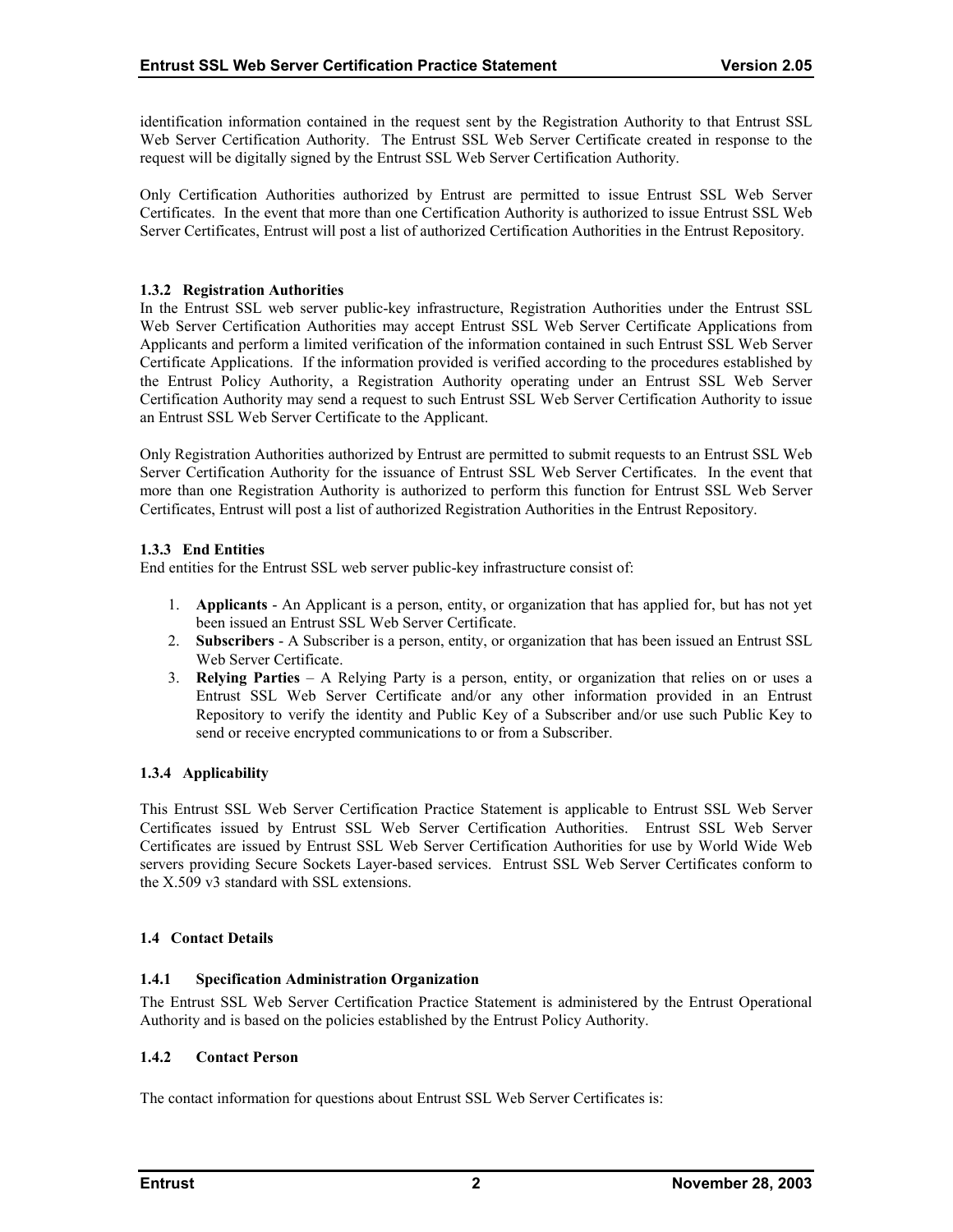Entrust Limited 1000 Innovation Drive Ottawa, Ontario Canada K2K 3E7 Tel: 1-877-368-7483 Fax: 1-877-839-3538 Email: certserv.support@Entrust.com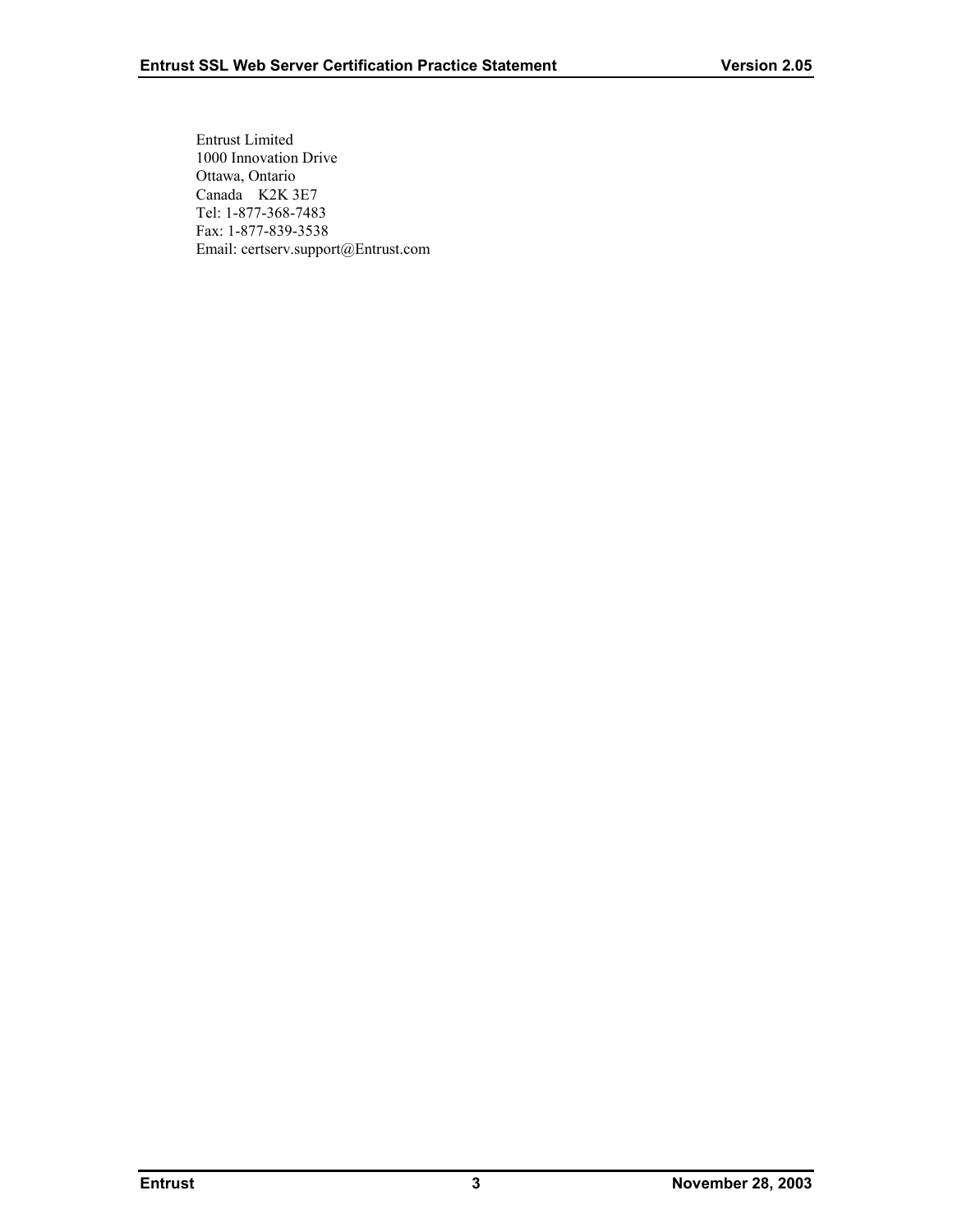#### <span id="page-8-0"></span>**2. General Provisions**

#### **2.1 Obligations**

#### **2.1.1 Certification Authority Obligations**

An Entrust SSL Web Server Certification Authority shall:

- (i) provide Certification Authority services in accordance with the terms and conditions of the Entrust SSL Web Server Certification Practice Statement;
- (ii) upon receipt of a request from a Registration Authority operating under such Entrust SSL Web Server Certification Authority, issue an Entrust SSL Web Server Certificate in accordance with the terms and conditions of the Entrust SSL Web Server Certification Practice Statement;
- (iii) make available Entrust SSL Web Server Certificate revocation information by issuing Entrust SSL Web Server Certificates and by issuing and making available Entrust SSL Web Server Certificate CRLs in an Entrust Repository in accordance with the terms and conditions of the Entrust SSL Web Server Certification Practice Statement;
- (iv) issue and publish Entrust SSL Web Server Certificate CRLs on a regular schedule in accordance with the terms and conditions of the Entrust SSL Web Server Certification Practice Statement; and
- (v) upon receipt of a revocation request from a Registration Authority operating under such Entrust SSL Web Server Certification Authority, revoke the specified Entrust SSL Web Server Certificate in accordance with the terms and conditions of the Entrust SSL Web Server Certification Practice Statement.

In operating the Entrust SSL Web Server Certification Authorities, Entrust may use one or more representatives or agents to perform its obligations under the Entrust SSL Web Server Certification Practice Statement, any Subscription Agreements, or any Relying Party Agreements, provided that Entrust shall remain responsible for its performance.

## **2.1.2 Registration Authority Obligations**

A Registration Authority operating under an Entrust SSL Web Server Certification Authority shall:

- (i) receive Entrust SSL Web Server Certificate Applications in accordance with the terms and conditions of the Entrust SSL Web Server Certification Practice Statement;
- (ii) perform limited verification of information submitted by Applicants when applying for Entrust SSL Web Server Certificates, and if such verification is successful, submit a request to an Entrust SSL Web Server Certification Authority for the issuance of an Entrust SSL Web Server Certificate, all in accordance with the terms and conditions of the Entrust SSL Web Server Certification Practice Statement;
- (iii) receive and verify requests from Subscribers for the revocation of Entrust SSL Web Server Certificates, and if the verification of a revocation request is successful, submit a request to an Entrust SSL Web Server Certification Authority for the revocation of such Entrust SSL Web Server Certificate, all in accordance with the terms and conditions of the Entrust SSL Web Server Certification Practice Statement;
- (iv) notify Subscribers, in accordance with the terms and conditions of the Entrust SSL Web Server Certification Practice Statement, that an Entrust SSL Web Server Certificate has been issued to them; and
- (v) notify Subscribers, in accordance with the terms and conditions of the Entrust SSL Web Server Certification Practice Statement, that an Entrust SSL Web Server Certificate issued to them has been revoked or will soon expire.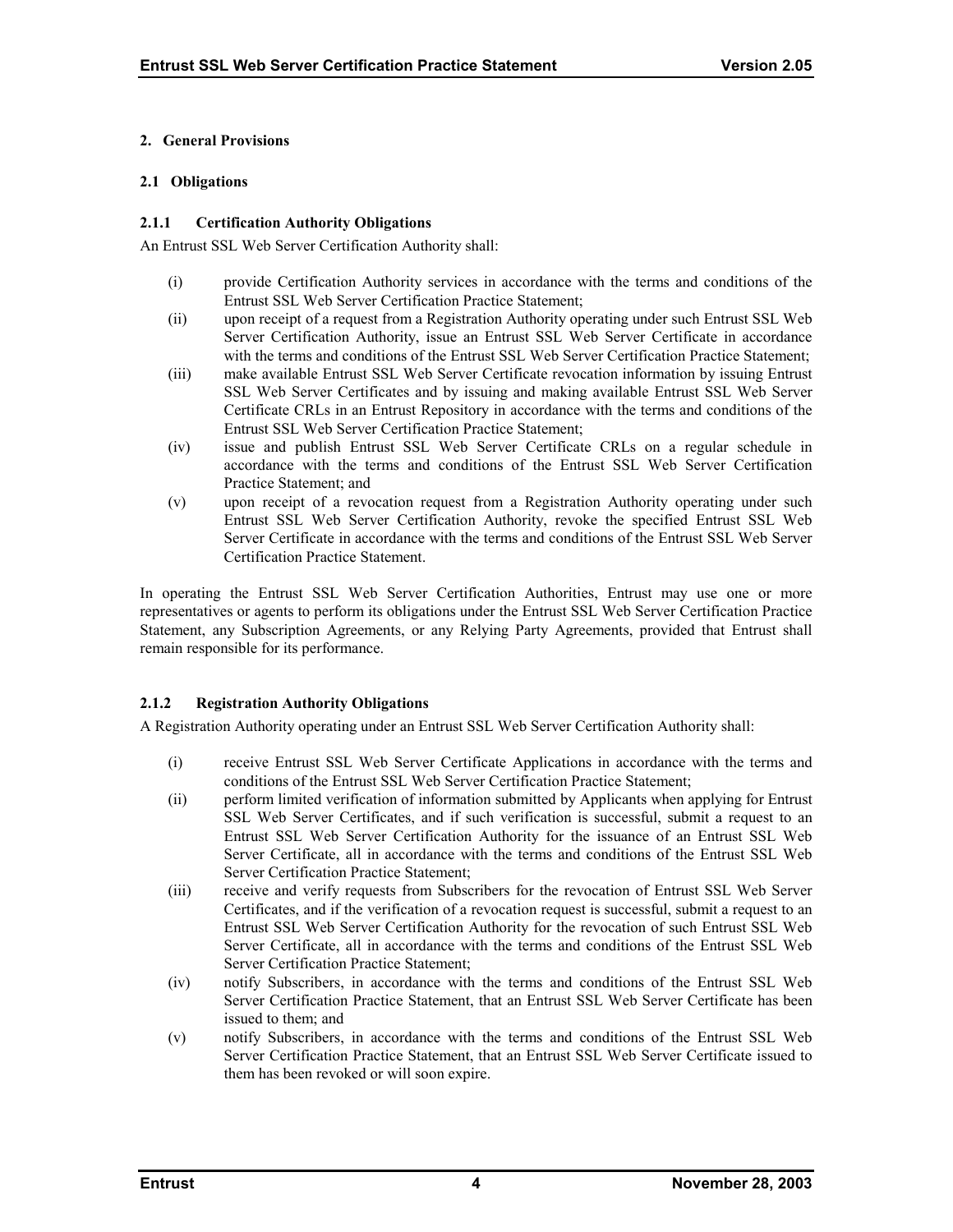<span id="page-9-0"></span>Entrust may use one or more representatives or agents to perform its obligations in respect of an Entrustoperated Registration Authority under the Entrust SSL Web Server Certification Practice Statement, any Subscription Agreements, or any Relying Party Agreements, provided that Entrust shall remain responsible for the performance of such representatives or agents under the Entrust SSL Web Server Certification Practice Statement, any Subscription Agreements, or any Relying Party Agreements. Entrust may appoint independent third parties to act as Registration Authorities under an Entrust SSL Web Server Certification Authority. Such independent third-party Registration Authorities shall be responsible for their performance under the Entrust SSL Web Server Certification Practice Statement, any Subscription Agreements, or any Relying Party Agreements. Entrust shall not be responsible for the performance of such independent thirdparty Registration Authorities. Independent third-party Registration Authorities may use one or more representatives or agents to perform their obligations when acting as a Registration Authority under an Entrust SSL Web Server Certification Authority. Independent third-party Registration Authorities shall remain responsible for the performance of such representatives or agents under the Entrust SSL Web Server Certification Practice Statement, any Subscription Agreements, or any Relying Party Agreements. Entrust may appoint Resellers and Co-marketers for (i) Entrust SSL Web Server Certificates, and (ii) services provided in respect to Entrust SSL Web Server Certificates. Such Resellers and Co-marketers shall be responsible for their performance under the Entrust SSL Web Server Certification Practice Statement, any Subscription Agreements, or any Relying Party Agreements. Entrust shall not be responsible for the performance of any such Resellers and Co-marketers. Resellers and Co-marketers may use one or more representatives or agents to perform their obligations under the Entrust SSL Web Server Certification Practice Statement, any Subscription Agreements, or any Relying Party Agreements. Resellers and Comarketers shall remain responsible for the performance of such representatives or agents under the Entrust SSL Web Server Certification Practice Statement, any Subscription Agreements, or any Relying Party Agreements. Independent third-party Registration Authorities, Resellers, and Co-marketers shall be entitled to receive all of the benefit of all (i) disclaimers of representations, warranties, and conditions, (ii) limitations of liability, (iii) representations and warranties from Applicants, Subscribers, and Relying Parties, and (iv) indemnities from Applicants, Subscribers, and Relying Parties, set forth in this Entrust SSL Web Server Certification Practice Statement, any Subscription Agreements, and any Relying Party Agreements.

## **2.1.3 Subscriber Obligations**

Subscribers and Applicants shall:

- (i) understand and, if necessary, receive proper education in the use of Public-Key cryptography and Certificates including Entrust SSL Web Server Certificates;
- (ii) provide, in any communications with Entrust or an independent third-party Registration Authority, correct information with no errors, misrepresentations, or omissions;
- (iii) generate a new, secure, and cryptographically sound Key Pair to be used in association with the Subscriber's Entrust SSL Web Server Certificate or Applicant's Entrust SSL Web Server Certificate Application;
- (iv) read and agree to all terms and conditions of the Entrust SSL Web Server Certification Practice Statement and Subscription Agreement;
- (v) refrain from modifying the contents of an Entrust SSL Web Server Certificate;
- (vi) use Entrust SSL Web Server Certificates exclusively for legal and authorized purposes in accordance with the terms and conditions of the Entrust SSL Web Server Certification Practice Statement and applicable laws;
- (vii) only use an Entrust SSL Web Server Certificate on behalf of the person, entity, or organization listed as the Subject in such Entrust SSL Web Server Certificate;
- (viii) protect the Subscriber's or Applicant's Private Keys by storing them either on a hardware token or a disk and further by storing that device separately from the Subscriber's or Applicant's computer, when not in use;
- (ix) notify Entrust or, if Applicant submitted its Entrust SSL Web Server Certificate Application to an independent third-party Registration Authority, such independent third-party Registration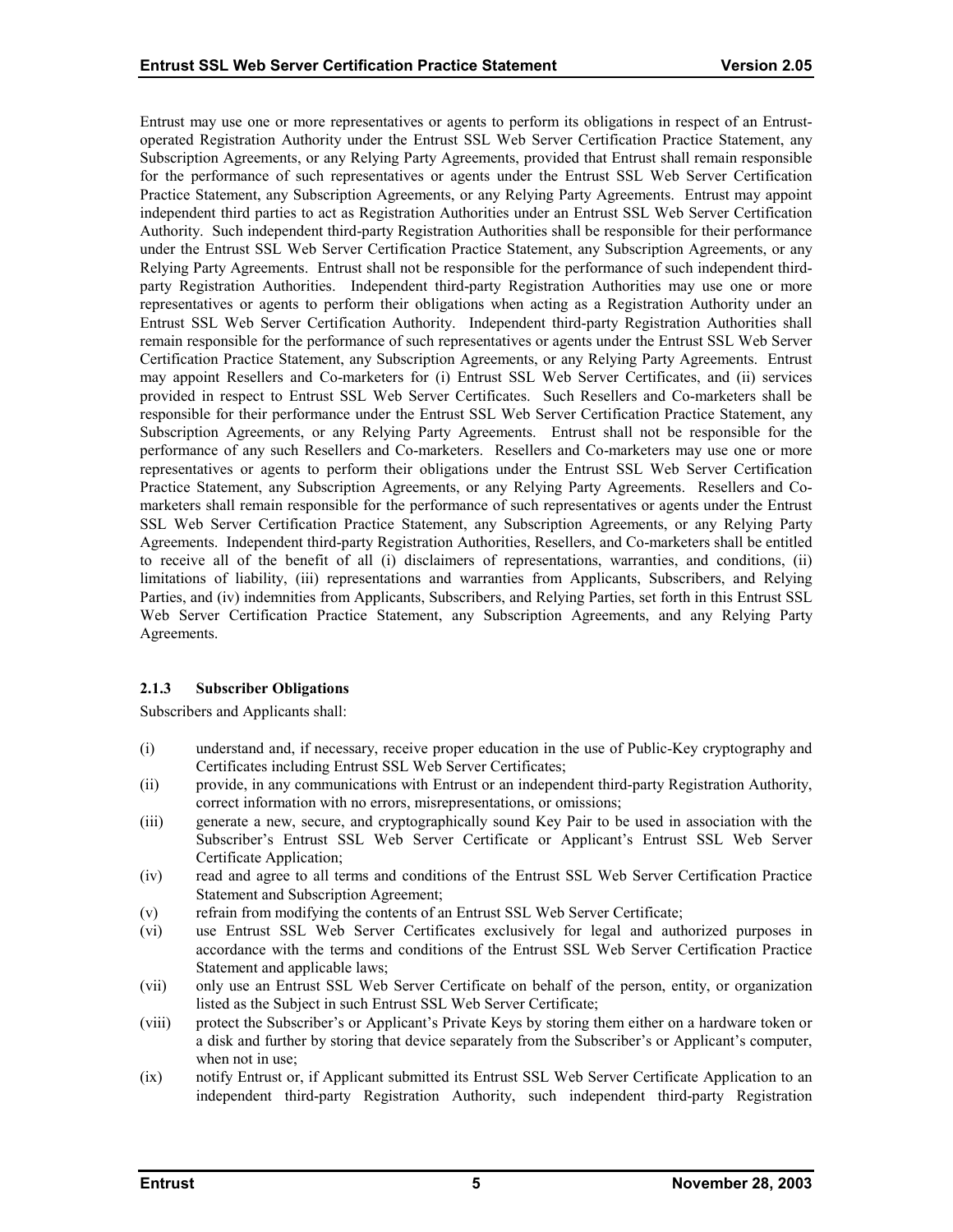Authority, as soon as reasonably practicable of any change to any information included in the Applicant's Entrust SSL Web Server Certificate Application or any change in any circumstances that would make the information in the Applicant's Entrust SSL Web Server Certificate Application misleading or inaccurate;

- (x) notify Entrust or, if Subscriber received its Entrust SSL Web Server Certificate through an independent third-party Registration Authority, such independent third-party Registration Authority, as soon as reasonably practicable of any change to any information included in the Subscriber's Entrust SSL Web Server Certificate or any change in any circumstances that would make the information in the Subscriber's Entrust SSL Web Server Certificate misleading or inaccurate;
- (xi) immediately cease to use an Entrust SSL Web Server Certificate if any information included in the Subscriber's Entrust SSL Web Server Certificate or if any change in any circumstances would make the information in the Subscriber's Entrust SSL Web Server Certificate misleading or inaccurate;
- (xii) notify Entrust or, if Subscriber received its Entrust SSL Web Server Certificate from an independent third-party Registration Authority, such independent third-party Registration Authority, immediately of any suspected or actual Compromise of the Subscriber's or Applicant's Private Keys and request the revocation of such Entrust SSL Web Server Certificate;
- (xiii) immediately cease to use the Subscriber's Entrust SSL Web Server Certificate upon (a) expiration or revocation of such Entrust SSL Web Server Certificate, or (b) any suspected or actual Compromise of the Private Key corresponding to the Public Key in such Entrust SSL Web Server Certificate, and remove such Entrust SSL Web Server Certificate from the devices and/or software in which it has been installed;
- (xiv) only install the Subscriber's Entrust SSL Web Server Certificate on one (1) of Subscriber's World Wide Web server and only use such Entrust SSL Web Server Certificate in connection with such server unless, otherwise expressly permitted by Entrust in writing;
- (xv) refrain from using the Subscriber's Private Key corresponding to the Public Key in the Subscriber's Entrust SSL Web Server Certificate to sign other Certificates; and
- (xvi) use the Subscriber's or Applicant's own judgment about whether it is appropriate, given the level of security and trust provided by an Entrust SSL Web Server Certificate, to use an Entrust SSL Web Server Certificate in any given circumstance.

Entrust SSL Web Server Certificates and related information may be subject to export, import, and/or use restrictions. Subscribers shall comply with all laws and regulations applicable to a Subscriber's right to export, import, and/or use Entrust SSL Web Server Certificates or related information. Subscribers shall be responsible for procuring all required licenses and permissions for any export, import, and/or use of Entrust SSL Web Server Certificates or related information. Certain cryptographic techniques, software, hardware, and firmware ("Technology") that may be used in processing or in conjunction with Entrust SSL Web Server Certificates may be subject to export, import, and/or use restrictions. Subscribers shall comply with all laws and regulations applicable to a Subscriber's right to export, import, and/or use such Technology or related information. Subscribers shall be responsible for procuring all required licenses and permissions for any export, import, and/or use of such Technology or related information.

## **2.1.3.1 Subscriber and Applicant Representations and Warranties**

Subscribers and Applicants represent and warrant to Entrust that:

- (i) all information provided by the Subscriber or Applicant to Entrust or to any independent thirdparty Registration Authorities is correct and does not contain any errors, omissions, or misrepresentations;
- (ii) the Private Key corresponding to the Public Key submitted by the Subscriber and/or Applicant in connection with an Entrust SSL Web Server Certificate Application was created using sound cryptographic techniques and has not been Compromised;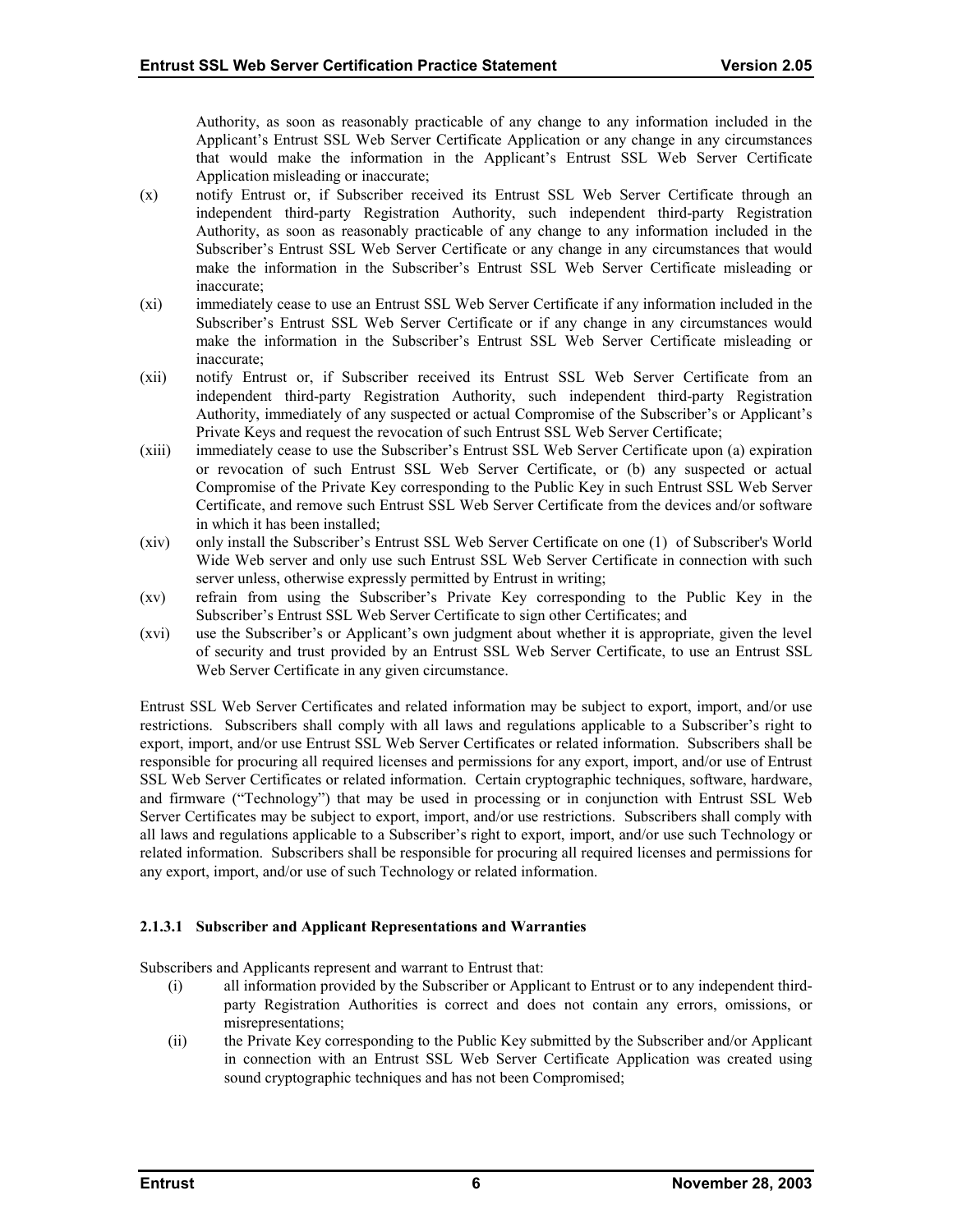- <span id="page-11-0"></span>(iii) any information provided to Entrust or to any independent third-party Registration Authorities by the Subscriber and/or Applicant in connection with an Entrust SSL Web Server Certificate Application does not infringe, misappropriate, dilute, unfairly compete with, or otherwise violate the intellectual property, or other rights of any person, entity, or organization in any jurisdiction;
- (iv) the Applicant shall notify Entrust or, if the Applicant submitted its Entrust SSL Web Server Certificate Application to an independent third-party Registration Authority, such independent third-party Registration Authority, as soon as practicable if any information included in the Applicant's Entrust SSL Web Server Certificate Application changes or if any change in any circumstances would make the information in the Applicant's Entrust SSL Web Server Certificate Application misleading or inaccurate;
- (v) the Subscriber shall immediately cease to use the Subscriber's Entrust SSL Web Server Certificate if any information included in the Subscriber's Entrust SSL Web Server Certificate changes or if any change in any circumstances would make the information in the Subscriber's Entrust SSL Web Server Certificate misleading or inaccurate;
- (vi) the Subscriber shall immediately cease to use the Subscriber's Entrust SSL Web Server Certificate upon (a) expiration or revocation of such Entrust SSL Web Server Certificate, or (b) any suspected or actual Compromise of the Private Key corresponding to the Public Key in such Entrust SSL Web Server Certificate, and shall remove such Entrust SSL Web Server Certificate from the devices and/or software in which it has been installed; and
- (vii) the Subscriber and/or Applicant will not use Entrust SSL Web Server Certificates for any hazardous or unlawful (including tortious) activities.

## **2.1.3.2 Subscriber Notice Requirements**

Subscriber shall display the following notice in a prominent location on Subscriber's World Wide Web site that may be viewed by Relying Parties (for example, in the "legal" or "disclaimers" section of Subscriber's World Wide Web site):

> "Reliance on Entrust SSL Web Server Certificates is governed by the terms and conditions of the Entrust SSL Web Server Certification Practice Statement [\(www.entrust.net/CPS\)](http://www.entrust.net/CPS) and by the Relying Party Agreement ([www.entrust.net/customer/relyingparty.htm\)](http://www.entrust.net/?). Reliance on an Entrust SSL Web Server Certificate shall constitute acceptance of the terms and conditions of the Entrust SSL Web Server Certification Practice Statement and the Relying Party Agreement."

## **2.1.4 Relying Party Obligations**

Relying Parties shall:

- (i) understand and, if necessary, receive proper education in the use of Public-Key cryptography and Certificates including Entrust SSL Web Server Certificates;
- (ii) read and agree to all terms and conditions of the Entrust SSL Web Server Certification Practice Statement and the Relying Party Agreement;
- (iii) verify Entrust SSL Web Server Certificates, including use of CRLs, in accordance with the certification path validation procedure specified in ITU-T Rec. X.509:1997 | ISO/IEC 9594-8 (1997), taking into account any critical extensions and approved technical corrigenda as appropriate;
- (iv) trust and make use of an Entrust SSL Web Server Certificate only if the Entrust SSL Web Server Certificate has not expired or been revoked and if a proper chain of trust can be established to a trustworthy root; and
- (v) make their own judgment and rely on an Entrust SSL Web Server Certificate only if such reliance is reasonable in the circumstances, including determining whether such reliance is reasonable given the nature of the security and trust provided by an Entrust SSL Web Server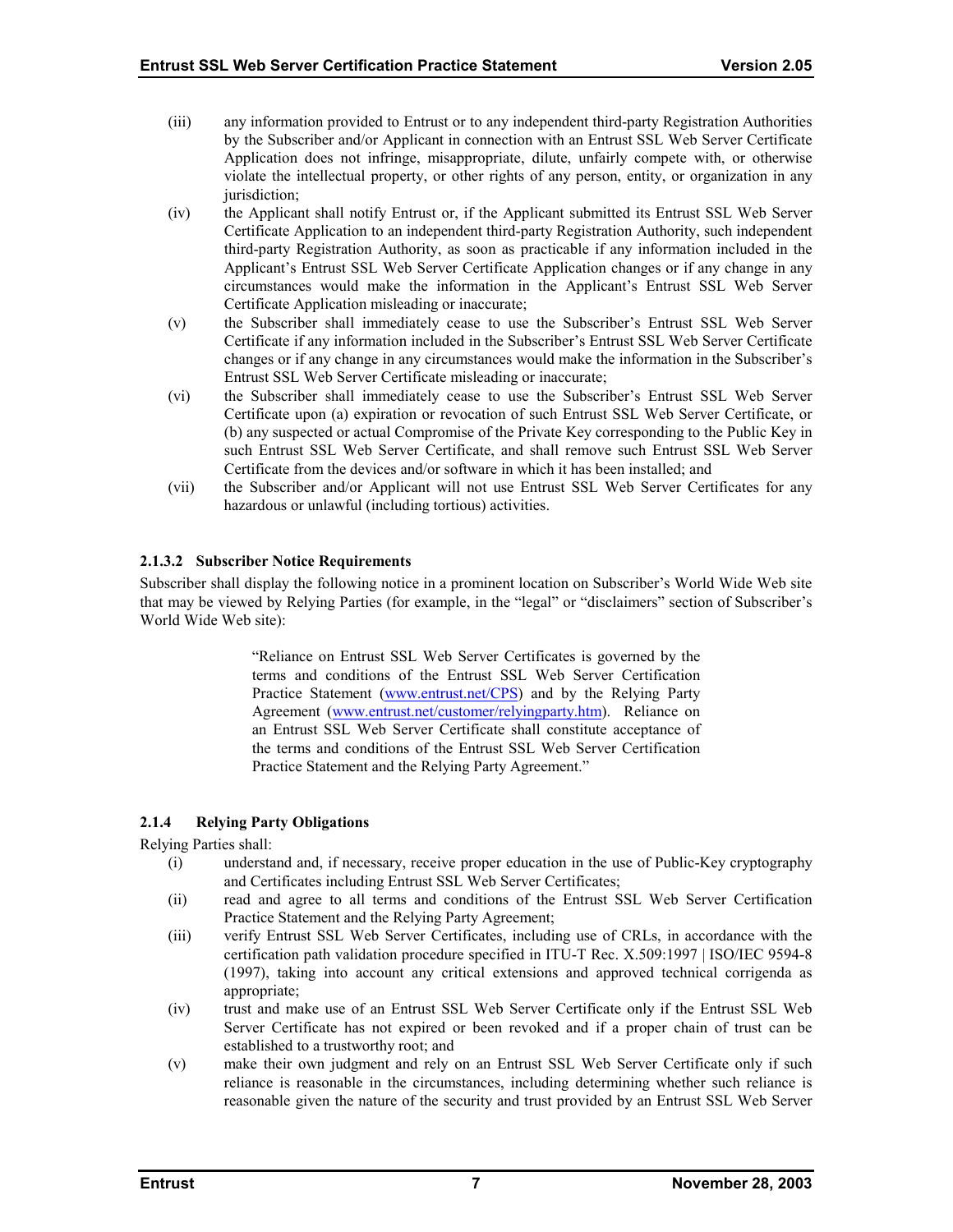Certificate and the value of any transaction that may involve the use of an Entrust SSL Web Server Certificate.

<span id="page-12-0"></span>Entrust SSL Web Server Certificates and related information may be subject to export, import, and/or use restrictions. Relying Parties shall comply with all laws and regulations applicable to a Relying Party's right to use Entrust SSL Web Server Certificates and/or related information. Relying Parties shall be responsible for procuring all required licenses and permissions for any export, import, and/or use of Entrust SSL Web Server Certificates and/or related information. Certain cryptographic techniques, software, hardware, and firmware ("Technology") that may be used in processing or in conjunction with Entrust SSL Web Server Certificates may be subject to export, import, and/or use restrictions. Relying Parties shall comply with all laws and regulations applicable to a Relying Party's right to export, import, and/or use such Technology or related information. Relying Parties shall be responsible for procuring all required licenses and permissions for any export, import, and/or use of such Technology or related information.

## **2.1.4.1 Relying Party Representations and Warranties**

Relying Parties represent and warrant to Entrust that:

- (i) the Relying Party shall properly validate an Entrust SSL Web Server Certificate before making a determination about whether to rely on such Entrust SSL Web Server Certificate, including confirmation that the Entrust SSL Web Server Certificate has not expired or been revoked and that a proper chain of trust can be established to a trustworthy root;
- (ii) the Relying Party shall not rely on a revoked or expired Entrust SSL Web Server Certificate;
- (iii) the Relying Party shall not rely on an Entrust SSL Web Server Certificate that cannot be validated back to a trustworthy root;
- (iv) the Relying Party shall exercise its own judgment in determining whether it is reasonable under the circumstances to rely on an Entrust SSL Web Server Certificate, including determining whether such reliance is reasonable given the nature of the security and trust provided by an Entrust SSL Web Server Certificate and the value of any transaction that may involve the use of an Entrust SSL Web Server Certificate; and
- (v) the Relying Party shall not use an Entrust SSL Web Server Certificate for any hazardous or unlawful (including tortious) activities.

## **2.1.5 Repository Obligations**

An Entrust Repository shall:

- (i) make available, in accordance with the terms and conditions of the Entrust SSL Web Server Certification Practice Statement, Entrust SSL Web Server Certificate revocation information published by an Entrust SSL Web Server Certification Authority; and
- (ii) make available a copy of the Entrust SSL Web Server Certification Practice Statement and other information related to the products and services provided by Entrust SSL Web Server Certification Authorities and any Registration Authorities operating under the Entrust SSL Web Server Certification Authorities.

## **2.2 Liability**

**THE MAXIMUM CUMULATIVE LIABILITY OF ENTRUST, ANY INDEPENDENT THIRD-PARTY REGISTRATION AUTHORITIES OPERATING UNDER AN ENTRUST SSL WEB SERVER CERTIFICATION AUTHORITY, RESELLERS, CO-MARKETERS OR ANY SUBCONTRACTORS, DISTRIBUTORS, AGENTS, SUPPLIERS, EMPLOYEES OR DIRECTORS OF ANY OF THE FOREGOING TO ANY APPLICANTS, SUBSCRIBERS, RELYING PARTIES OR ANY OTHER PERSONS, ENTITIES, OR ORGANIZATIONS FOR ANY LOSSES, COSTS, EXPENSES, LIBILITIES, DAMAGES, CLAIMS, OR SETTLEMENT AMOUNTS ARISING OUT OF OR RELATING TO USE OF AN ENTRUST SSL WEB SERVER CERTIFICATE OR ANY**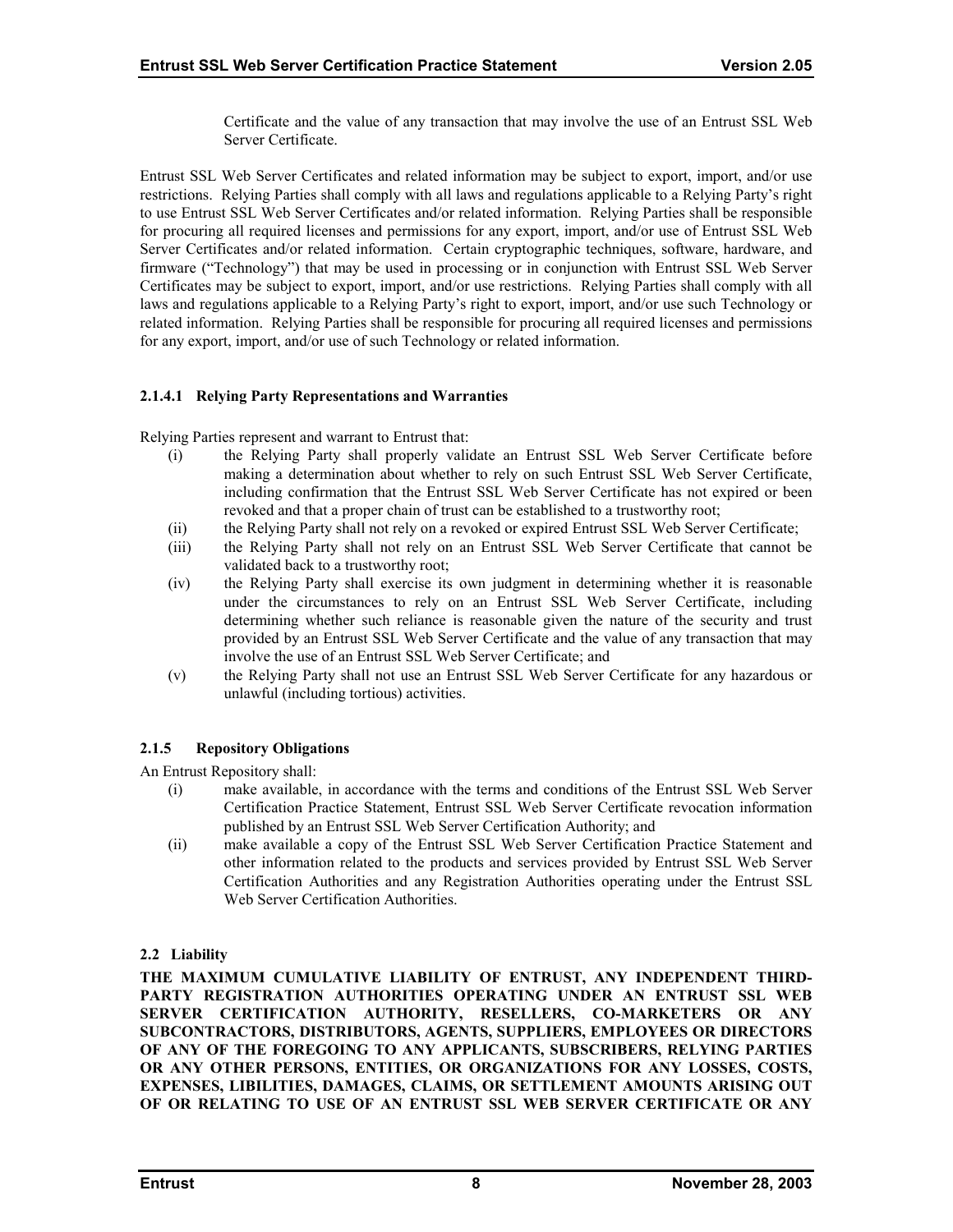#### <span id="page-13-0"></span>**SERVICES PROVIDED IN RESPECT TO ANY ENTRUST SSL WEB SERVER CERTIFICATES IS LIMITED BY THIS ENTRUST SSL WEB SERVER CERTIFICATION PRACTICE STATEMENT. THIS ENTRUST SSL WEB SERVER CERTIFICATION PRACTICE STATEMENT ALSO CONTAINS LIMITED WARRANTIES, LIMITATIONS ON LIABILITY, AND DISCLAIMERS OF REPRESENTATIONS, WARRANTIES AND CONDITIONS.**

## **2.2.1 CA Liability**

#### **2.2.1.1 Warranties and Limitations on Warranties**

Entrust makes the following limited warranties to Subscribers with respect to the operation of Entrust SSL Web Server Certification Authorities:

- (i) Entrust SSL Web Server Certification Authorities shall provide Repository services consistent with the practices and procedures set forth in this Entrust SSL Web Server Certification Practice Statement;
- (ii) Entrust SSL Web Server Certification Authorities shall perform Entrust SSL Web Server Certificate issuance consistent with the procedures set forth in this Entrust SSL Web Server Certification Practice Statement; and
- (iii) Entrust SSL Web Server Certification Authorities shall provide revocation services consistent with the procedures set forth in this Entrust SSL Web Server Certification Practice Statement.

Notwithstanding the foregoing, in no event does Entrust, any independent third-party Registration Authority operating under an Entrust SSL Web Server Certification Authority, or any Resellers, Co-marketers, or any subcontractors, distributors, agents, suppliers, employees, or directors of any of the foregoing make any representations, or provide any warranties, or conditions to any Applicants, Subscribers, Relying Parties, or any other persons, entities, or organizations with respect to (i) the techniques used in the generation and storage of the Private Key corresponding to the Public Key in an Entrust SSL Web Server Certificate, including, whether such Private Key has been Compromised or was generated using sound cryptographic techniques, (ii) the reliability of any cryptographic techniques or methods used in conducting any act, transaction, or process involving or utilizing an Entrust SSL Web Server Certificate, (iii) any software whatsoever, or (iv) non-repudiation of any Entrust SSL Web Server Certificate or any transaction facilitated through the use of an Entrust SSL Web Server Certificate, since such determination is a matter of applicable law.

Applicants, Subscribers, and Relying Parties acknowledge and agree that operations in relation to Entrust SSL Web Server Certificates and Entrust SSL Web Server Certificate Applications are dependent on the transmission of information over communication infrastructures such as, without limitation, the Internet, telephone and telecommunications lines and networks, servers, firewalls, proxies, routers, switches, and bridges ("Telecommunication Equipment") and that this Telecommunication Equipment is not under the control of Entrust or any independent third-party Registration Authority operating under an Entrust SSL Web Server Certification Authority, or any Resellers, Co-marketers, or any subcontractors, distributors, agents, suppliers, employees, or directors of any of the foregoing. Neither Entrust nor any independent third-party Registration Authority operating under an Entrust SSL Web Server Certification Authority, or any Resellers, Co-marketers, or any subcontractors, distributors, agents, suppliers, employees, or directors of any of the foregoing shall be liable for any error, failure, delay, interruption, defect, or corruption in relation to an Entrust SSL Web Server Certificate, an Entrust SSL Web Server Certificate CRL, or an Entrust SSL Web Server Certificate Application to the extent that such error, failure, delay, interruption, defect, or corruption is caused by such Telecommunication Equipment.

#### **2.2.1.2 Disclaimers**

#### **EXCEPT AS SPECIFICALLY PROVIDED IN SECTION 2.2.1.1, NEITHER ENTRUST NOR ANY INDEPENDENT THIRD-PARTY REGISTRATION AUTHORITY OPERATING UNDER AN**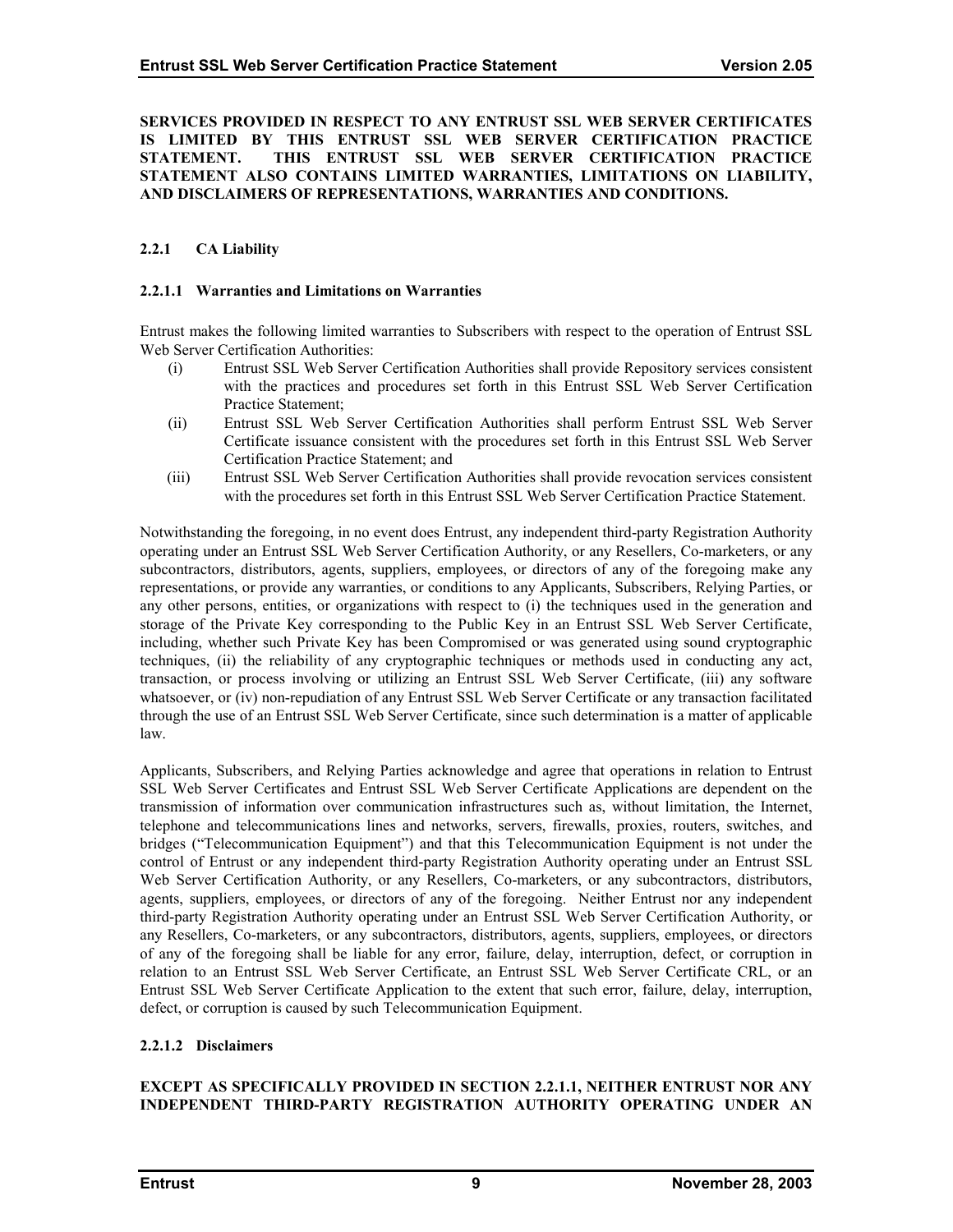<span id="page-14-0"></span>**ENTRUST SSL WEB SERVER CERTIFICATION AUTHORITY, NOR ANY RESELLERS, CO-MARKETERS, OR ANY SUBCONTRACTORS, DISTRIBUTORS, AGENTS, SUPPLIERS, EMPLOYEES, OR DIRECTORS OF ANY OF THE FOREGOING MAKE ANY REPRESENTATIONS OR GIVE ANY WARRANTIES OR CONDITIONS, WHETHER EXPRESS, IMPLIED, STATUTORY, BY USAGE OF TRADE, OR OTHERWISE, AND ENTRUST AND ALL INDEPENDENT THIRD-PARTY REGISTRATION AUTHORITIES OPERATING UNDER AN ENTRUST SSL WEB SERVER CERTIFICATION AUTHORITY, AND ALL RESELLERS, CO-MARKETERS, AND ALL SUBCONTRACTORS, DISTRIBUTORS, AGENTS, SUPPLIERS, EMPLOYEES, AND DIRECTORS OF ANY OF THE FOREGOING SPECIFICALLY DISCLAIM ANY AND ALL REPRESENTATIONS, WARRANTIES, AND CONDITIONS OF MERCHANTABILITY, NON-INFRINGEMENT, TITLE, SATISFACTORY QUALITY, AND/OR FITNESS FOR A PARTICULAR PURPOSE.** 

#### **2.2.1.3 Loss Limitations**

**IN NO EVENT SHALL THE TOTAL CUMULATIVE LIABILITY OF ENTRUST, ANY INDEPENDENT THIRD-PARTY REGISTRATION AUTHORITY OPERATING UNDER AN ENTRUST SSL WEB SERVER CERTIFICATION AUTHORITY, ANY RESELLERS, OR CO-MARKETERS, OR ANY SUBCONTRACTORS, DISTRIBUTORS, AGENTS, SUPPLIERS, EMPLOYEES, OR DIRECTORS OF ANY OF THE FOREGOING TO ANY APPLICANT, SUBSCRIBER, RELYING PARTY OR ANY OTHER PERSON, ENTITY, OR ORGANIZATION ARISING OUT OF OR RELATING TO ANY ENTRUST SSL WEB SERVER CERTIFICATE OR ANY SERVICES PROVIDED IN RESPECT TO ENTRUST SSL WEB SERVER CERTIFICATES, INCLUDING ANY USE OR RELIANCE ON ANY ENTRUST SSL WEB SERVER CERTIFICATE, EXCEED ONE THOUSAND UNITED STATES DOLLARS (\$1000.00 U.S.) ("CUMULATIVE DAMAGE CAP"). THIS LIMITATION SHALL APPLY ON A PER ENTRUST SSL WEB SERVER CERTIFICATE BASIS REGARDLESS OF THE NUMBER OF TRANSACTIONS OR CAUSES OF ACTION ARISING OUT OF OR RELATED TO SUCH ENTRUST SSL WEB SERVER CERTIFICATE OR ANY SERVICES PROVIDED IN RESPECT TO SUCH ENTRUST SSL WEB SERVER CERTIFICATE. THE FOREGOING LIMITATIONS SHALL APPLY TO ANY LIABILITY WHETHER BASED IN CONTRACT (INCLUDING FUNDAMENTAL BREACH), TORT (INCLUDING NEGLIGENCE), LEGISLATION OR ANY OTHER THEORY OF LIABILITY, INCLUDING ANY DIRECT, INDIRECT, SPECIAL, STATUTORY, PUNITIVE, EXEMPLARY, CONSEQUENTIAL, RELIANCE, OR INCIDENTAL DAMAGES.** 

**IN THE EVENT THAT LIABILITY ARISING OUT OF OR RELATING TO AN ENTRUST SSL WEB SERVER CERTIFICATE OR ANY SERVICES PROVIDED IN RESPECT TO AN ENTRUST SSL WEB SERVER CERTIFICATE EXCEEDS THE CUMULATIVE DAMAGE CAP SET FORTH IN THIS SECTION ABOVE, THE AMOUNTS AVAILABLE UNDER THE CUMULATIVE DAMAGE CAP SHALL BE APPORTIONED FIRST TO THE EARLIEST CLAIMS TO ACHIEVE FINAL DISPUTE RESOLUTION UNLESS OTHERWISE ORDERED BY A COURT OF COMPETENT JURISDICTION. IN NO EVENT SHALL ENTRUST OR ANY INDEPENDENT THIRD-PARTY REGISTRATION AUTHORITY OPERATING UNDER AN ENTRUST SSL WEB SERVER CERTIFICATION AUTHORITY, OR ANY RESELLERS, CO-MARKETERS, OR ANY SUBCONTRACTORS, DISTRIBUTORS, AGENTS, SUPPLIERS, EMPLOYEES, OR DIRECTORS OF ANY OF THE FOREGOING BE OBLIGATED TO PAY MORE THAN THE CUMULATIVE DAMAGE CAP FOR ANY ENTRUST SSL WEB SERVER CERTIFICATE OR ANY SERVICES PROVIDED IN RESEPCT TO AN ENTRUST SSL WEB SERVER CERTIFICATE REGARDLESS OF APPORTIONMENT AMONG CLAIMANTS.** 

**IN NO EVENT SHALL ENTRUST OR ANY INDEPENDENT THIRD-PARTY REGISTRATION AUTHORITY OPERATING UNDER AN ENTRUST SSL WEB SERVER CERTIFICATION AUTHORITY, OR ANY RESELLERS, CO-MARKETERS, OR ANY SUBCONTRACTORS, DISTRIBUTORS, AGENTS, SUPPLIERS, EMPLOYEES, OR DIRECTORS OF ANY OF THE**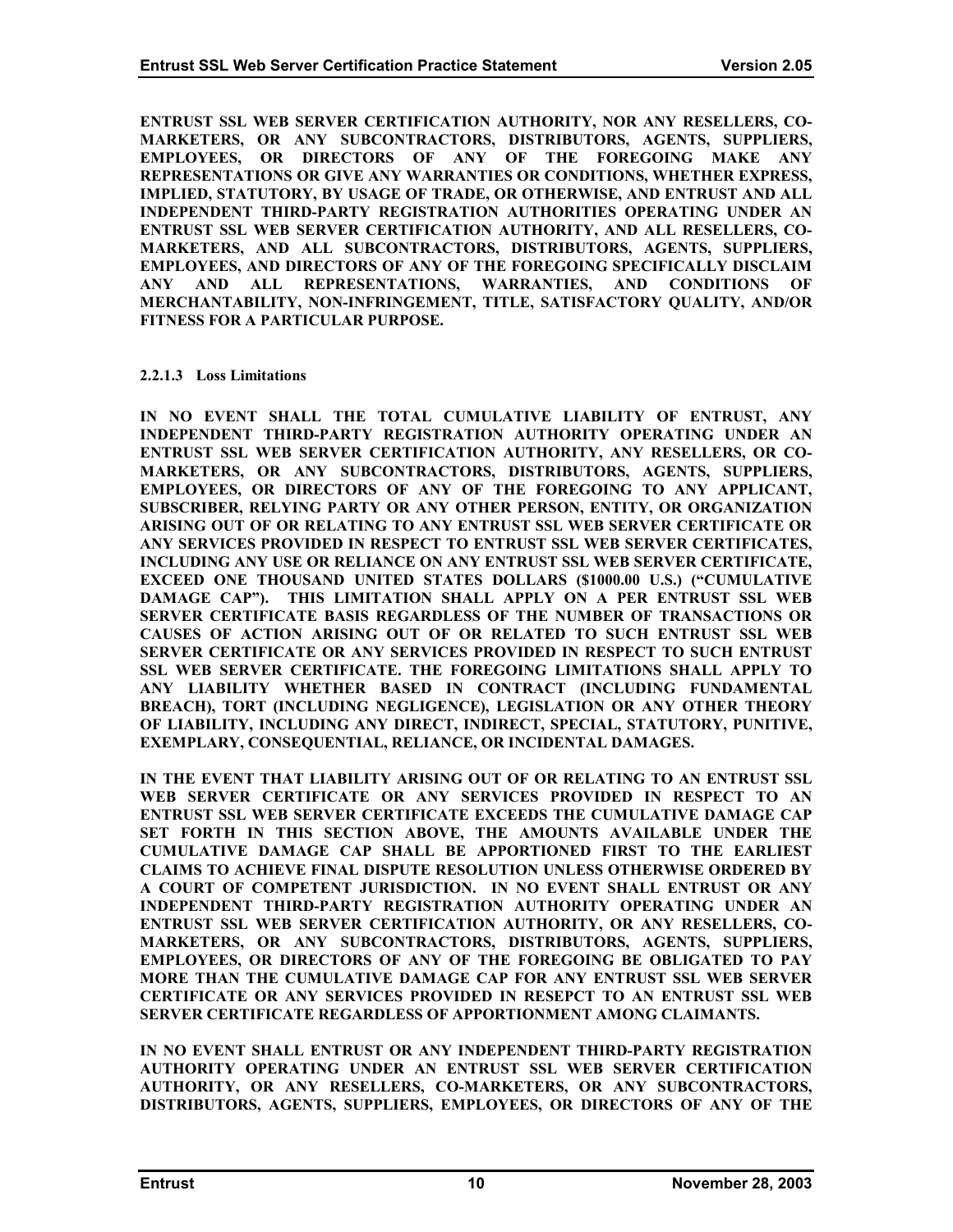<span id="page-15-0"></span>**FOREGOING BE LIABLE FOR ANY INCIDENTAL, SPECIAL, STATUTORY, PUNITIVE, EXEMPLARY, INDIRECT, RELIANCE, OR CONSEQUENTIAL DAMAGES (INCLUDING, WITHOUT LIMITATION, DAMAGES FOR LOSS OF BUSINESS, LOSS OF BUSINESS OPPORTUNITIES, LOSS OF GOODWILL, LOSS OF PROFITS, BUSINESS INTERRUPTION, LOSS OF DATA, LOST SAVINGS OR OTHER SIMILAR PECUNIARY LOSS) WHETHER ARISING FROM CONTRACT (INCLUDING FUNDAMENTAL BREACH), TORT (INCLUDING NEGLIGENCE), LEGISLATION OR ANY OTHER THEORY OF LIABILITY.** 

**THE FOREGOING LIMITATIONS SHALL APPLY NOTWITHSTANDING THE FAILURE OF ESSENTIAL PURPOSE OF ANY LIMITED REMEDY STATED HEREIN AND EVEN IF ENTRUST OR ANY INDEPENDENT THIRD-PARTY REGISTRATION AUTHORITY OPERATING UNDER AN ENTRUST SSL WEB SERVER CERTIFICATION AUTHORITY, OR ANY RESELLERS, CO-MARKETERS, OR ANY SUBCONTRACTORS, DISTRIBUTORS, AGENTS, SUPPLIERS, EMPLOYEES, OR DIRECTORS OF ANY OF THE FOREGOING HAVE BEEN ADVISED OF THE POSSIBILITY OF THOSE DAMAGES.** 

**SOME JURISDICTIONS DO NOT ALLOW THE EXCLUSION OR LIMITATION OF LIABILITY FOR CONSEQUENTIAL OR INCIDENTAL DAMAGES, SO THESE LIMITATIONS SET FORTH ABOVE MAY NOT APPLY TO CERTAIN APPLICANTS, SUBSCRIBERS, RELYING PARTIES, OR OTHER PERSONS, ENTITIES, OR ORGANIZATIONS. THE DISCLAIMERS OF REPRESENTATIONS, WARRANTIES, AND CONDITIONS AND THE LIMITATIONS OF LIABILITY IN THIS ENTRUST SSL WEB SERVER CERTIFICATION PRACTICE STATEMENT CONSTITUTE AN ESSENTIAL PART OF THE ENTRUST SSL WEB SERVER CERTIFICATION PRACTICE STATEMENT, ANY SUBSCRIPTION AGREEMENTS, AND ANY RELYING PARTY AGREEMENTS. ALL APPLICANTS, SUBSCRIBERS, RELYING PARTIES, AND OTHER PERSONS, ENTITIES, AND ORGANIZATIONS ACKNOWLEDGE THAT BUT FOR THESE DISCLAIMERS OF REPRESENTATIONS, WARRANTIES, AND CONDITIONS AND LIMITATIONS OF LIABILITY, ENTRUST WOULD NOT ISSUE ENTRUST SSL WEB SERVER CERTIFICATES TO SUBSCRIBERS AND NEITHER ENTRUST NOR ANY ANY INDEPENDENT THIRD-PARTY REGISTRATION AUTHORITIES OPERATING UNDER AN ENTRUST SSL WEB SERVER CERTIFICATION AUTHORITY, NOR ANY RESELLERS, CO-MARKETERS, OR ANY SUBCONTRACTORS, DISTRIBUTORS, AGENTS, SUPPLIERS, EMPLOYEES, OR DIRECTORS OF ANY OF THE FOREGOING WOULD PROVIDE SERVICES IN RESPECT TO ENTRUST SSL WEB SERVER CERTIFICATES AND THAT THESE PROVISIONS PROVIDE FOR A REASONABLE ALLOCATION OF RISK.** 

## **2.2.1.4 Other Exclusions**

Without limitation, neither Entrust nor any independent third-party Registration Authorities operating under an Entrust SSL Web Server Certification Authority, nor any Resellers or Co-marketers, or any subcontractors, distributors, agents, suppliers, employees, or directors of any of the foregoing shall be liable to any Applicants, Subscribers, Relying Parties or any other person, entity, or organization for any losses, costs, expenses, liabilities, damages, claims, or settlement amounts arising out of or relating to use of an Entrust SSL Web Server Certificate or any services provided in respect to an Entrust SSL Web Server Certificate if:

- (i) the Entrust SSL Web Server Certificate was issued as a result of errors, misrepresentations, or other acts or omissions of a Subscriber or of any other person, entity, or organization;
- (ii) the Entrust SSL Web Server Certificate has expired or has been revoked;
- (iii) the Entrust SSL Web Server Certificate has been modified or otherwise altered;
- (iv) the Subscriber failed to stop using an Entrust SSL Web Server Certificate after the information contain in such Entrust SSL Web Server Certificate changed or after circumstances changed so that the information contained in such Entrust SSL Web Server Certificate became misleading or inaccurate;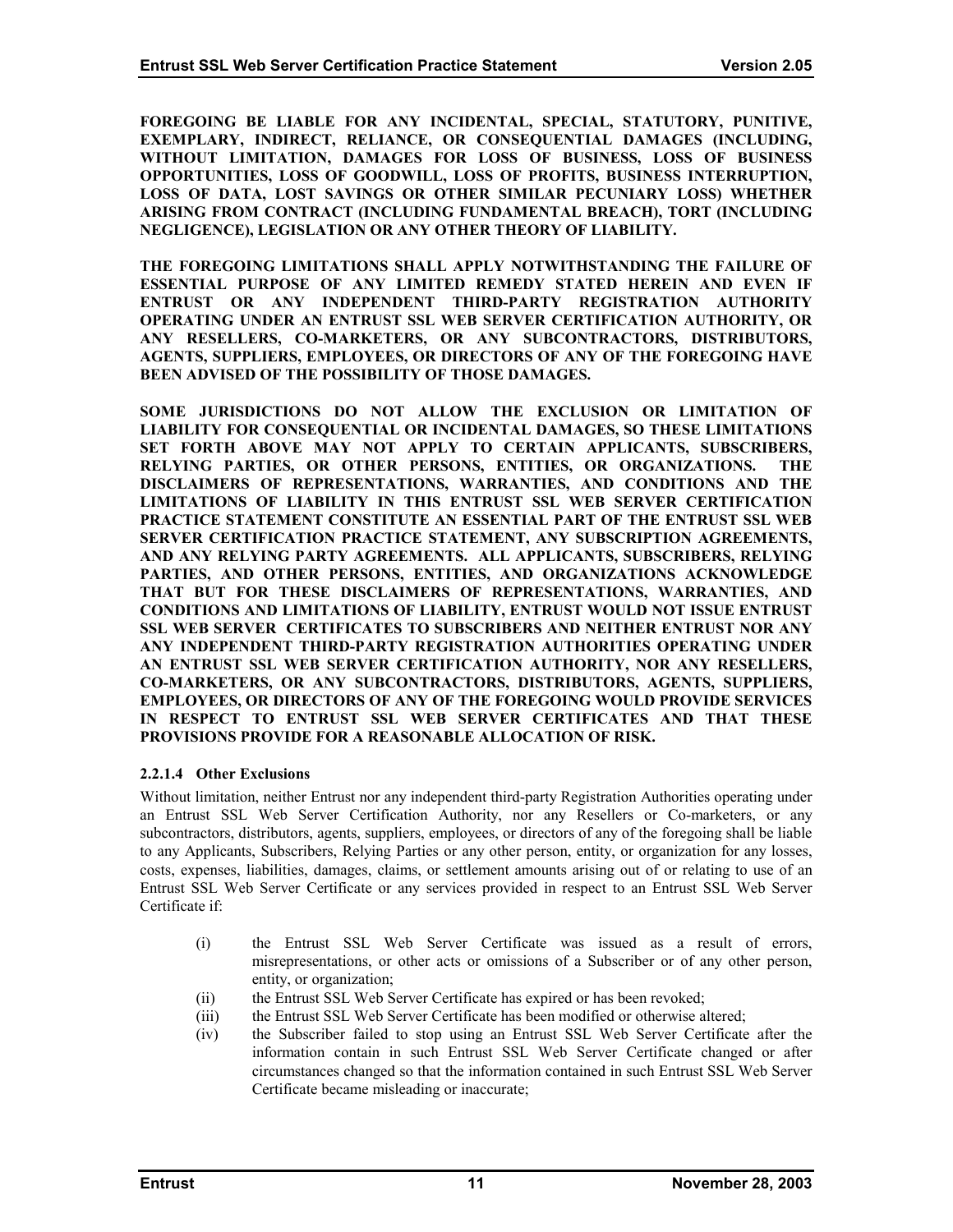- <span id="page-16-0"></span>(v) a Subscriber breached the Entrust SSL Web Server Certification Practice Statement or the Subscriber's Subscription Agreement, or a Relying Party breached the Entrust SSL Web Server Certification Practice Statement or the Relying Party's Relying Party Agreement;
- (vi) the Private Key associated with the Entrust SSL Web Server Certificate has been Compromised; or
- (vii) the Entrust SSL Web Server Certificate is used other than as permitted by the Entrust SSL Web Server Certification Practice Statement or is used in contravention of applicable law.

In no event shall Entrust or any independent third-party Registration Authority operating under an Entrust SSL Web Server Certification Authority, or any Resellers, Co-marketers, or any subcontractors, distributors, agents, suppliers, employees, or directors of any of the foregoing be liable to any Applicant, Subscriber, or any other person, entity, or organization for any losses, costs, liabilities, expenses, damages, claims, or settlement amounts arising out of or relating to the refusal by Entrust or any independent thirdparty Registration Authority operating under an Entrust SSL Web Server Certification Authority, or any Resellers, Co-marketers, or any subcontractors, distributors, agents, suppliers, employees, or directors of any of the foregoing to issue or request the issuance of an Entrust SSL Web Server Certificate. In no event shall Entrust or any independent third-party Registration Authority operating under an Entrust SSL Web Server Certification Authority, or any Resellers, Co-marketers, or any subcontractors, distributors, agents, suppliers, employees, or directors of any of the foregoing be liable to any Applicant, Subscriber, or any other person, entity, or organization for any losses, costs, liabilities, expenses, damages, claims, or settlement amounts arising out of or relating to any delay by Entrust or any independent third-party Registration Authority operating under an Entrust SSL Web Server Certification Authority, or any Resellers, Co-marketers, or any subcontractors, distributors, agents, suppliers, employees, or directors of any of the foregoing, in issuing or in requesting the issuance of an Entrust SSL Web Server Certificate.

In no event shall Entrust or any independent third-party Registration Authority operating under an Entrust SSL Web Server Certification Authority, or any Resellers, Co-marketers, or any subcontractors, distributors, agents, suppliers, employees, or directors of any of the foregoing be liable to any Subscriber, Relying Party, or any other person, entity, or organization for any losses, costs, expenses, liabilities, damages, claims, or settlement amounts arising out of or relating to any proceeding or allegation that an Entrust SSL Web Server Certificate or any information contained in an Entrust SSL Web Server Certificate infringes, misappropriates, dilutes, unfairly competes with, or otherwise violates any patent, trademark, copyright, trade secret, or any other intellectual property right or other right of any person, entity, or organization in any jurisdiction.

## **2.2.1.5 Hazardous Activities**

Entrust SSL Web Server Certificates and the services provided by Entrust in respect to Entrust SSL Web Server Certificates are not designed, manufactured, or intended for use in or in conjunction with hazardous activities or uses requiring fail-safe performance, including the operation of nuclear facilities, aircraft navigation or communications systems, air traffic control, medical devices or direct life support machines. Entrust and any independent third-party Registration Authority operating under an Entrust SSL Web Server Certification Authority, and any Resellers, Co-marketers, and any subcontractors, distributors, agents, suppliers, employees, or directors of any of the foregoing specifically disclaim any and all representations, warranties, and conditions with respect to such uses, whether express, implied, statutory, by usage of trade, or otherwise.

## **2.2.2 RA Liability**

The same liability provisions that apply in Section 2.2.1 with respect to Entrust SSL Web Server Certification Authorities shall apply with respect to Entrust-operated Registration Authorities and independent third-party Registration Authorities operating under Entrust SSL Web Server Certification Authorities and all Resellers, Co-marketers and all subcontractors, distributors, agents, suppliers, employees, and directors of any of the foregoing.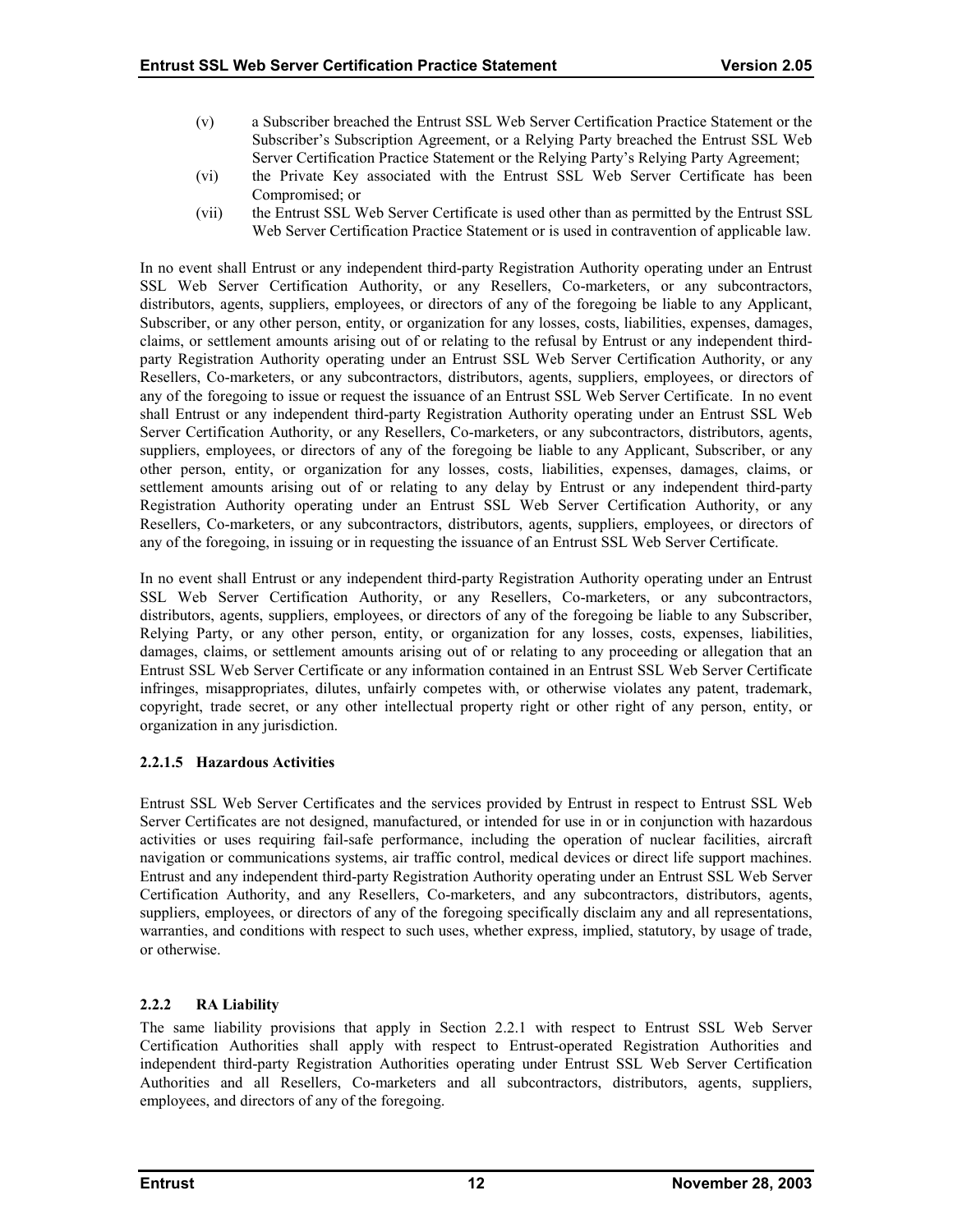## <span id="page-17-0"></span>**2.3 Financial Responsibility**

Subscribers and Relying Parties shall be responsible for the financial consequences to such Subscribers, Relying Parties, and to any other persons, entities, or organizations for any transactions in which such Subscribers or Relying Parties participate and which use Entrust SSL Web Server Certificates or any services provided in respect to Entrust SSL Web Server Certificates. Entrust makes no representations and gives no warranties or conditions regarding the financial efficacy of any transaction completed utilizing an Entrust SSL Web Server Certificate or any services provided in respect to Entrust SSL Web Server Certificates and neither Entrust nor any independent third-party Registration Authority operating under an Entrust SSL Web Server Certification Authority, nor any Resellers, Co-marketers, nor any subcontractors, distributors, agents, suppliers, employees, or directors of any of the foregoing shall have any liability except as explicitly set forth herein in respect to the use of or reliance on an Entrust SSL Web Server Certificate or any services provided in respect to Entrust SSL Web Server Certificates.

## **2.3.1 Indemnification by Relying Parties**

RELYING PARTIES SHALL INDEMNIFY AND HOLD ENTRUST AND ALL INDEPENDENT THIRD-PARTY REGISTRATION AUTHORITIES OPERATING UNDER AN ENTRUST SSL WEB SERVER CERTIFICATION AUTHORITY, AND ALL RESELLERS, CO-MARKETERS, AND ALL SUBCONTRACTORS, DISTRIBUTORS, AGENTS, SUPPLIERS, EMPLOYEES, AND DIRECTORS OF ANY OF THE FOREGOING (COLLECTIVELY, THE "INDEMNIFIED PARTIES") HARMLESS FROM AND AGAINST ANY AND ALL LIABILITIES, LOSSES, COSTS, EXPENSES, DAMAGES, CLAIMS, AND SETTLEMENT AMOUNTS (INCLUDING REASONABLE ATTORNEY'S FEES, COURT COSTS, AND EXPERT'S FEES) ARISING OUT OF OR RELATING TO ANY USE OR RELIANCE BY A RELYING PARTY ON ANY ENTRUST SSL WEB SERVER CERTIFICATE OR ANY SERVICE PROVIDED IN RESPECT TO ENTRUST SSL WEB SERVER CERTIFICATES, INCLUDING (I) LACK OF PROPER VALIDATION OF AN ENTRUST SSL WEB SERVER CERTIFICATE BY A RELYING PARTY, (II) RELIANCE BY THE RELYING PARTY ON AN EXPIRED OR REVOKED ENTRUST SSL WEB SERVER CERTIFICATE, (III) USE OF AN ENTRUST SSL WEB SERVER CERTIFICATE OTHER THAN AS PERMITTED BY THE ENTRUST SSL WEB SERVER CERTIFICATION PRACTICE STATEMENT, THE SUBSCRIPTION AGREEMENT, ANY RELYING PARTY AGREEMENT, AND APPLICABLE LAW, (IV) FAILURE BY A RELYING PARTY TO EXERCISE REASONABLE JUDGMENT IN THE CIRCUMSTANCES IN RELYING ON AN ENTRUST SSL WEB SERVER CERTIFICATE, OR (V) ANY CLAIM OR ALLEGATION THAT THE RELIANCE BY A RELYING PARTY ON AN ENTRUST SSL WEB SERVER CERTIFICATE OR THE INFORMATION CONTAINED IN AN ENTRUST SSL WEB SERVER CERTIFICATE INFRINGES, MISAPPROPRIATES, DILUTES, UNFAIRLY COMPETES WITH, OR OTHERWISE VIOLATES THE RIGHTS INCLUDING INTELLECTUAL PROPERTY RIGHTS OR ANY OTHER RIGHTS OF ANYONE IN ANY JURISDICTION. NOTWITHSTANDING THE FOREGOING, RELYING PARTIES SHALL NOT BE OBLIGATED TO PROVIDE ANY INDEMNIFICATION TO AN INDEMNIFIED PARTY IN RESPECT TO ANY LIABILITIES, LOSSES, COSTS, EXPENSES, DAMAGES, CLAIMS, AND SETTLEMENT AMOUNTS (INCLUDING REASONABLE ATTORNEY'S FEES, COURT COSTS AND EXPERT'S FEES) TO THE EXTENT THAT SUCH LIABILITIES, LOSSES, COSTS, EXPENSES, DAMAGES, CLAIMS, AND SETTLEMENT AMOUNTS (INCLUDING REASONABLE ATTORNEY'S FEES, COURT COSTS, AND EXPERT'S FEES) ARISE OUT OF OR RELATE TO ANY WILLFUL MISCONDUCT BY SUCH INDEMNIFIED PARTY.

## **2.3.1.1 Indemnification by Subscribers**

SUBSCRIBERS SHALL INDEMNIFY AND HOLD ENTRUST AND ALL INDEPENDENT THIRD-PARTY REGISTRATION AUTHORITIES OPERATING UNDER AN ENTRUST SSL WEB SERVER CERTIFICATION AUTHORITY, AND ALL RESELLERS, CO-MARKETERS, AND ALL SUBCONTRACTORS, DISTRIBUTORS, AGENTS, SUPPLIERS, EMPLOYEES, OR DIRECTORS OF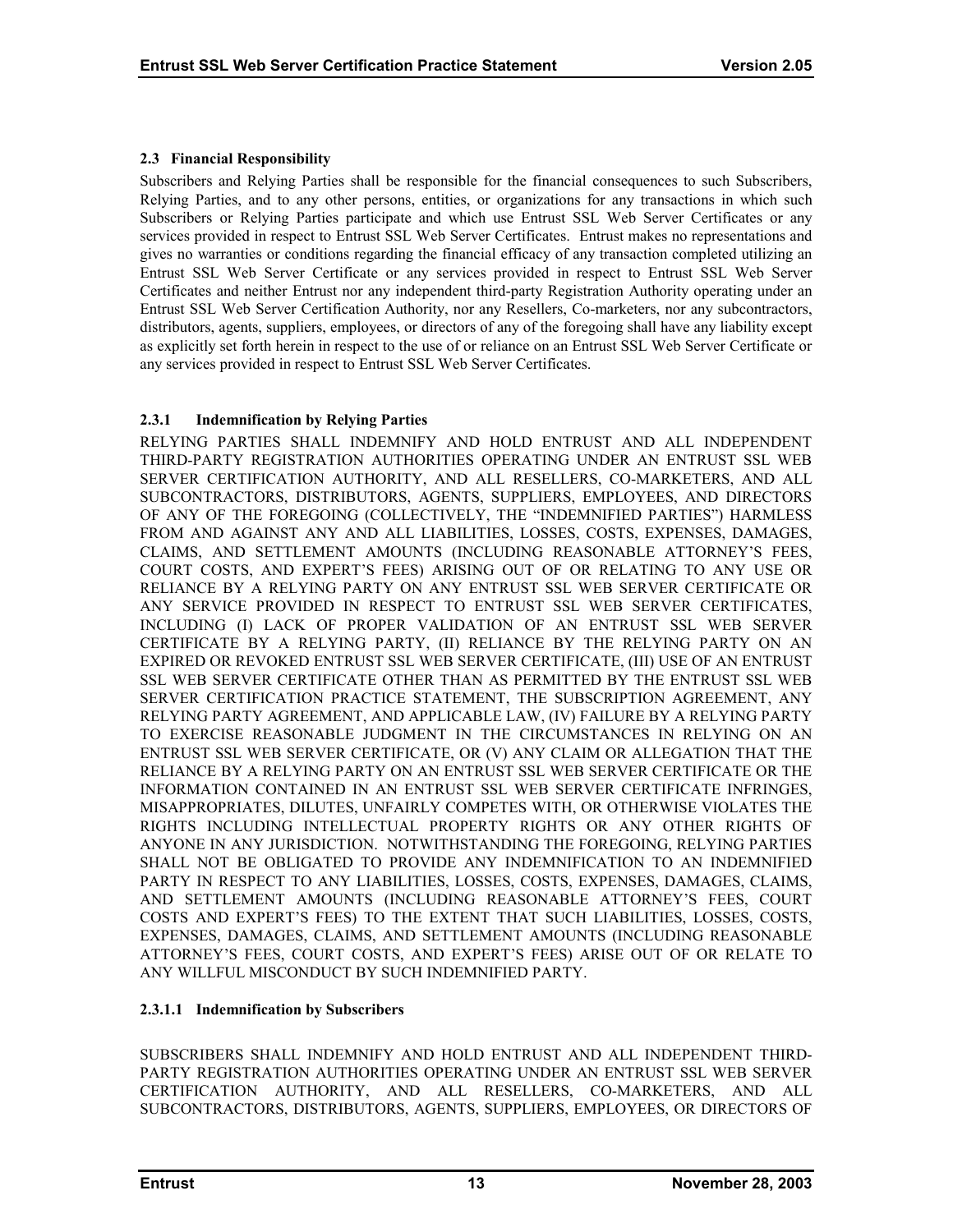<span id="page-18-0"></span>ANY OF THE FOREGOING (COLLECTIVELY, THE "INDEMNIFIED PARTIES") HARMLESS FROM AND AGAINST ANY AND ALL LIABILITIES, LOSSES, COSTS, EXPENSES, DAMAGES, CLAIMS, AND SETTLEMENT AMOUNTS (INCLUDING REASONABLE ATTORNEY'S FEES, COURT COSTS, AND EXPERT'S FEES) ARISING OUT OF OR RELATING TO ANY RELIANCE BY A RELYING PARTY ON ANY ENTRUST SSL WEB SERVER CERTIFICATE OR ANY SERVICE PROVIDED IN RESPECT TO ENTRUST SSL WEB SERVER CERTIFICATES, INCLUDING ANY (I) ERROR, MISREPRESENTATION OR OMISSION MADE BY A SUBSCRIBER IN USING OR APPLYING FOR AN ENTRUST SSL WEB SERVER CERTIFICATE, (II) MODIFICATION MADE BY A SUBSCRIBER TO THE INFORMATION CONTAINED IN AN ENTRUST SSL WEB SERVER CERTIFICATE, (III) USE OF AN ENTRUST SSL WEB SERVER CERTIFICATE OTHER THAN AS PERMITTED BY THE ENTRUST SSL WEB SERVER CERTIFICATION PRACTICE STATEMENT, THE SUBSCRIPTION AGREEMENT, ANY RELYING PARTY AGREEMENT, AND APPLICABLE LAW, (IV) FAILURE BY A SUBSCRIBER TO TAKE THE NECESSARY PRECAUTIONS TO PREVENT LOSS, DISCLOSURE, COMPROMISE OR UNAUTHORIZED USE OF THE PRIVATE KEY CORRESPONDING TO THE PUBLIC KEY IN SUCH SUBSCRIBER'S ENTRUST SSL WEB SERVER CERTIFICATE, OR (V) ALLEGATION THAT THE USE OF A SUBSCRIBER'S ENTRUST SSL WEB SERVER CERTIFICATE OR THE INFORMATION CONTAINED IN A SUBSCRIBER'S ENTRUST SSL WEB SERVER CERTIFICATE INFRINGES, MISAPPROPRIATES, DILUTES, UNFAIRLY COMPETES WITH, OR OTHERWISE VIOLATES THE RIGHTS INCLUDING INTELLECTUAL PROPERTY RIGHTS OR ANY OTHER RIGHTS OF ANYONE IN ANY JURISDICTION. NOTWITHSTANDING THE FOREGOING, A SUBSCRIBER SHALL NOT BE OBLIGATED TO PROVIDE ANY INDEMNIFICATION TO AN INDEMNIFIED PARTY IN RESPECT TO ANY LIABILITIES, LOSSES, COSTS, EXPENSES, DAMAGES, CLAIMS, AND SETTLEMENT AMOUNTS (INCLUDING REASONABLE ATTORNEY'S FEES, COURT COSTS AND EXPERTS FEES) TO THE EXTENT THAT SUCH LIABILITIES, LOSSES, COSTS, EXPENSES, DAMAGES, CLAIMS, AND SETTLEMENT AMOUNTS (INCLUDING REASONABLE ATTORNEY'S FEES, COURT COSTS, AND EXPERT'S FEES) ARISE OUT OF OR RELATE TO ANY WILLFUL MISCONDUCT BY SUCH INDEMNIFIED PARTY.

## **2.3.2 Fiduciary Relationships**

Nothing contained in this Entrust SSL Web Server Certification Practice Statement, or in any Subscription Agreement, or any Relying Party Agreement shall be deemed to constitute either Entrust or any independent third-party Registration Authority operating under an Entrust SSL Web Server Certification Authority, or any Resellers, Co-marketers, or any subcontractors, distributors, agents, suppliers, employees, or directors of any of the foregoing, the fiduciary, partner, agent, trustee, or legal representative of any Applicant, Subscriber, Relying Party or any other person, entity, or organization or to create any fiduciary relationship between either Entrust or any independent third-party Registration Authority operating under an Entrust SSL Web Server Certification Authority, or any Resellers, Co-marketers, or any subcontractors, distributors, agents, suppliers, employees, or directors of any of the foregoing and any Subscriber, Applicant, Relying Party or any other person, entity, or organization, for any purpose whatsoever. Nothing in the Entrust SSL Web Server Certification Practice Statement, or in any Subscription Agreement or any Relying Party Agreement shall confer on any Subscriber, Applicant, Relying Party, or any other third party, any authority to act for, bind, or create or assume any obligation or responsibility, or make any representation on behalf of Entrust or any independent third-party Registration Authority operating under an Entrust SSL Web Server Certification Authority, or any Resellers, Co-marketers, or any subcontractors, distributors, agents, suppliers, employees, or directors of any of the foregoing.

## **2.3.3 Administrative Processes**

No Stipulation.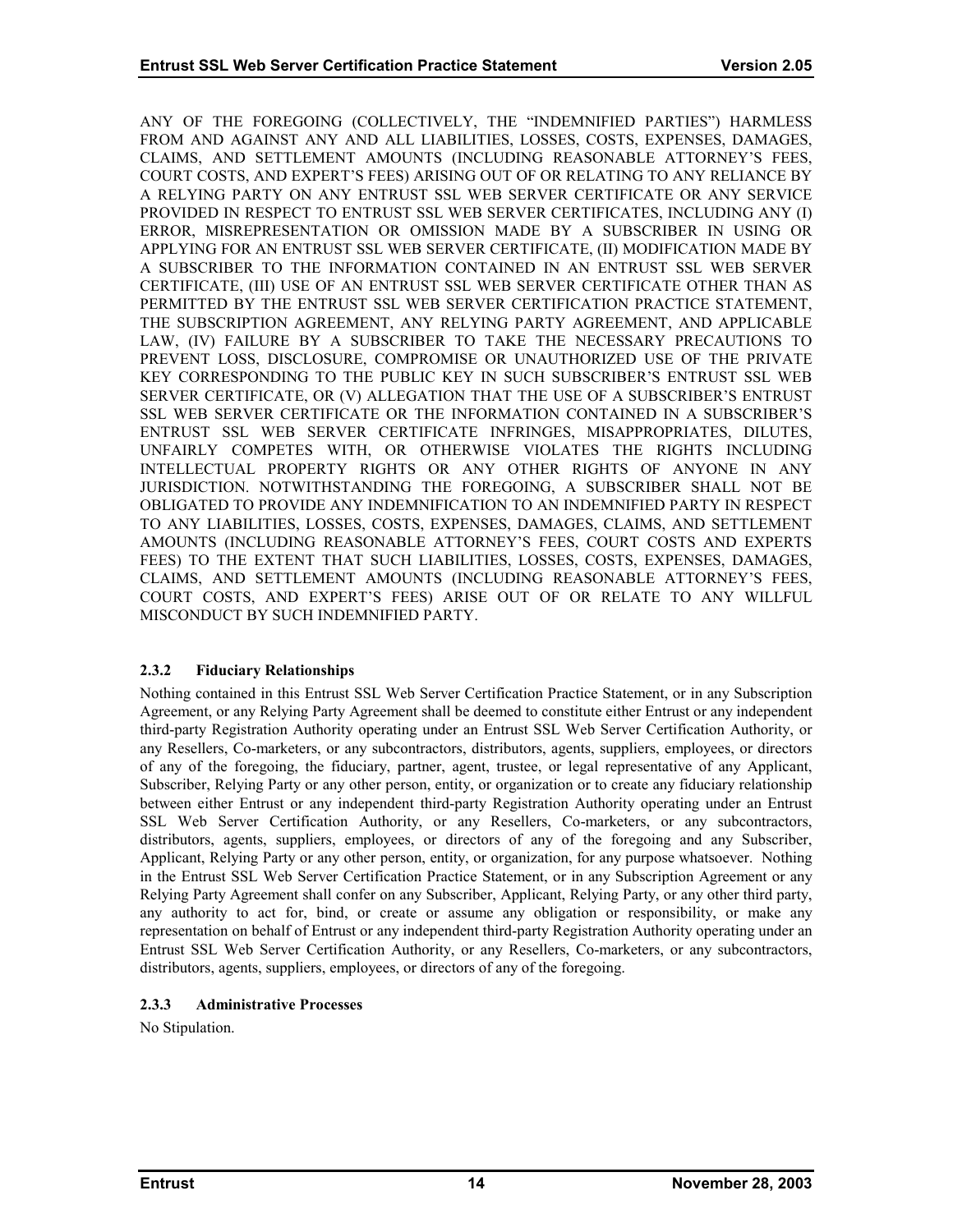#### <span id="page-19-0"></span>**2.4 Interpretation and Enforcement**

#### **2.4.1 Governing Law**

The laws of the Province of Ontario, Canada, excluding its conflict of laws rules, shall govern the construction, validity, interpretation, enforceability and performance of the Entrust SSL Web Server Certification Practice Statement, all Subscription Agreements and all Relying Party Agreements. The application of the United Nations Convention on Contracts for the International Sale of Goods to the Entrust SSL Web Server Certification Practice Statement, any Subscription Agreements, and any Relying Party Agreements is expressly excluded. Any dispute arising out of or in respect to the Entrust SSL Web Server Certification Practice Statement, any Subscription Agreement, any Relying Party Agreement, or in respect to any Entrust SSL Web Server Certificates or any services provided in respect to any Entrust SSL Web Server Certificates that is not resolved by alternative dispute resolution, shall be brought in the provincial or federal courts sitting in Ottawa, Ontario, and each person, entity, or organization hereby agrees that such courts shall have personal and exclusive jurisdiction over such disputes. In the event that any matter is brought in a provincial or federal court, Applicants, Subscribers, and Relying Parties waive any right that such Applicants, Subscribers, and Relying Parties may have to a jury trial.

#### **2.4.1.1 Force Majeure**

Neither Entrust nor any independent third-party Registration Authority operating under an Entrust SSL Web Server Certification Authority, nor any Resellers, Co-marketers, nor any subcontractors, distributors, agents, suppliers, employees, or directors of any of the foregoing shall be in default hereunder or liable for any losses, costs, expenses, liabilities, damages, claims, or settlement amounts arising out of or related to delays in performance or from failure to perform or comply with the terms of the Entrust SSL Web Server Certification Practice Statement, any Subscription Agreement, or any Relying Party Agreement due to any causes beyond its reasonable control, which causes include acts of God or the public enemy, riots and insurrections, war, accidents, fire, strikes and other labor difficulties (whether or not Entrust is in a position to concede to such demands), embargoes, judicial action, failure or default of any superior certification authority, lack of or inability to obtain export permits or approvals, necessary labor, materials, energy, utilities, components or machinery, acts of civil or military authorities.

## **2.4.1.2 Interpretation**

All references in this Entrust SSL Web Server Certification Practice Statement to "Sections" refer to the sections of this Entrust SSL Web Server Certification Practice Statement. As used in this Entrust SSL Web Server Certification Practice Statement, neutral pronouns and any variations thereof shall be deemed to include the feminine and masculine and all terms used in the singular shall be deemed to include the plural, and vice versa, as the context may require. The words "hereof", "herein", and "hereunder" and other words of similar import refer to this Entrust SSL Web Server Certification Practice Statement as a whole, as the same may from time to time be amended or supplemented, and not to any subdivision contained in this Entrust SSL Web Server Certification Practice Statement. The word "including" when used herein is not intended to be exclusive and means "including, without limitation."

## **2.4.2 Severability, Survival, Merger, Notice**

## **2.4.2.1 Severability**

Whenever possible, each provision of the Entrust SSL Web Server Certification Practice Statement, any Subscription Agreements, and any Relying Party Agreements shall be interpreted in such a manner as to be effective and valid under applicable law. If the application of any provision of the Entrust SSL Web Server Certification Practice Statement, any Subscription Agreements, or any Relying Party Agreements or any portion thereof to any particular facts or circumstances shall be held to be invalid or unenforceable by an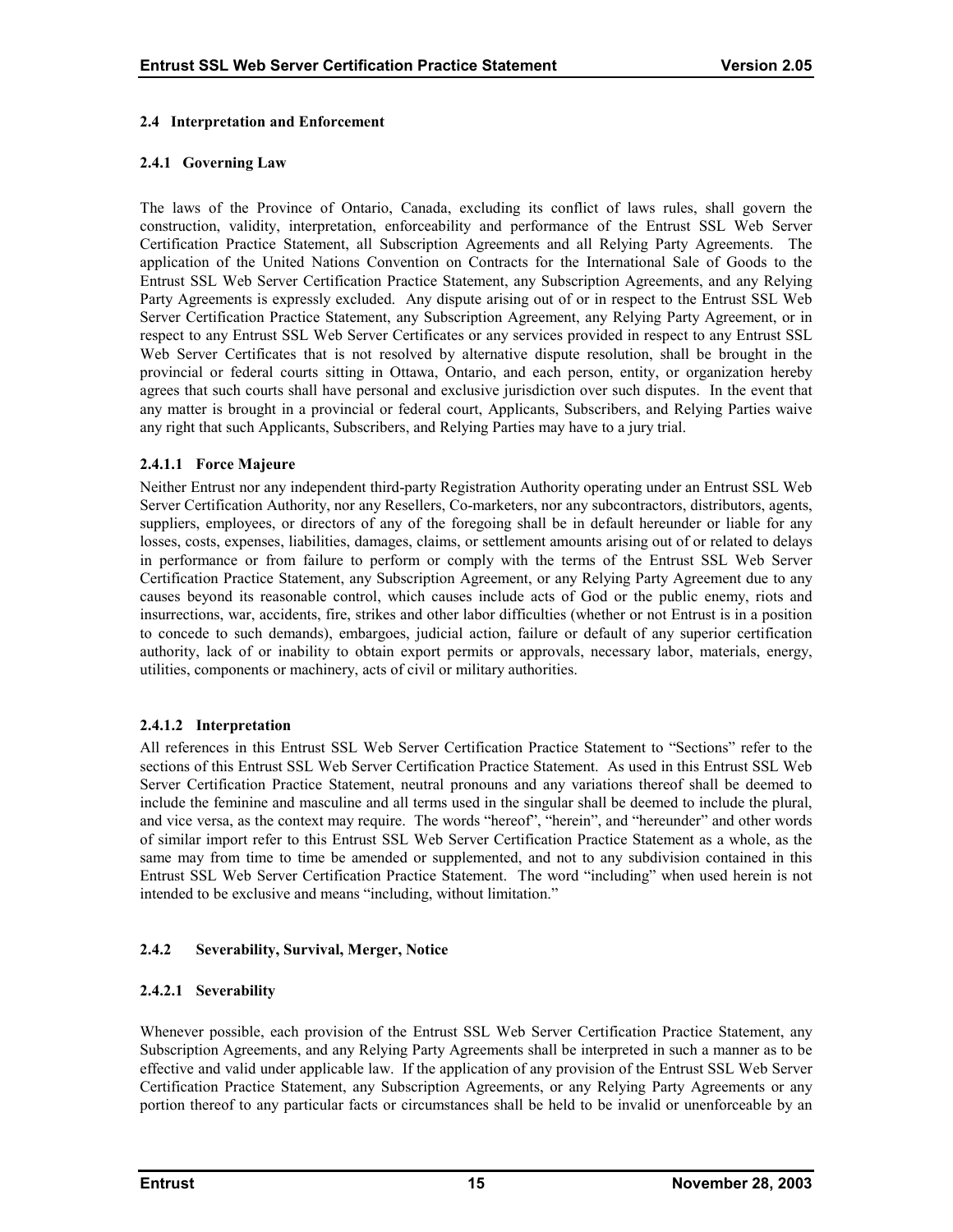arbitrator or court of competent jurisdiction, then (i) the validity and enforceability of such provision as applied to any other particular facts or circumstances and the validity of other provisions of the Entrust SSL Web Server Certification Practice Statement, any Subscription Agreements, or any Relying Party Agreements shall not in any way be affected or impaired thereby, and (ii) such provision shall be enforced to the maximum extent possible so as to effect its intent and it shall be reformed without further action to the extent necessary to make such provision valid and enforceable.

**FOR GREATER CERTAINTY, IT IS EXPRESSLY UNDERSTOOD AND AGREED THAT EVERY PROVISION OF THE ENTRUST SSL WEB SERVER CERTIFICATION PRACTICE STATEMENT, ANY SUBSCRIPTION AGREEMENTS, OR ANY RELYING PARTY AGREEMENTS THAT DEAL WITH (I) LIMITATION OF LIABILITY OR DAMAGES, (II) DISCLAIMERS OF REPRESENTATIONS, WARRANTIES, CONDITIONS, OR LIABILITIES, OR (III) INDEMNIFICATION, IS EXPRESSLY INTENDED TO BE SEVERABLE FROM ANY OTHER PROVISIONS OF THE ENTRUST SSL WEB SERVER CERTIFICATION PRACTICE STATEMENT, ANY SUBSCRIPTION AGREEMENTS, OR ANY RELYING PARTY AGREEMENTS AND SHALL BE SO INTERPRETED AND ENFORCED.** 

#### **2.4.2.2 Survival**

The provisions of the section entitled "Definitions" and sections 2.1.3.1, 2.1.4.1, 2.2, 2.3, 2.4, 2.8, 2.9, 3.1.5, 3.1.6, 4.6 and 8.2 shall survive termination or expiration of the Entrust SSL Web Server Certification Practice Statement, any Subscription Agreements, and any Relying Party Agreements. All references to sections that survive termination of the Entrust SSL Web Server Certification Practice Statement, any Subscription Agreements, and any Relying Party Agreements, shall include all sub-sections of such sections. All payment obligations shall survive any termination or expiration of the Entrust SSL Web Server Certification Practice Statement, any Subscription Agreements, and any Relying Party Agreements.

#### **2.4.2.3 Merger**

The Entrust SSL Web Server Certification Practice Statement, the Subscription Agreements, and the Relying Party Agreements state all of the rights and obligations of Entrust, any independent third-party Registration Authorities operating under an Entrust SSL Web Server Certification Authority, any Resellers, Co-marketers, and any subcontractors, distributors, agents, suppliers, employees, or directors of any of the foregoing, and any Applicant, Subscriber, or Relying Party and any other persons, entities, or organizations in respect to the subject matter hereof and thereof and such rights and obligations shall not be augmented or derogated by any prior agreements, communications, or understandings of any nature whatsoever whether oral or written. The rights and obligations of Entrust, any independent third-party Registration Authorities operating under an Entrust SSL Web Server Certification Authority, any Resellers, Co-marketers, and any subcontractors, distributors, agents, suppliers, employees, and directors of any of the foregoing may not be modified or waived orally and may be modified only in a writing signed or authenticated by a duly authorized representative of Entrust.

## **2.4.2.4 Conflict of Provisions**

In the event of a conflict between the provisions of the Entrust SSL Web Server Certification Practice Statement and any express written agreement between Entrust or an independent third-party Registration Authority operating under an Entrust SSL Web Server Certification Authority and a Subscriber or Relying Party, with respect to Entrust SSL Web Server Certificates or any services provided in respect to Entrust SSL Web Server Certificates, such other express written agreement shall take precedence. In the event of any inconsistency between the provisions of this Entrust SSL Web Server Certification Practice Statement and the provisions of any Subscription Agreement or any Relying Party Agreement, the terms and conditions of this Entrust SSL Web Server Certification Practice Statement shall govern.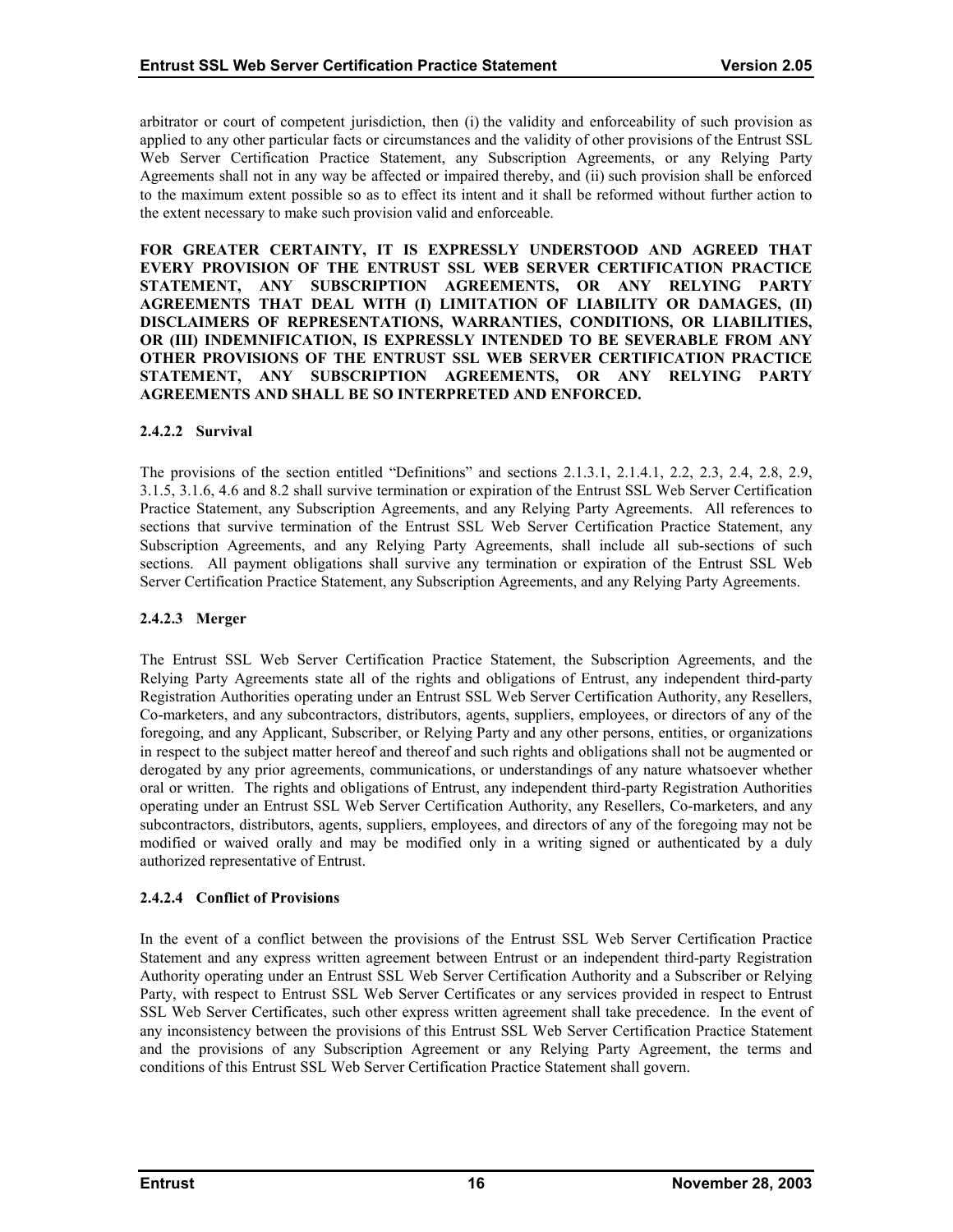## **2.4.2.5 Waiver**

The failure of Entrust to enforce, at any time, any of the provisions of this Entrust SSL Web Server Certification Practice Statement, a Subscription Agreement with Entrust, or a Relying Party Agreement with Entrust or the failure of Entrust to require, at any time, performance by any Applicant, Subscriber, Relying Party or any other person, entity, or organization of any of the provisions of this Entrust SSL Web Server Certification Practice Statement, a Subscription Agreement with Entrust, or a Relying Party Agreement with Entrust, shall in no way be construed to be a present or future waiver of such provisions, nor in any way affect the ability of Entrust to enforce each and every such provision thereafter. The express waiver by Entrust of any provision, condition, or requirement of this Entrust SSL Web Server Certification Practice Statement, a Subscription Agreement with Entrust, or a Relying Party Agreement with Entrust shall not constitute a waiver of any future obligation to comply with such provision, condition, or requirement. The failure of an independent third-party Registration Authority or Reseller operating under an Entrust SSL Web Server Certification Authority ("Registration Authority") to enforce, at any time, any of the provisions of a this Entrust SSL Web Server Certification Practice Statement, any Subscription Agreement with such Registration Authority, or any Relying Party Agreement with such Registration Authority or the failure to require by such Registration Authority, at any time, performance by any Applicant, Subscriber, Relying Party or any other person, entity, or organization of this Entrust SSL Web Server Certification Practice Statement, any Subscription Agreement with such Registration Authority, or any Relying Party Agreement with such Registration Authority shall in no way be construed to be a present or future waiver of such provisions, nor in any way affect the ability of such Registration Authority to enforce each and every such provision thereafter. The express waiver by a Registration Authority of any provision, condition, or requirement of a Subscription Agreement with such Registration Authority or a Relying Party Agreement with such Registration Authority shall not constitute a waiver of any future obligation to comply with such provision, condition, or requirement.

## **2.4.2.6 Notice**

Any notice to be given by a Subscriber, Applicant, or Relying Party to Entrust under this Entrust SSL Web Server Certification Practice Statement, a Subscription Agreement, or a Relying Party Agreement shall be given in writing to the address specified below by prepaid receipted mail, facsimile, or overnight courier, and shall be effective as follows (i) in the case of facsimile or courier, on the next Business Day, and (ii) in the case of receipted mail, five (5) Business Days following the date of deposit in the mail. Any notice to be given by Entrust under the Entrust SSL Web Server Certification Practice Statement, any Subscription Agreement, or any Relying Party Agreement shall be given by email or by facsimile or courier to the last address, email address or facsimile number for the Subscriber on file with Entrust. In the event of notice by email, the notice shall become effective on the next Business Day. In the event of notice by prepaid receipted mail, facsimile, or overnight courier, notice shall become effective as specified in (i) or (ii), depending on the means of notice utilized.

Notice address for Entrust: Entrust Limited

1000 Innovation Drive Ottawa, Ontario Canada K2K 3E7

 Attention: Director Operations, Entrust Certificate Services Fax: 1-877-839-3538

## **2.4.2.7 Assignment**

Entrust SSL Web Server Certificates and the rights granted under the Entrust SSL Web Server Certification Practice Statement, any Subscription Agreement, or any Relying Party Agreement are personal to the Applicant, Subscriber, or Relying Party that entered into the Subscription Agreement or Relying Party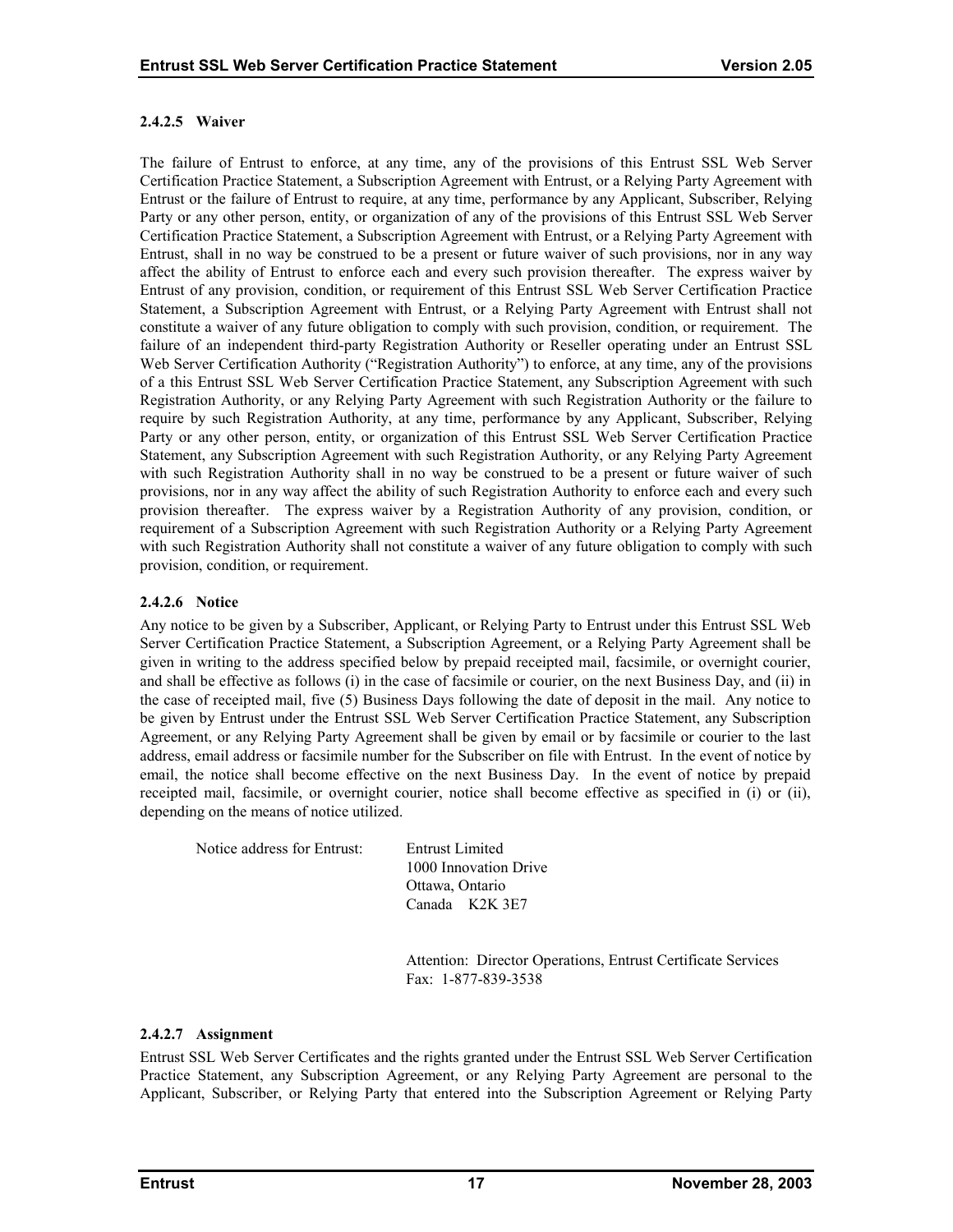<span id="page-22-0"></span>Agreement and cannot be assigned, sold, transferred, or otherwise disposed of, whether voluntarily, involuntarily, by operation of law, or otherwise, without the prior written consent of Entrust or the Registration Authority under an Entrust SSL Web Server Certification Authority with which such Applicant, Subscriber, or Relying Party has contracted. Any attempted assignment or transfer without such consent shall be void and shall automatically terminate such Applicant's, Subscriber's or Relying Party's rights under the Entrust SSL Web Server Certification Practice Statement, any Subscription Agreement, or any Relying Party Agreement. Entrust may assign, sell, transfer, or otherwise dispose of the Entrust SSL Web Server Certification Practice Statement, any Subscription Agreements, or any Relying Party Agreements together with all of its rights and obligations under the Entrust SSL Web Server Certification Practice Statement, any Subscription Agreements, and any Relying Party Agreements (i) to an Affiliate, or (ii) as part of a sale, merger, or other transfer of all or substantially all the assets or stock of the business of Entrust to which the Entrust SSL Web Server Certification Practice Statement, the Subscription Agreements, and Relying Party Agreements relate. Subject to the foregoing limits, this Agreement shall be binding upon and shall inure to the benefit of permitted successors and assigns of Entrust, any third-party Registration Authorities operating under the Entrust Certification Authorities, Applicants, Subscribers, and Relying Parties, as the case may be.

#### **2.4.3 Dispute Resolution Procedures**

Any disputes between a Subscriber or an Applicant and Entrust or any third-party Registration Authorities operating under the Entrust Certification Authorities, or a Relying Party and Entrust or any third-party Registration Authorities operating under the Entrust Certification Authorities, shall be submitted to mediation in accordance with the Commercial Mediation Rules of the American Arbitration Association which shall take place in English in Ottawa, Ontario. In the event that a resolution to such dispute cannot be achieved through mediation within thirty (30) days, the dispute shall be submitted to binding arbitration. The arbitrator shall have the right to decide all questions of arbitrability. The dispute shall be finally settled by arbitration in accordance with the rules of the American Arbitration Association, as modified by this provision. Such arbitration shall take place in English in Ottawa, Ontario, before a sole arbitrator appointed by the American Arbitration Association (AAA) who shall be appointed by the AAA from its Technology Panel and shall be reasonably knowledgeable in electronic commerce disputes. The arbitrator shall apply the laws of the Province of Ontario, without regard to its conflict of laws provisions, and shall render a written decision within thirty (30) days from the date of close of the arbitration hearing, but no more than one (1) year from the date that the matter was submitted for arbitration. The decision of the arbitrator shall be binding and conclusive and may be entered in any court of competent jurisdiction. In each arbitration, the prevailing party shall be entitled to an award of all or a portion of its costs in such arbitration, including reasonable attorney's fees actually incurred. Nothing in the Entrust SSL Web Server Certification Practice Statement, or in any Subscription Agreement, or any Relying Party Agreement shall preclude Entrust or any third-party Registration Authorities operating under the Entrust Certification Authorities from applying to any court of competent jurisdiction for temporary or permanent injunctive relief, without breach of this Section 2.4.3 and without any abridgment of the powers of the arbitrator, with respect to any (i) alleged Compromise that affects the integrity of an Entrust SSL Web Server Certificate, or (ii) alleged breach of the terms and conditions of the Entrust SSL Web Server Certification Practice Statement, any Subscription Agreement, or any Relying Party Agreement. The institution of any arbitration or any action shall not relieve an Applicant, Subscriber or Relying Party of its obligations under the Entrust SSL Web Server Certification Practice Statement, any Subscription Agreement, or any Relying Party Agreement.

## **2.4.3.1 Limitation Period on Arbitrations and Actions**

Any and all arbitrations or legal actions in respect to a dispute that is related to an Entrust SSL Web Server Certificate or any services provided in respect to an Entrust SSL Web Server Certificate shall be commenced prior to the end of one (1) year after (i) the expiration or revocation of the Entrust SSL Web Server Certificate in dispute, or (ii) the date of provision of the disputed service or services in respect to the Entrust SSL Web Server Certificate in dispute, whichever is sooner. If any arbitration or action in respect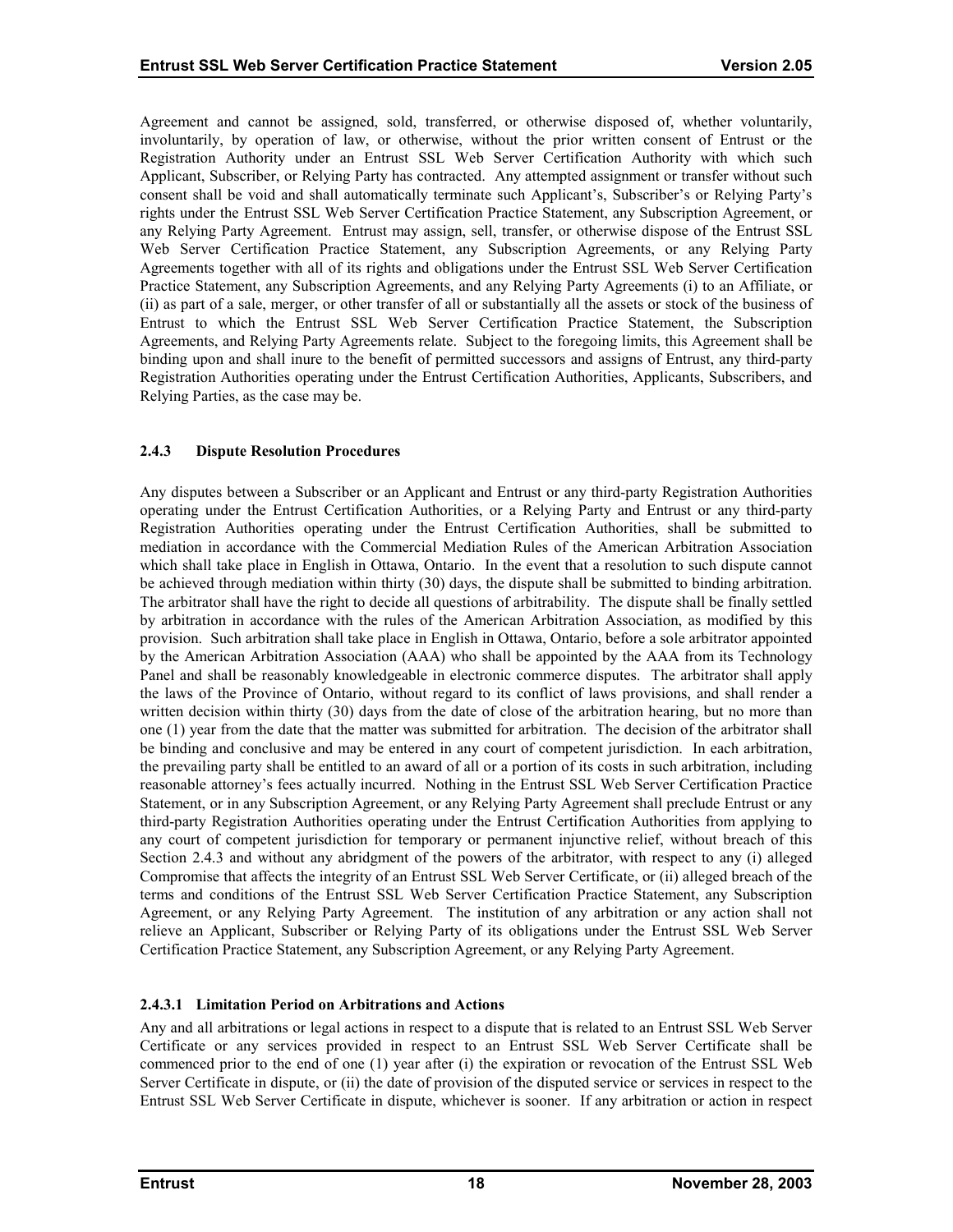<span id="page-23-0"></span>to a dispute that is related to an Entrust SSL Web Server Certificate or any service or services provided in respect to an Entrust SSL Web Server Certificate is not commenced prior to such time, any party seeking to institute such an arbitration or action shall be barred from commencing or proceeding with such arbitration or action.

## **2.5 Fees**

The fees for services provided by Entrust in respect to Entrust SSL Web Server Certificates are set forth in the Entrust Repository. These fees are subject to change, and any such changes shall become effective immediately after posting in the Entrust Repository. The fees for services provided by independent thirdparty Registration Authorities, Resellers and Co-marketers in respect to Entrust SSL Web Server Certificates are set forth on the web sites operated by such Registration Authorities, Resellers and Comarketers. These fees are subject to change, and any such changes shall become effective immediately after posting in such web sites.

## **2.5.1 Certificate Issuance or Renewal Fees**

See the Entrust Repository for the fees charged by Entrust. See the web sites operated by Registration Authorities operating under the Entrust Certification Authorities, Resellers, and Co-marketers for the fees charged by such Registration Authorities, Resellers, and Co-marketers.

#### **2.5.2 Certificate Access Fees**

See the Entrust Repository for the fees charged by Entrust. See the web sites operated by Registration Authorities operating under the Entrust Certification Authorities, Resellers, and Co-marketers for the fees charged by such Registration Authorities, Resellers, and Co-marketers.

#### **2.5.3 Revocation or Status Information Access Fees**

See the Entrust Repository for the fees charged by Entrust. See the web sites operated by Registration Authorities operating under the Entrust Certification Authorities, Resellers, and Co-marketers for the fees charged by such Registration Authorities, Resellers, and Co-marketers.

## **2.5.4 Fees for Other Services such as Policy Information**

See the Entrust Repository for the fees charged by Entrust. See the web sites operated by Registration Authorities operating under the Entrust Certification Authorities, Resellers, and Co-marketers for the fees charged by such Registration Authorities, Resellers, and Co-marketers.

## **2.5.5 Refund Policy**

Neither Entrust nor any Registration Authorities operating under the Entrust Certification Authorities nor any Resellers or Co-Marketers provide any refunds for Entrust SSL Web Server Certificates or services provided in respect to Entrust SSL Web Server Certificates.

## **2.6 Publication and Repositories**

Entrust maintains the Entrust Repository to store various information related to Entrust SSL Web Server Certificates and the operation of Entrust SSL Web Server Certification Authorities, Entrust Registration Authorities, and third-party Registration Authorities operating under the Entrust SSL Web Server Certification Authorities. The Entrust SSL Web Server Certification Practice Statement and various other related information is published in the Entrust Repository. The Entrust SSL Web Server Certification Practice Statement is also available from Entrust in hard copy upon request.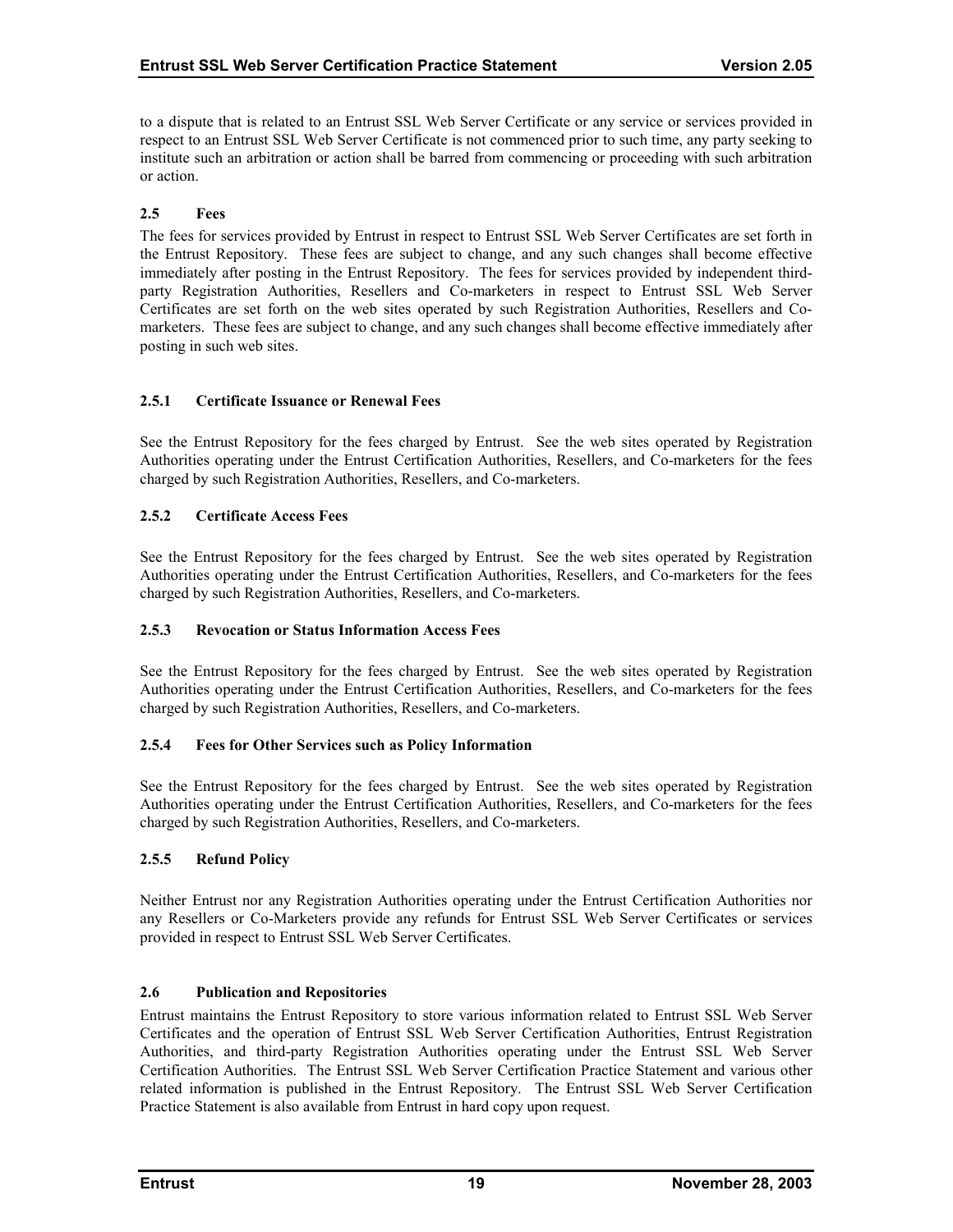## <span id="page-24-0"></span>**2.6.1 Publication of CA Information**

The following Entrust SSL Web Server Certificate information is published in the Entrust Repository:

- (i) the Entrust SSL Web Server Certification Practice Statement;
- (ii) information and agreements regarding the subscription for and reliance on Entrust SSL Web Server Certificates; and
- (iii) revocations of Entrust SSL Web Server Certificates performed by an Entrust SSL Web Server Certification Authority.

The data formats used for Entrust SSL Web Server Certificates and for Certificate Revocation Lists in the Entrust Repository are in accordance with the associated schema definitions as defined in the X.500 Series of Recommendations (1997 edition) as well as some enhancements defined by the X.500 Series of Recommendations.

## **2.6.2 Frequency of Publication**

The Entrust SSL Web Server Certification Practice Statement may be re-issued and published in accordance with the policy set forth in Section 8 of this Entrust SSL Web Server Certification Practice Statement.

## **2.6.3 Access Controls**

The Entrust SSL Web Server Certification Practice Statement is published in the Entrust Repository. The Entrust SSL Web Server Certification Practice Statement will be available to all Applicants, Subscribers and Relying Parties, but may only be modified by the Entrust Policy Authority.

## **2.6.4 Repositories**

The Entrust SSL Web Server Certification Authorities maintain the Entrust Repositories to allow access to Entrust SSL Web Server Certificate-related and CRL information. The information in the Entrust Repositories is accessible through a web interface and is periodically updated as set forth in this Entrust SSL Web Server Certification Practice Statement. The Entrust Repositories are the only approved source for CRL and other information about Entrust SSL Web Server Certificates.

## **2.7 Compliance Audit**

Entrust SSL Web Server Certification Authorities, Entrust-operated Registration Authorities, and independent third-party Registration Authorities operating under the Entrust SSL Web Server Certification Authorities shall be audited for compliance against the practices and procedures set forth in the Entrust SSL Web Server Certification Practice Statement.

## **2.7.1 Frequency of Entity Compliance Audit**

Entrust SSL Web Server Certification Authorities, Entrust-operated Registration Authorities, and independent third-party Registration Authorities operating under the Entrust SSL Web Server Certification Authorities shall be audited once per calendar year for compliance with the practices and procedures set forth in the Entrust SSL Web Server Certification Practice Statement. If the results of an audit report recommend remedial action, Entrust or the applicable independent third-party Registration Authority shall initiate corrective action within thirty (30) days of receipt of such audit report.

## **2.7.2 Identity/Qualifications of Auditor**

The compliance audit shall be performed by a certified public accounting firm with a demonstrated competency in the evaluation of Certification Authorities and Registration Authorities. Deloitte & Touche LLP has been selected as the auditor for the Entrust Certification Authorities and for the Entrust-operated Registration Authorities.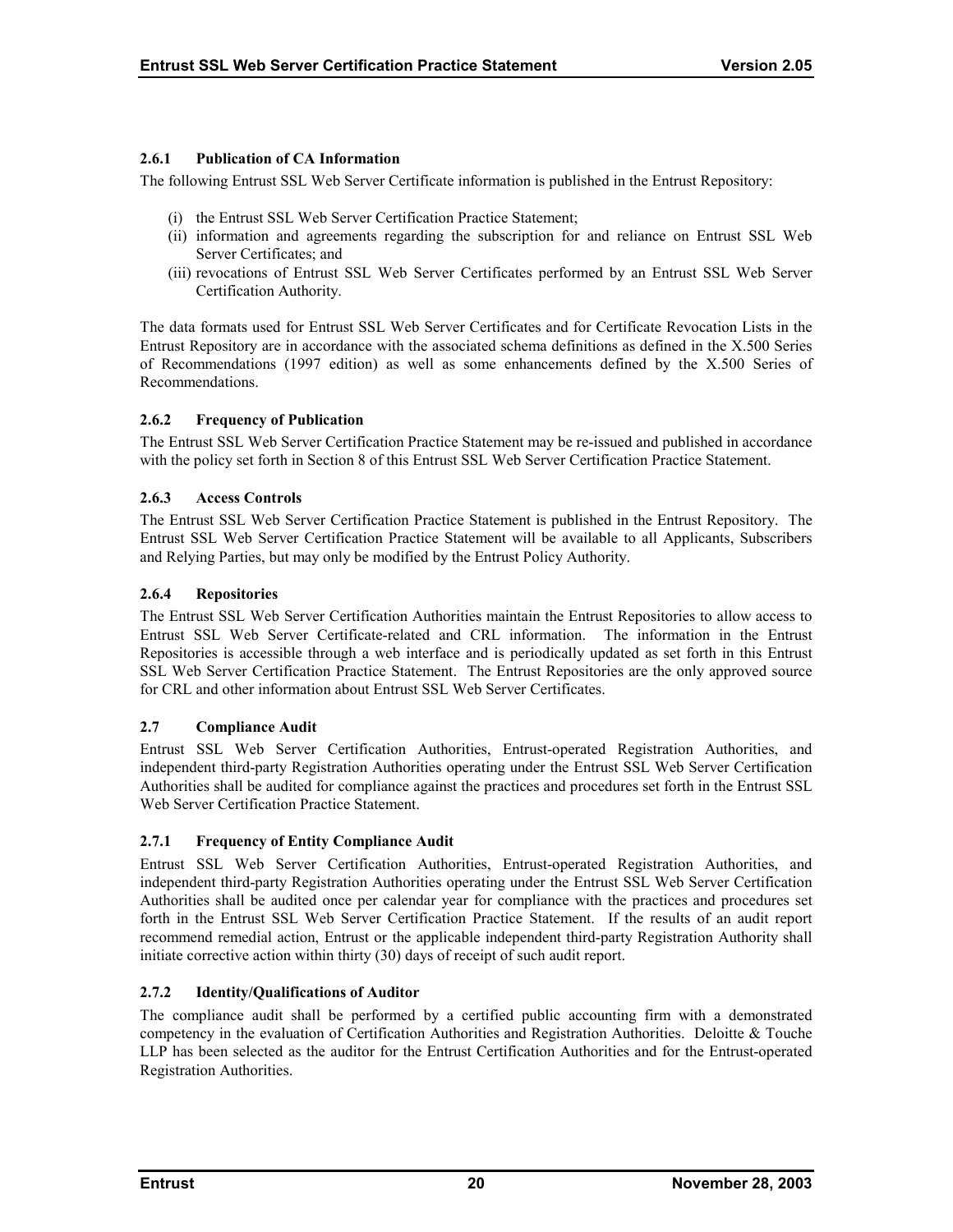## <span id="page-25-0"></span>**2.7.3 Auditor's Relationship to Audited Party**

The certified public accounting firm selected to perform the compliance audit for the Entrust SSL Web Server Certification Authorities, Entrust-operated Registration Authorities, or independent third-party operated Registration Authorities under the Entrust Certification Authorities shall be independent from the entity being audited.

## **2.7.4 Topics Covered by Audit**

The compliance audit shall test compliance of Entrust SSL Web Server Certification Authorities, Entrustoperated Registration Authorities, or independent third-party operated Registration Authorities under the Entrust Certification Authorities against the policies and procedures set forth in this Entrust SSL Web Server Certification Practice Statement.

## **2.7.5 Actions Taken as a Result of Deficiency**

Upon receipt of a compliance audit that identifies any deficiencies, the audited Entrust SSL Web Server Certification Authority, Entrust-operated Registration Authority, or independent third-party operated Registration Authority under an Entrust SSL Web Server Certification Authority shall use commercially reasonable efforts to correct any such deficiencies in an expeditious manner.

## **2.7.6 Communication of Results**

The results of all compliance audits shall be communicated, in the case of Entrust SSL Web Server Certification Authorities, to the Entrust Operational Authority, and, in the case of any Entrust-operated Registration Authorities under an Entrust SSL Web Server Certification Authorities, to the Entrust Operation Authority, and in the case of third-party Registration Authorities operating under an Entrust SSL Web Server Certification Authority, to the operational authority for such Registration Authority.

## **2.8 Confidentiality**

Neither Entrust nor any independent third-party Registration Authorities operating under the Entrust Certification Authorities, nor any Resellers or Co-Marketers shall disclose or sell Applicant or Subscriber names (or other information submitted by an Applicant or Subscriber when applying for an Entrust SSL Web Server Certificate), except in accordance with this Entrust SSL Web Server Certification Practice Statement, a Subscription Agreement, or a Relying Party Agreement. Entrust and all independent thirdparty Registration Authorities operating under the Entrust Certification Authorities, and all Resellers and Co-Marketers shall use a commercially reasonable degree of care to prevent such information from being used or disclosed for purposes other than those set forth in the Entrust SSL Web Server Certification Practice Statement, a Subscription Agreement, or a Relying Party Agreement. Notwithstanding the foregoing, Applicants and Subscribers acknowledge that some of the information supplied with an Entrust SSL Web Server Certificate Application is incorporated into Entrust SSL Web Server Certificates and that Entrust and all independent third-party Registration Authorities operating under the Entrust Certification Authorities, and all Resellers and Co-Marketers shall be entitled to make such information publicly available.

## **2.8.1 Types of Information to be Kept Confidential**

Information that is supplied by Applicants, Subscribers, or Relying Parties for the subscription for, use of, or reliance upon an Entrust SSL Web Server Certificate, and which is not included in the information described in Section 2.8.2 below, shall be considered to be confidential. Entrust and independent thirdparty Registration Authorities under the Entrust Certification Authorities shall be entitled to disclose such information to any subcontractors or agents that are assisting Entrust in the verification of information supplied in Entrust SSL Web Server Certificate Applications or that are assisting Entrust in the operation of the Entrust SSL Web Server Certification Authorities or Entrust-operated Registration Authorities. Information considered to be confidential shall not be disclosed unless compelled pursuant to legal, judicial, or administrative proceedings, or otherwise required by law. Entrust and independent third-party Registration Authorities under the Entrust Certification Authorities shall be entitled to disclose information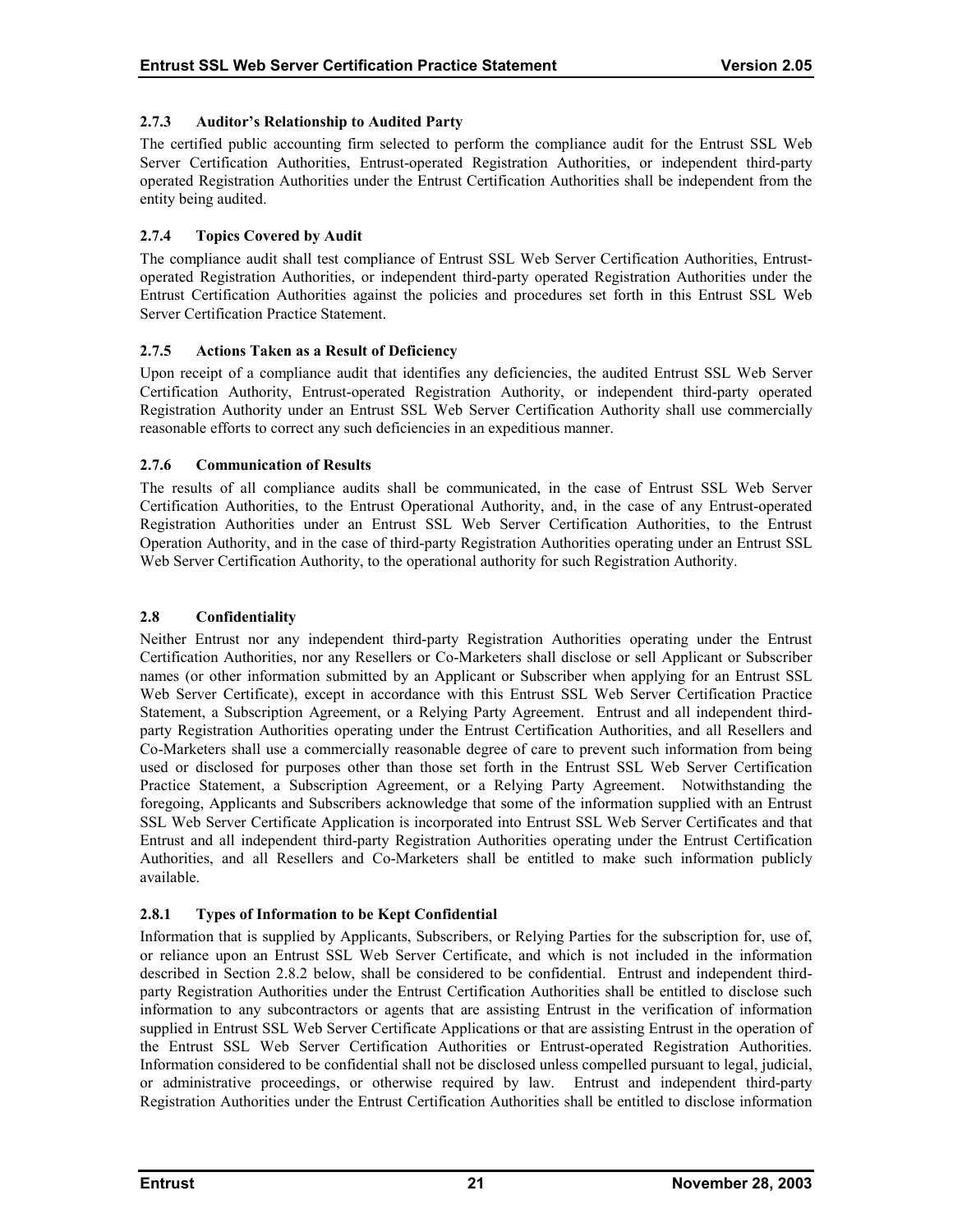<span id="page-26-0"></span>that is considered to be confidential to legal and financial advisors assisting in connection with any such legal, judicial, administrative, or other proceedings required by law, and to potential acquirors, legal counsel, accountants, banks and financing sources and their advisors in connection with mergers, acquisitions, or reorganizations.

## **2.8.2 Types of Information not Considered Confidential**

Information that is included in an Entrust SSL Web Server Certificate or a Certificate Revocation List shall not be considered confidential. Information contained in the Entrust SSL Web Server Certification Practice Statement shall not be considered confidential. Without limiting the foregoing, information that (i) was or becomes known through no fault of Entrust, an independent third-party Registration Authority under an Entrust SSL Web Server Certification Authority, a Reseller, or a Co-marketer, (ii) was rightfully known or becomes rightfully known to Entrust, an independent third-party Registration Authority under the Entrust SSL Web Server Certification Authority, a Reseller, or a Co-marketer without confidential or proprietary restriction from a source other than the Subscriber, (iii) is independently developed by Entrust, an independent third-party Registration Authority under an Entrust SSL Web Server Certification Authority, a Reseller, or a Co-marketer, or (iv) is approved by a Subscriber for disclosure, shall not be considered confidential.

#### **2.8.3 Disclosure of Certificate Revocation/Suspension Information**

If an Entrust SSL Web Server Certificate is revoked by an Entrust SSL Web Server Certification Authority, a serial number will be included in the Certificate Revocation List entry for the revoked Entrust SSL Web Server Certificate.

## **2.8.4 Release to Law Enforcement Officials**

Entrust, independent third-party Registration Authorities under an Entrust SSL Web Server Certification Authority, Resellers, and Co-marketers shall have the right to release information that is considered to be confidential to law enforcement officials in compliance with applicable law.

## **2.8.5 Release as Part of Civil Discovery**

Entrust, independent third-party Registration Authorities under an Entrust SSL Web Server Certification Authority, Resellers, and Co-marketers may disclose information that is considered confidential during the course of any arbitration, litigation, or any other legal, judicial, or administrative proceeding relating to such information. Any such disclosures shall be permissible provided that Entrust, the independent thirdparty Registration Authority, Reseller, or Co-marketer uses commercially reasonable efforts to obtain a court-entered protective order restricting the use and disclosure of any such information to the extent reasonably required for the purposes of such arbitration, litigation, or any other legal, judicial, or administrative proceeding.

## **2.8.6 Disclosure Upon Owner's Request**

Entrust, independent third-party Registration Authorities under an Entrust SSL Web Server Certification Authority, Resellers, and Co-marketers may disclose information provided to Entrust, such Registration Authority, Reseller or Co-marketer, by an Applicant, a Subscriber, or a Relying Party upon request of such Applicant, Subscriber, or Relying Party.

## **2.8.7 Other Information Release Circumstances**

No stipulation.

## **2.9 Intellectual Property Rights**

Entrust retains all right, title, and interest (including all intellectual property rights), in, to and under all Entrust SSL Web Server Certificates, except for any information that is supplied by an Applicant or a Subscriber and that is included in an Entrust SSL Web Server Certificate, which information shall remain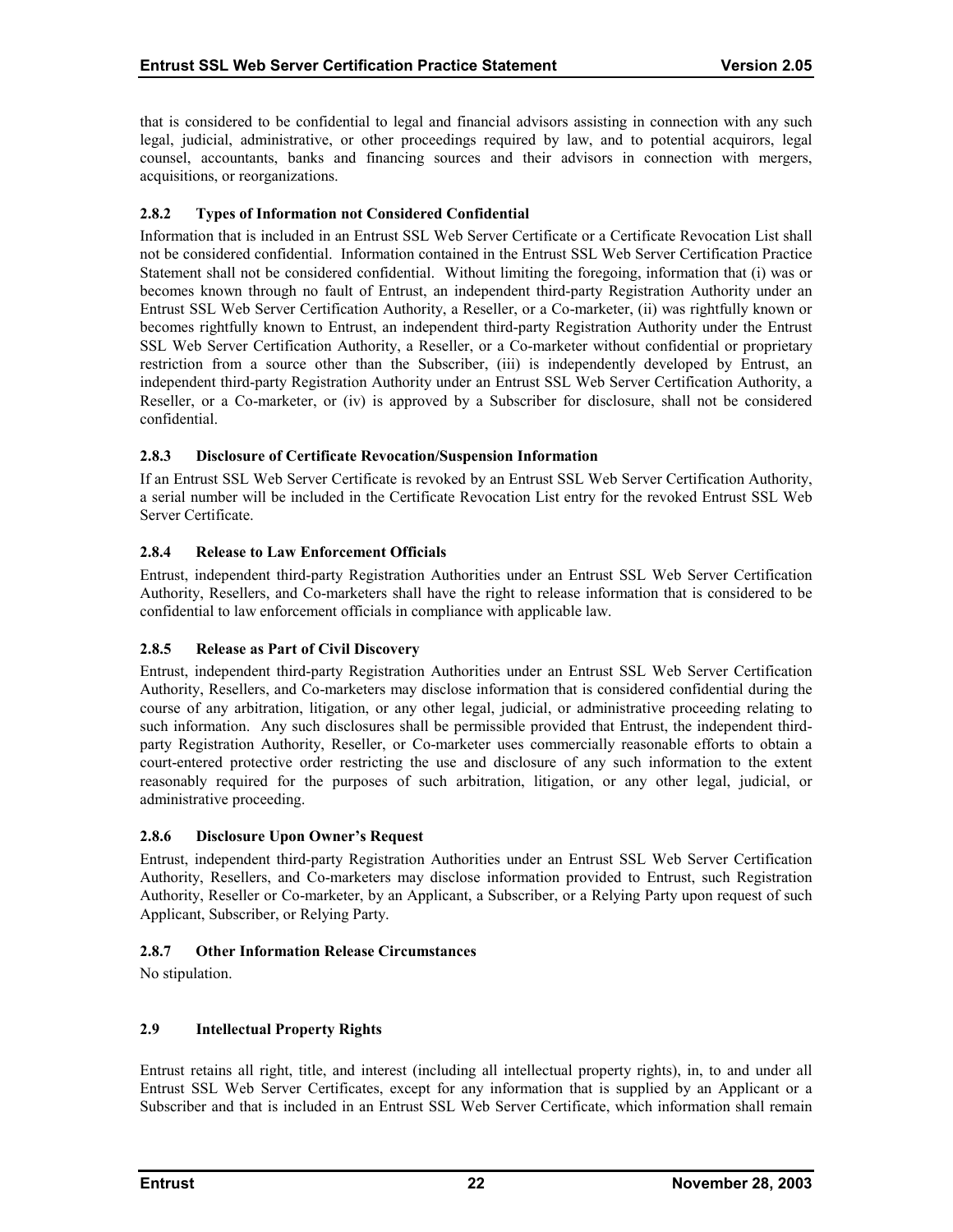the property of the Applicant or Subscriber. All Applicants and Subscribers grant to Entrust and any Registration Authorities operating under the Entrust Certification Authorities a non-exclusive, worldwide, paid-up, royalty-free license to use, copy, modify, publicly display, and distribute such information, by any and all means and through any and all media whether now known or hereafter devised for the purposes contemplated under the Entrust SSL Web Server Certification Practice Statement, the Subscriber's Subscription Agreement, and any Relying Party Agreements. Entrust and any Registration Authorities operating under the Entrust Certification Authorities shall be entitled to transfer, convey, or assign this license in conjunction with any transfer, conveyance, or assignment as contemplated in Section 2.4.2.7. Entrust grants to Subscribers and Relying Parties a non-exclusive, non-transferable license to use, copy, and distribute Entrust SSL Web Server Certificates, subject to such Entrust SSL Web Server Certificates being used as contemplated under the Entrust SSL Web Server Certification Practice Statement, the Subscriber's Subscription Agreement, and any Relying Party Agreements, and further provided that such Entrust SSL Web Server Certificates are reproduced fully and accurately and are not published in any publicly available database, repository, or directory without the express written permission of Entrust. Except as expressly set forth herein, no other right is or shall be deemed to be granted, whether by implication, estoppel, inference or otherwise. Subject to availability, Entrust may in its discretion make copies of one or more Cross Certificate(s) available to Subscribers for use solely with the Entrust SSL Web Server Certificate issued to such Subscribers . Entrust retains all right, title, and interest (including all intellectual property rights), in, to and under the Cross Certificate(s).

Entrust grants permission to reproduce the Entrust SSL Web Server Certification Practice Statement provided that (i) the copyright notice on the first page of this Entrust SSL Web Server Certification Practice Statement is retained on any copies of the Entrust SSL Web Server Certification Practice Statement, and (ii) the Entrust SSL Web Server Certification Practice Statement is reproduced fully and accurately. Entrust retains all right, title, and interest (including all intellectual property rights), in, to and under the Entrust SSL Web Server Certification Practice Statement.

In no event shall Entrust or any independent third-party Registration Authority operating under an Entrust SSL Web Server Certification Authority, or any Resellers or Co-marketers, or any subcontractors, distributors, agents, suppliers, employees, or directors of any of the foregoing be liable to any Applicants, Subscribers, or Relying Parties or any other third parties for any losses, costs, liabilities, expenses, damages, claims, or settlement amounts arising from or relating to claims of infringement, misappropriation, dilution, unfair competition, or any other violation of any patent, trademark, copyright, trade secret, or any other intellectual property or any other right of person, entity, or organization in any jurisdiction arising from or relating to any Entrust SSL Web Server Certificate or arising from or relating to any services provided in relation to any Entrust SSL Web Server Certificate.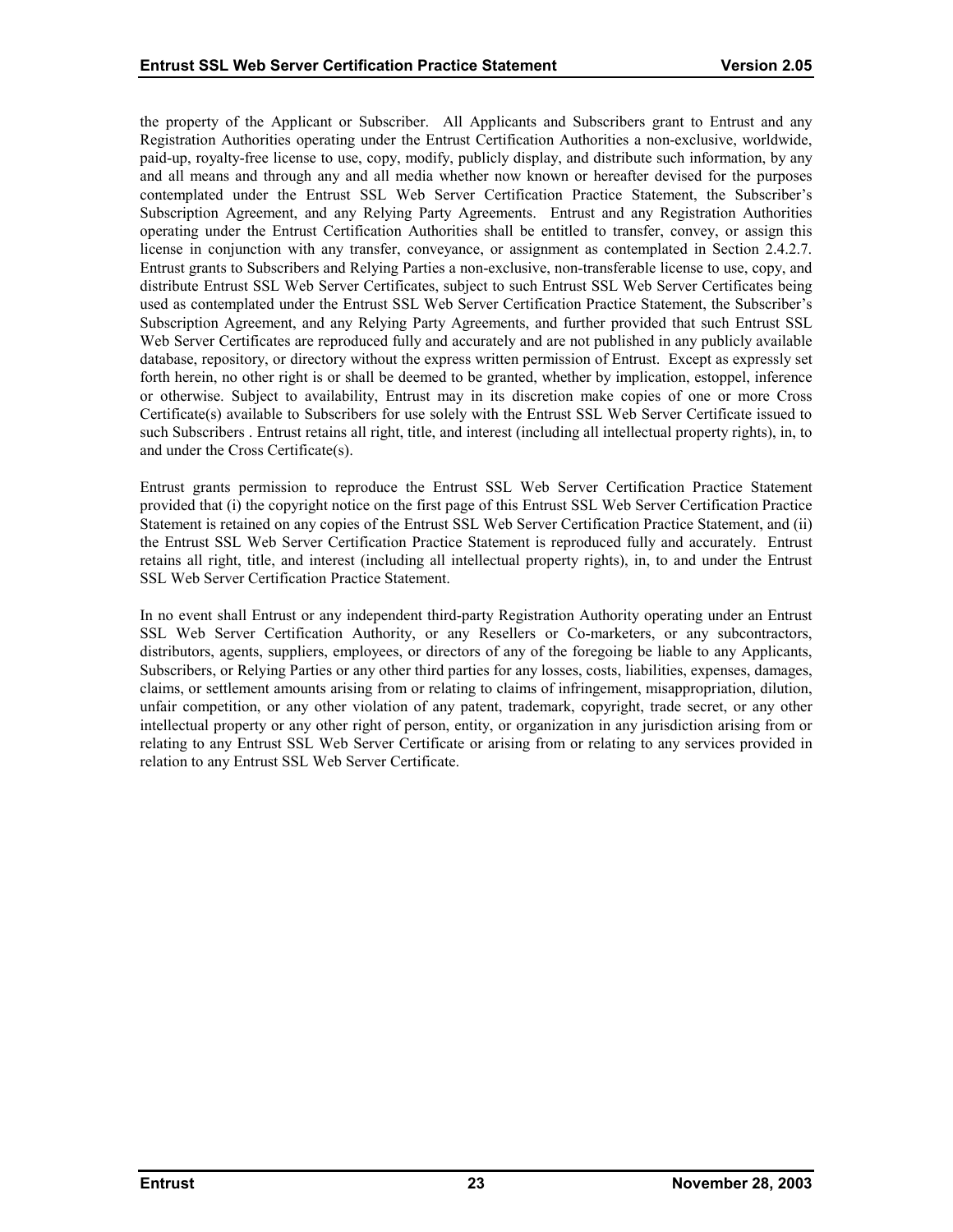#### <span id="page-28-0"></span>**3 Identification and Authentication**

#### **3.1 Initial Registration**

To obtain an Entrust SSL Web Server Certificate, an Applicant must: (i) generate a secure and cryptographically sound Key Pair, (ii) agree to all of the terms and conditions of the Entrust SSL Web Server Certification Practice Statement and the Subscription Agreement, (iii) complete and submit an Entrust SSL Web Server Certificate Application, providing all information requested by an Entrust-operated Registration Authority or by an independent third-party Registration Authority under an Entrust SSL Web Server Certification Authority (a "Registration Authority") without any errors, misrepresentation, or omissions. Upon an Applicant's completion of the Entrust SSL Web Server Certificate Application and acceptance of the terms and conditions of this Entrust SSL Web Server Certification Practice Statement and the Subscription Agreement, a Registration Authority or a third-party authorized by a Registration Authority shall perform limited verification of some of the information contained in the Entrust SSL Web Server Certificate Application. If the limited verification performed by a Registration Authority is successful, the Registration Authority may, in its sole discretion, request the issuance to the Applicant of an Entrust SSL Web Server Certificate from an Entrust SSL Web Server Certification Authority. If a Registration Authority refuses to request the issuance of an Entrust SSL Web Server Certificate, the Registration Authority shall (i) use commercially reasonable efforts to notify the Applicant by email of any reasons for refusal, and (ii) promptly refund any amounts that have been paid in connection with the Entrust SSL Web Server Certificate Application. In the event of successful verification of an Entrust SSL Web Server Certificate Application, the Registration Authority shall submit a request to an Entrust SSL Web Server Certification Authority for the issuance of an Entrust SSL Web Server Certificate and shall notify the Applicant by email once an Entrust SSL Web Server Certificate has been issued by the Entrust SSL Web Server Certification Authority. The Applicant will be provided with a URL that can be used to retrieve the Entrust SSL Web Server Certificate. Upon issuance of an Entrust SSL Web Server Certificate, neither Entrust nor any independent third-party Registration Authority operating under an Entrust SSL Web Server Certification Authority, nor any Resellers or Co-marketers, or any subcontractors, distributors, agents, suppliers, employees, or directors of any of the foregoing shall have any obligation to perform any ongoing monitoring, investigation, or verification of the information provided in an Entrust SSL Web Server Certificate Application.

## **3.1.1 Types of Names**

The Subject names in an Entrust SSL Web Server Certificate comply with the X.500 Distinguished Name (DN) form. Entrust SSL Web Server Certification Authorities shall use a single naming convention as set forth below. Each Entrust SSL Web Server Certificate shall contain the following information:

- (i) the "Country Name" (C) which is the two-letter ISO 3166 code for the country in which the Applicant is located and plans to host the World Wide Web server on which the Applicant is intending to install the Entrust SSL Web Server Certificate;
- (ii) the "Organization Name" (O) which is the name of the organization in the case of a corporation, partnership, or other entity. In the case of a sole proprietorship, the organization name can be the name of the Applicant;
- (iii) the "Organizational Unit Name" (OU) which is an optional field. The OU field may be used to distinguish between different organizational groups within an organization (for example, to distinguish between human resources, marketing, and development); and
- (iv) the "Common Name" (CN) which is the fully qualified hostname or path used in the DNS of the World Wide Web server on which the Applicant is intending to install the Entrust SSL Web Server Certificate.

## **3.1.2 Need for Names to Be Meaningful**

The value of the Common Name to be used in an Entrust SSL Web Server Certificate shall be the Applicant's fully qualified hostname or path that is used in the DNS of the World Wide Web server on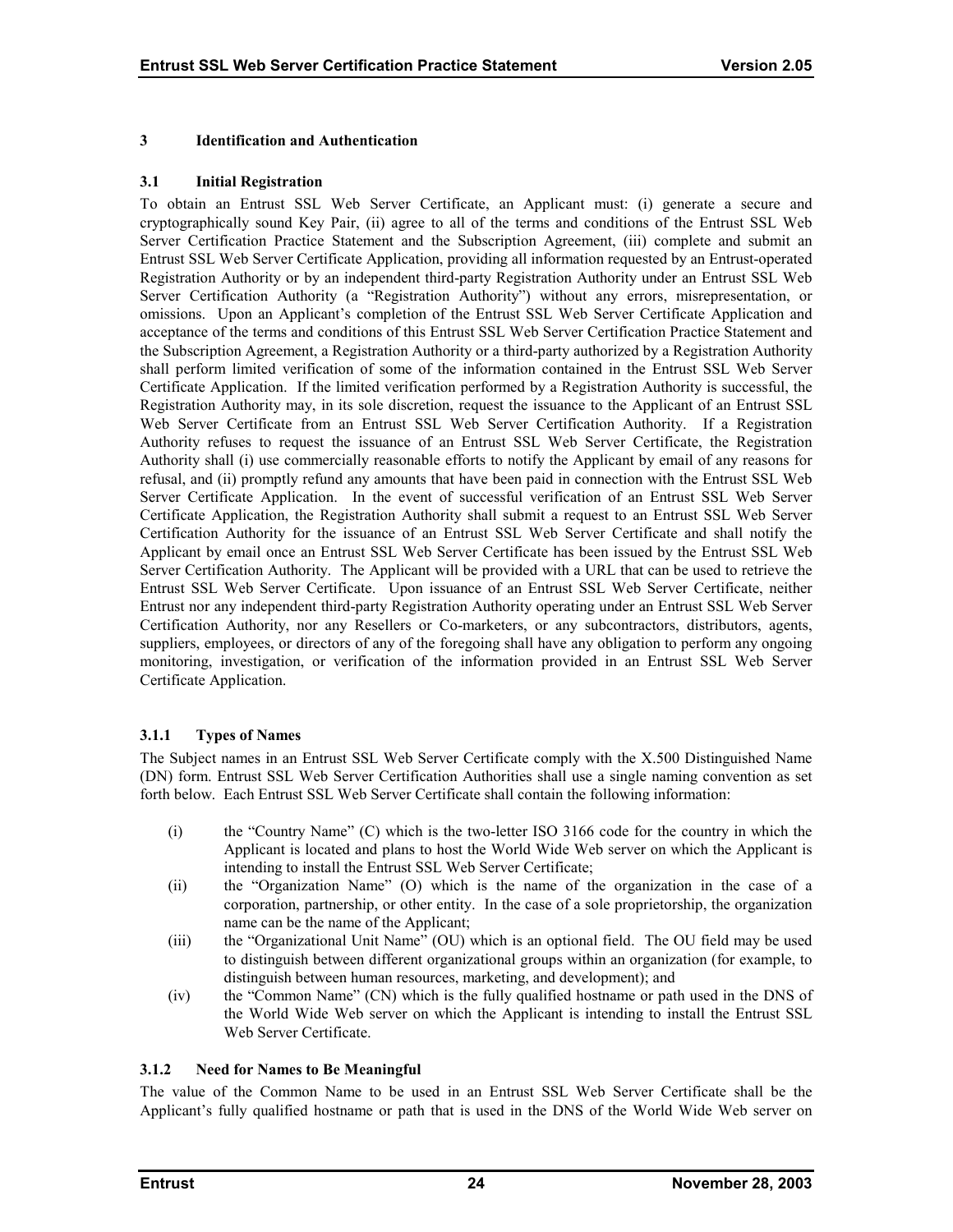<span id="page-29-0"></span>which the Applicant is intending to install the Entrust SSL Web Server Certificate. Notwithstanding the preceding sentence, the Common Name may include wildcard characters (i.e., an asterisk character) in Entrust's sole discretion.

## **3.1.3 Rules for Interpreting Various Name Forms**

Subject names for Entrust SSL Web Server Certificates shall be interpreted as set forth in Sections 3.1.1 and 3.1.2.

## **3.1.4 Uniqueness of Names**

Names shall be defined unambiguously for each Subject in an Entrust Repository. The Distinguished Name attribute will usually be unique to the World Wide Web servers to which it is issued. Each Entrust SSL Web Server Certificate shall be issued a unique serial number.

## **3.1.5 Name Claim Dispute Resolution Procedure**

The Subject names in Entrust SSL Web Server Certificates are issued on a "first come, first served" basis. By accepting a Subject name for incorporation into an Entrust SSL Web Server Certificate, a Registration Authority operating under an Entrust SSL Web Server Certification Authority does not determine whether the use of such information infringes upon, misappropriates, dilutes, unfairly competes with, or otherwise violates any intellectual property right or any other rights of any person, entity, or organization. The Entrust Certification Authorities and any Registration Authorities operating under the Entrust Certification Authorities neither act as an arbitrator nor provide any dispute resolution between Subscribers or between Subscribers and third-party complainants in respect to the use of any information in an Entrust SSL Web Server Certificate. The Entrust SSL Web Server Certification Practice Statement does not bestow any procedural or substantive rights on any Subscriber or third-party complainant in respect to any information in an Entrust SSL Web Server Certificate. Neither the Entrust Certification Authorities nor any Registration Authorities operating under the Entrust Certification Authorities shall in any way be precluded from seeking legal or equitable relief (including injunctive relief) in respect to any dispute between Subscribers or between Subscribers and third-party complainants or in respect to any dispute between Subscribers and an Entrust SSL Web Server Certification Authority or a Registration Authority operating under an Entrust SSL Web Server Certification Authority or between a third-party complainant and an Entrust SSL Web Server Certification Authority or a Registration Authority operating under an Entrust SSL Web Server Certification Authority arising out of any information in an Entrust SSL Web Server Certificate. Entrust SSL Web Server Certification Authorities and Registration Authorities operating under Entrust SSL Web Server Certification Authorities shall respectively have the right to revoke and the right to request revocation of Entrust SSL Web Server Certificates upon receipt of a properly authenticated order from an arbitrator or court of competent jurisdiction requiring the revocation of an Entrust SSL Web Server Certificate.

## **3.1.6 Recognition, Authentication and Role of Trademarks**

An Entrust SSL Web Server Certification Authority or a Registration Authority operating under an Entrust SSL Web Server Certification Authority may, in certain circumstances, take action in respect to an Entrust SSL Web Server Certificate containing information that possibly violates the trademark rights of a thirdparty complainant. In the event that a third-party complainant provides an Entrust SSL Web Server Certification Authority or a Registration Authority operating under an Entrust SSL Web Server Certification Authority with (i) a certified copy that is not more than three (3) months old of a trademark registration from the principal trademark office in any one of the United States, Canada, Japan, Australia or any of the member countries of the European Union, and further provided that such registration is still in full force and effect, and (ii) a copy of a prior written notice to the Subscriber of the Entrust SSL Web Server Certificate in dispute, stating that the complainant believes that information in the Subscriber's Entrust SSL Web Server Certificate violates the trademark rights of the complainant, and (iii) a representation by the complainant indicating the means of notice and basis for believing that such notice was received by the Subscriber of the Entrust SSL Web Server Certificate in dispute, an Entrust SSL Web Server Certification Authority or a Registration Authority operating under an Entrust SSL Web Server Certification Authority may initiate the following actions. The Entrust SSL Web Server Certification Authority or the Registration Authority operating under an Entrust SSL Web Server Certification Authority may determine whether the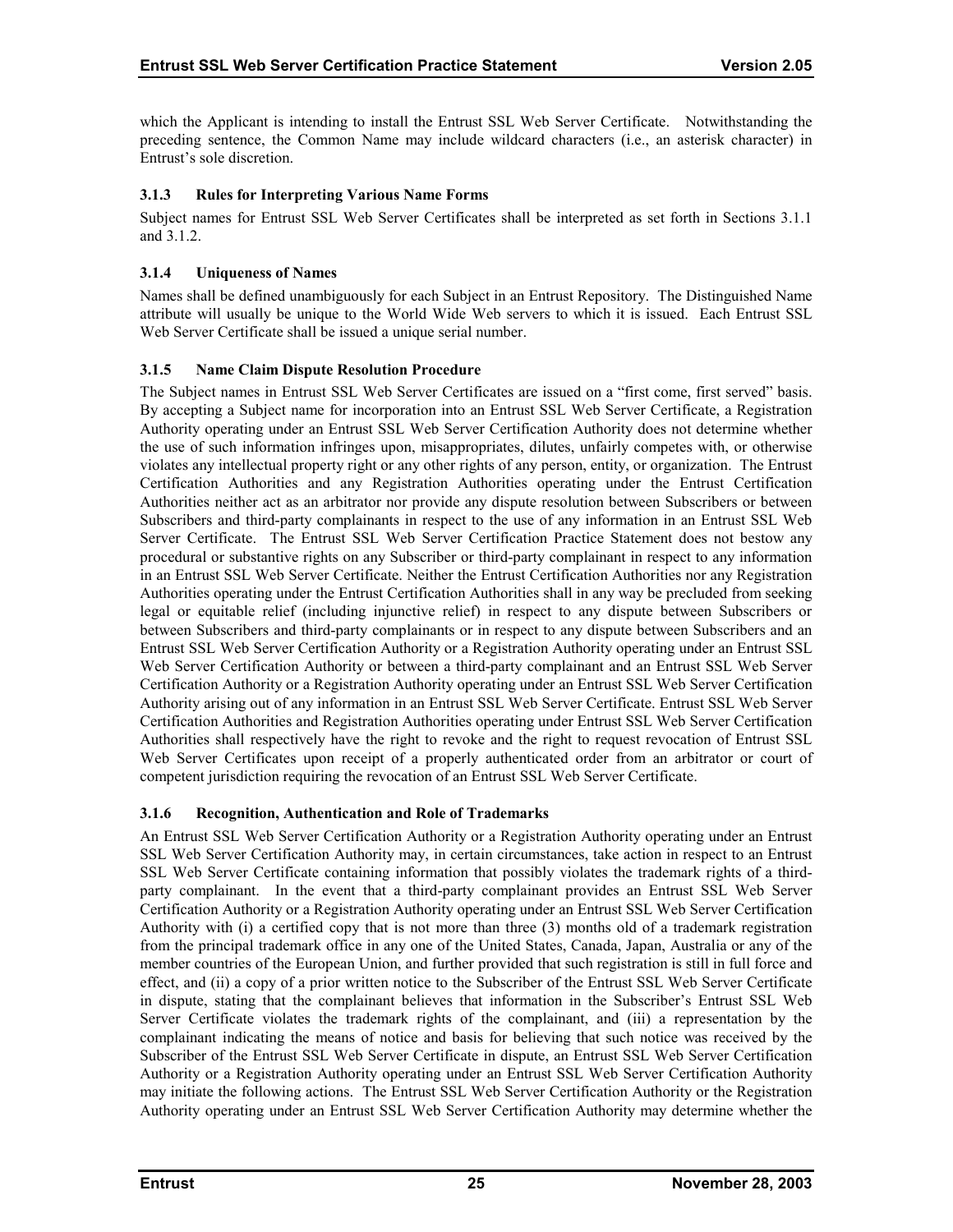issue date of the Subscriber's Entrust SSL Web Server Certificate predates the registration date on the trademark registration provided by the complainant. If the date of issuance of the Subscriber's Entrust SSL Web Server Certificate predates the trademark registration date, the Entrust SSL Web Server Certification Authority or the Registration Authority operating under the Entrust SSL Web Server Certification Authority will take no further action unless presented with an authenticated order from an arbitrator or court of competent jurisdiction. If the date of issuance of the Entrust SSL Web Server Certificate is after the registration date on the trademark registration provided by the complainant, the Entrust SSL Web Server Certification Authority or the Registration Authority operating under the Entrust SSL Web Server Certification Authority shall request that the Subscriber provide a proof of ownership for the Subscriber's own corresponding trademark registration from the principal trademark office in any one of the United States, Canada, Japan, Australia or any of the member countries of the European Union. If the Subscriber can provide a certified copy, as set forth above, that predates or was issued on the same date as the complainant's trademark registration, the Entrust SSL Web Server Certification Authority or the Registration Authority operating under the Entrust SSL Web Server Certification Authority will take no further action unless presented with an authenticated order from an arbitrator or court of competent jurisdiction. If the Subscriber does not respond within ten (10) Business Days, or if the date on the certified copy of the trademark registration provided by the Subscriber postdates the certified copy of the trademark registration provided by the complainant, the Entrust SSL Web Server Certification Authority and the Registration Authorities operating under that Entrust SSL Web Server Certification Authority respectively may revoke or may request revocation of the disputed Entrust SSL Web Server Certificate.

If a Subscriber files litigation against a complainant, or if a complainant files litigation against a Subscriber, and such litigation is related to any information in an issued Entrust SSL Web Server Certificate, and if the party instigating the litigation provides an Entrust SSL Web Server Certification Authority or a Registration Authority operating under an Entrust SSL Web Server Certification Authority with a copy of the filestamped complaint or statement of claim, the Entrust SSL Web Server Certification Authority will maintain the current status of the Entrust SSL Web Server Certificate or the Registration Authority operating under the Entrust SSL Web Server Certification Authority will request that the Entrust SSL Web Server Certification Authority maintain the current status of the Entrust SSL Web Server Certificate, subject to any requirements to change the status of such Entrust SSL Web Server Certificate otherwise provided or required under this Entrust SSL Web Server Certification Practice Statement, a Subscription Agreement, or any Relying Party Agreement. During any litigation, an Entrust SSL Web Server Certification Authority will not revoke and a Registration Authority operating under an Entrust SSL Web Server Certification Authority will not request revocation of an Entrust SSL Web Server Certificate that is in dispute unless ordered by an arbitrator or a court of competent jurisdiction or as otherwise provided or required under this Entrust SSL Web Server Certification Practice Statement, a Subscription Agreement, or any Relying Party Agreement. In the event of litigation as contemplated above, Entrust SSL Web Server Certification Authorities and Registration Authorities operating under the Entrust SSL Web Server Certification Authorities will comply with any directions by a court of competent jurisdiction in respect to an Entrust SSL Web Server Certificate in dispute without the necessity of being named as a party to the litigation. If named as a party in any litigation in respect to an Entrust SSL Web Server Certificate, Entrust and/or any third party operating a Registration Authority under an Entrust SSL Web Server Certification Authority shall be entitled to take any action that it deems appropriate in responding to or defending such litigation. Any Subscriber or Relying Party that becomes involved in any litigation in respect to an Entrust SSL Web Server Certificate shall remain subject to all of the terms and conditions of the Entrust SSL Web Server Certification Practice Statement, the Subscriber's Subscription Agreement, and the Relying Party's Relying Party Agreement.

Registration Authorities operating under an Entrust SSL Web Server Certification Authority shall notify the Entrust SSL Web Server Certification Authority of any disputes of which such Registration Authority is aware and which relate to any information contained in an Entrust SSL Web Server Certificate whose issuance was requested by such Registration Authority.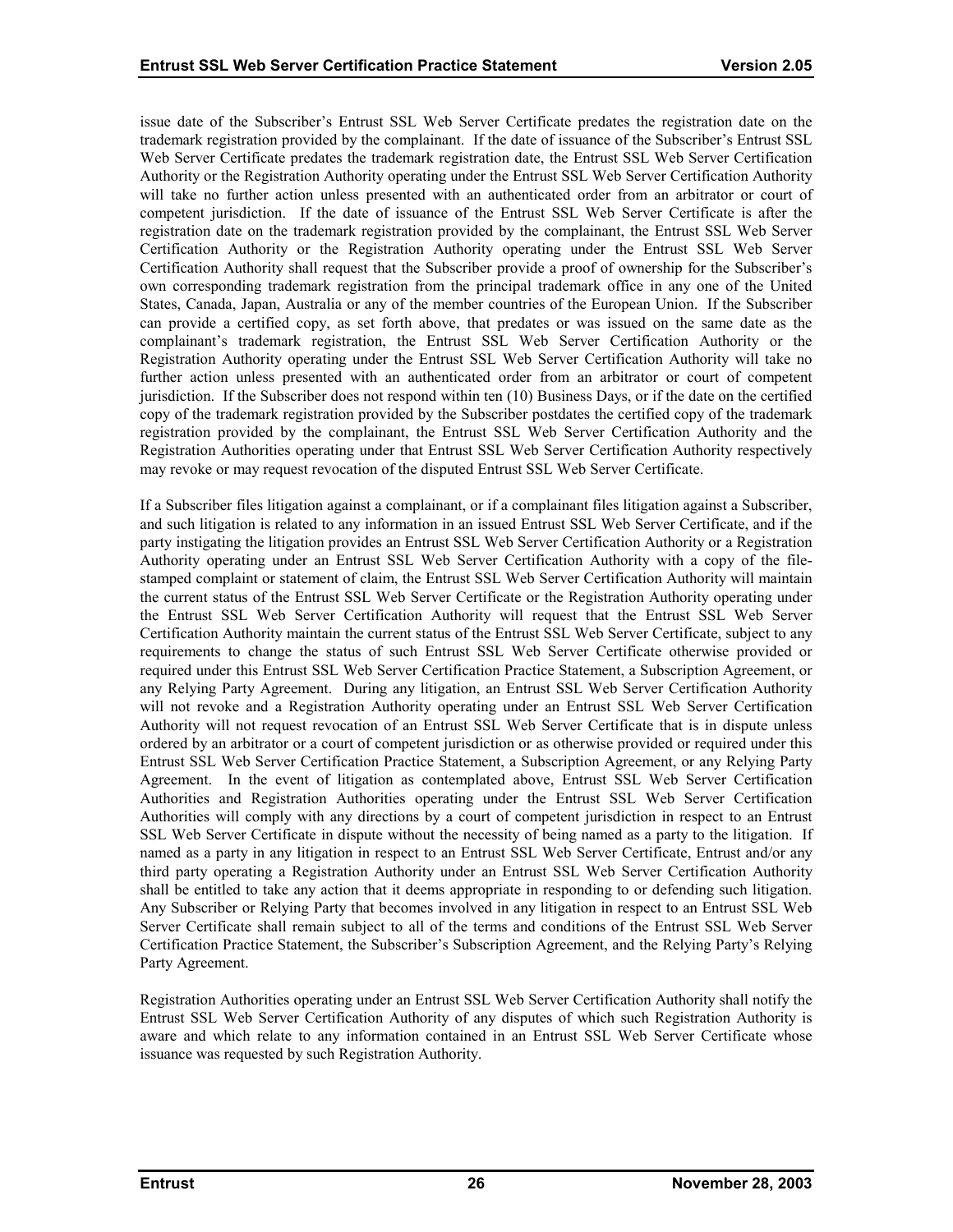## <span id="page-31-0"></span>**3.1.7 Method to Prove Possession of Private Key**

Registration Authorities perform proof of possession tests for CSRs created using reversible asymmetric algorithms (such as RSA) by validating the signature on the CSR submitted by the Applicant with the Entrust SSL Web Server Certificate Application.

## **3.1.8 Authentication of Organizational Identity**

Registration Authorities operating under the Entrust SSL Web Server Certification Authorities shall perform a limited verification of any organizational identities that are submitted by an Applicant or Subscriber. Registration Authorities operating under the Entrust SSL Web Server Certification Authorities shall determine whether the organizational identity, address, and domain name provided with an Entrust SSL Web Server Certificate Application are consistent with information contained in third-party databases and/or governmental sources. The information and sources used for the limited verification of Entrust SSL Web Server Certificate Applications may vary depending on the jurisdiction of the Applicant or Subscriber. In the case of organizational identities that are not registered with any governmental sources, Registration Authorities operating under the Entrust SSL Web Server Certification Authorities shall use commercially reasonable efforts to confirm the existence of the organization. Such commercially reasonable efforts may include inquiries with banks or other trustworthy persons or institutions. Registration Authorities operating under the Entrust SSL Web Server Certification Authorities shall comply with all verification practices mandated by the Entrust Policy Authority.

The Entrust Policy Authority may, in its discretion, update verification practices to improve the organization identity verification process. Any changes to verification practices shall be published pursuant to the standard procedures for updating the Entrust SSL Web Server Certification Practice Statement.

## **3.1.9 Authentication of Individual Identity**

Registration Authorities operating under the Entrust SSL Web Server Certification Authorities shall perform a limited verification of any individual identities that are submitted by an Applicant or Subscriber. In order to establish the accuracy of an individual identity, the individual shall be required to appear before a representative of a Registration Authority operating under an Entrust SSL Web Server Certification Authority or a notary public in the jurisdiction of the Applicant. The individual shall be required to produce three (3) pieces of picture identification. The type of identification that is appropriate for proper identification shall be dependent on the jurisdiction of the Applicant.

The Entrust Policy Authority may, in its discretion, update verification practices to improve the individual identity verification process. Any changes to verification practices shall be published pursuant to the standard procedures for updating the Entrust SSL Web Server Certification Practice Statement.

## **3.2 Routine Rekey**

Each Entrust SSL Web Server Certificate shall contain a Certificate expiration date. The reason for having an expiration date for a Certificate is to minimize the exposure of the Key Pair associated with the Certificate. For this reason, when processing a new Entrust SSL Web Server Certificate Application, Entrust requires that a new Key Pair be generated and that the new Public Key of this Key Pair be submitted with the Applicant's Entrust SSL Web Server Certificate Application. Entrust does not renew Entrust SSL Web Server Certificates, accordingly, if a Subscriber wishes to continue to use an Entrust SSL Web Server Certificate beyond the expiry date for the current Entrust SSL Web Server Certificate, the Subscriber must obtain a new Entrust SSL Web Server Certificate and replace the Entrust SSL Web Server Certificate that is about to expire. Subscribers submitting a new Entrust SSL Web Server Certificate Application will be required to complete the initial application process, as described in Section 3.1, including generation of a new Key Pair and submission of all information required for an initial application for an Entrust SSL Web Server Certificate. The Registration Authority that processed the Subscriber's Entrust SSL Web Server Certificate Application shall make a commercially reasonable effort to notify Subscribers of the pending expiration of their Entrust SSL Web Server Certificate by sending an email to the technical contact listed in the corresponding Entrust SSL Web Server Certificate Application. Upon expiration of an Entrust SSL Web Server Certificate, the Subscriber shall immediately cease using such Entrust SSL Web Server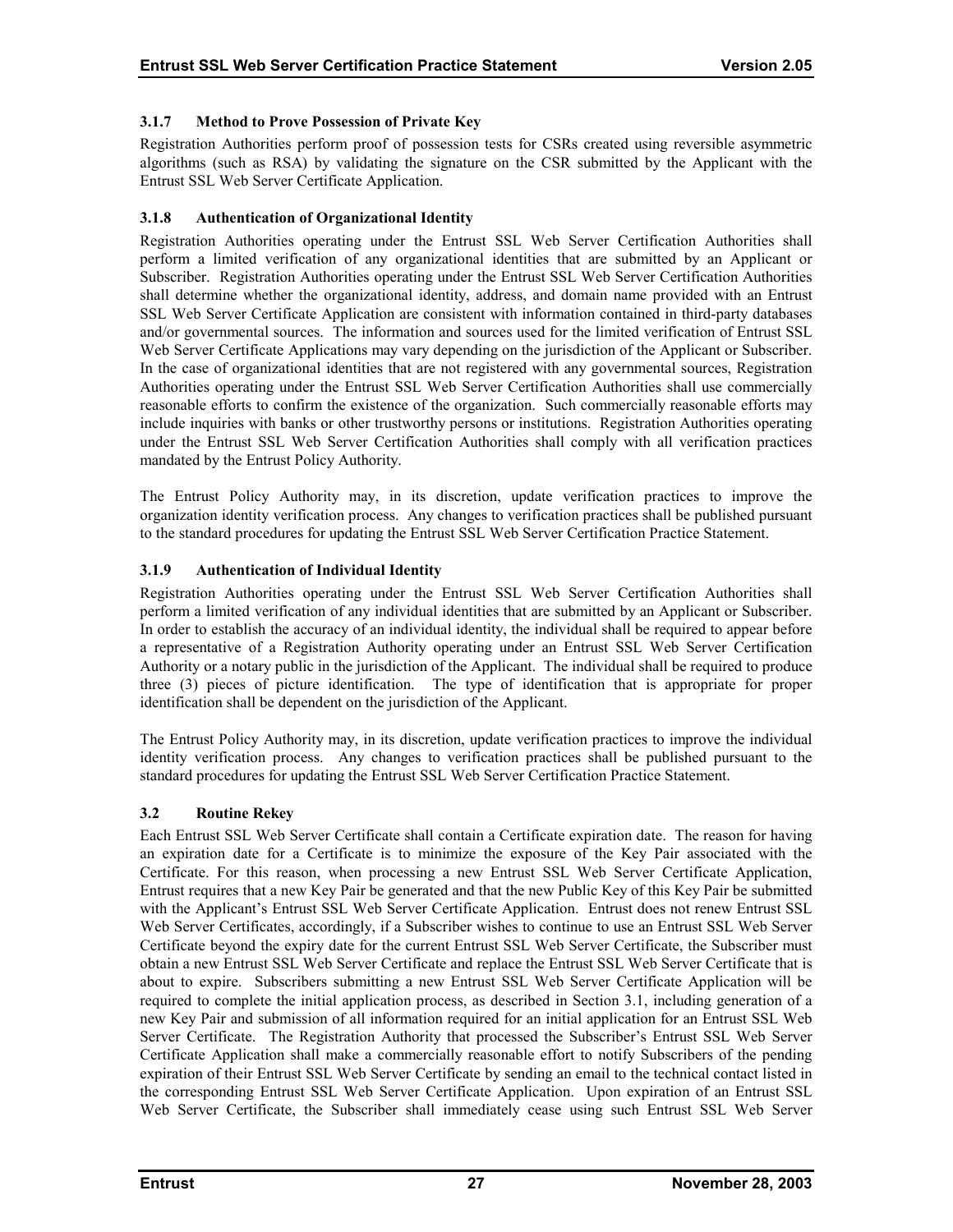<span id="page-32-0"></span>Certificate and shall remove such Entrust SSL Web Server Certificate from any devices and/or software in which it has been installed.

## **3.3 Rekey After Revocation**

Entrust SSL Web Server Certification Authorities and Registration Authorities operating under Entrust SSL Web Server Certification Authorities do not renew Entrust SSL Web Server Certificates that have been revoked. If a Subscriber wishes to use an Entrust SSL Web Server Certificate after revocation, the Subscriber must apply for a new Entrust SSL Web Server Certificate and replace the Entrust SSL Web Server Certificate that has been revoked. In order to obtain another Entrust SSL Web Server Certificate, the Subscriber will be required to complete the initial application process, as described in Section 3.1, including generation of a new Key Pair and submission of all information required for an initial application for an Entrust SSL Web Server Certificate. Upon revocation of an Entrust SSL Web Server Certificate, the Subscriber shall immediately cease using such Entrust SSL Web Server Certificate and shall remove such Entrust SSL Web Server Certificate from any devices and/or software in which it has been installed.

## **3.4 Revocation Request**

A Subscriber may request revocation of their Entrust SSL Web Server Certificate at any time provided that the Subscriber can validate to the Registration Authority that processed the Subscriber's Entrust SSL Web Server Certificate Application that the Subscriber is the person, organization, or entity to whom the Entrust SSL Web Server Certificate was issued. The Registration Authority shall authenticate a request from a Subscriber for revocation of their Entrust SSL Web Server Certificate by requiring the pass phrase submitted by the Subscriber with the Entrust SSL Web Server Certificate Application and/or some subset of the information provided by the Subscriber with the Entrust SSL Web Server Certificate Application. Upon receipt and confirmation of such information, the Registration Authority shall then request revocation of the Subscriber's Entrust SSL Web Server Certificate within forty-eight (48) hours of validating the revocation request, and an Entrust SSL Web Server Certification Authority shall subsequently post the serial number of the revoked Entrust SSL Web Server Certificate to a CRL in an Entrust Repository. Registration Authorities operating under the Entrust SSL Web Server Certification Authority shall use commercially reasonable efforts to notify a Subscriber about the revocation of the Subscriber's Entrust SSL Web Server Certificate by sending an email to the technical and security contacts identified in the Subscriber's Entrust SSL Web Server Certificate Application.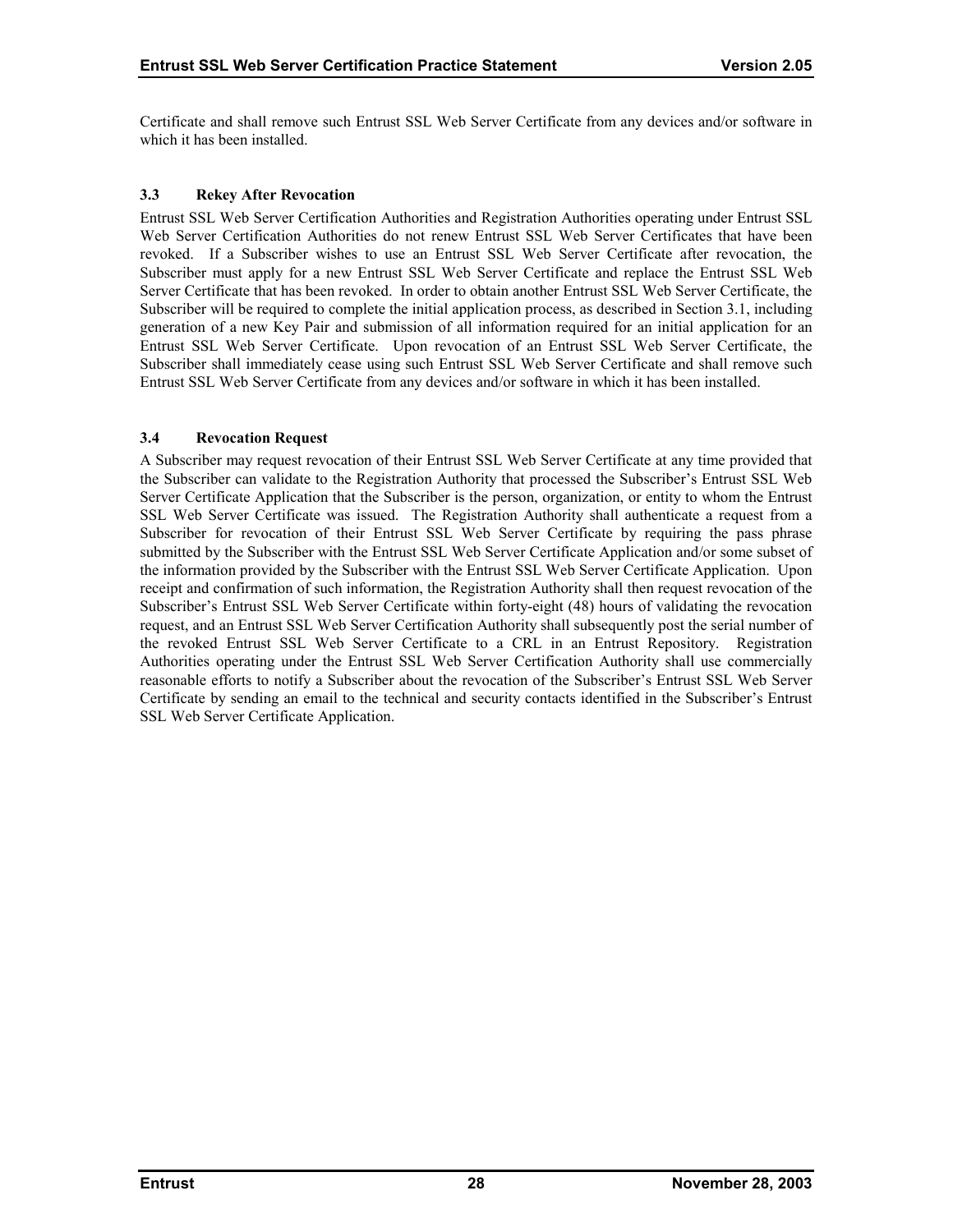## <span id="page-33-0"></span>**4 Operational Requirements**

#### **4.1 Certificate Application**

To obtain an Entrust SSL Web Server Certificate, an Applicant must follow the procedures described in section 3.1 of the Entrust SSL Web Server Certification Practice Statement. An Entrust-operated Registration Authority or an independent third-party Registration Authority operating under an Entrust SSL Web Server Certification Authority shall follow the procedures described in Sections 3.1.8 and 3.1.9 to perform limited verification of the identity of the Applicant.

## **4.2 Certificate Issuance**

After performing limited verification of the information provided by an Applicant with an Entrust SSL Web Server Certificate Application, a Registration Authority operating under an Entrust SSL Web Server Certification Authority may request that an Entrust SSL Web Server Certification Authority issue an Entrust SSL Web Server Certificate. Upon receipt of a request from a Registration Authority operating under an Entrust SSL Web Server Certification Authority, that Entrust SSL Web Server Certification Authority may generate and digitally sign an Entrust SSL Web Server Certificate in accordance with the Certificate profile described in Section 7 of this Entrust SSL Web Server Certification Practice Statement.

#### **4.3 Certificate Acceptance**

Once an Entrust SSL Web Server Certificate has been generated and placed in an Entrust Repository, the Registration Authority that requested the issuance of the Entrust SSL Web Server Certificate shall use commercially reasonable efforts to notify the Applicant by email that the Applicant's Entrust SSL Web Server Certificate is available. The email will contain a URL for use by the Applicant to retrieve the Entrust SSL Web Server Certificate.

#### **4.4 Certificate Suspension and Revocation**

An Entrust SSL Web Server Certification Authority shall revoke an Entrust SSL Web Server Certificate after receiving a valid revocation request from a Registration Authority operating under such Entrust SSL Web Server Certification Authority. A Registration Authority operating under an Entrust SSL Web Server Certification Authority shall be entitled to request and may request that an Entrust SSL Web Server Certification Authority revoke an Entrust SSL Web Server Certificate after such Registration Authority receives a valid revocation request from the Subscriber for such Entrust SSL Web Server Certificate. A Registration Authority operating under an Entrust SSL Web Server Certification Authority shall be entitled to request and shall request that an Entrust SSL Web Server Certification Authority revoke an Entrust SSL Web Server Certificate if such Registration Authority becomes aware of the occurrence of any event that would require a Subscriber to cease to use such Entrust SSL Web Server Certificate. Entrust SSL Web Server Certification Authorities do not allow the suspension of Entrust SSL Web Server Certificates.

#### **4.4.1 Circumstances for Revocation**

An Entrust SSL Web Server Certification Authority shall be entitled to revoke and may revoke, and a Registration Authority operating under an Entrust SSL Web Server Certification Authority shall be entitled to request revocation of and shall request revocation of, a Subscriber's Entrust SSL Web Server Certificate if such Entrust SSL Web Server Certification Authority or Registration Authority has knowledge of or a reasonable basis for believing that of any of the following events have occurred:

- (i) Compromise of such Entrust SSL Web Server Certification Authority's Private Key or Compromise of a superior Certification Authority's Private Key;
- (ii) breach by the Subscriber of any of the terms of the Entrust SSL Web Server Certification Practice Statement or the Subscriber's Subscription Agreement;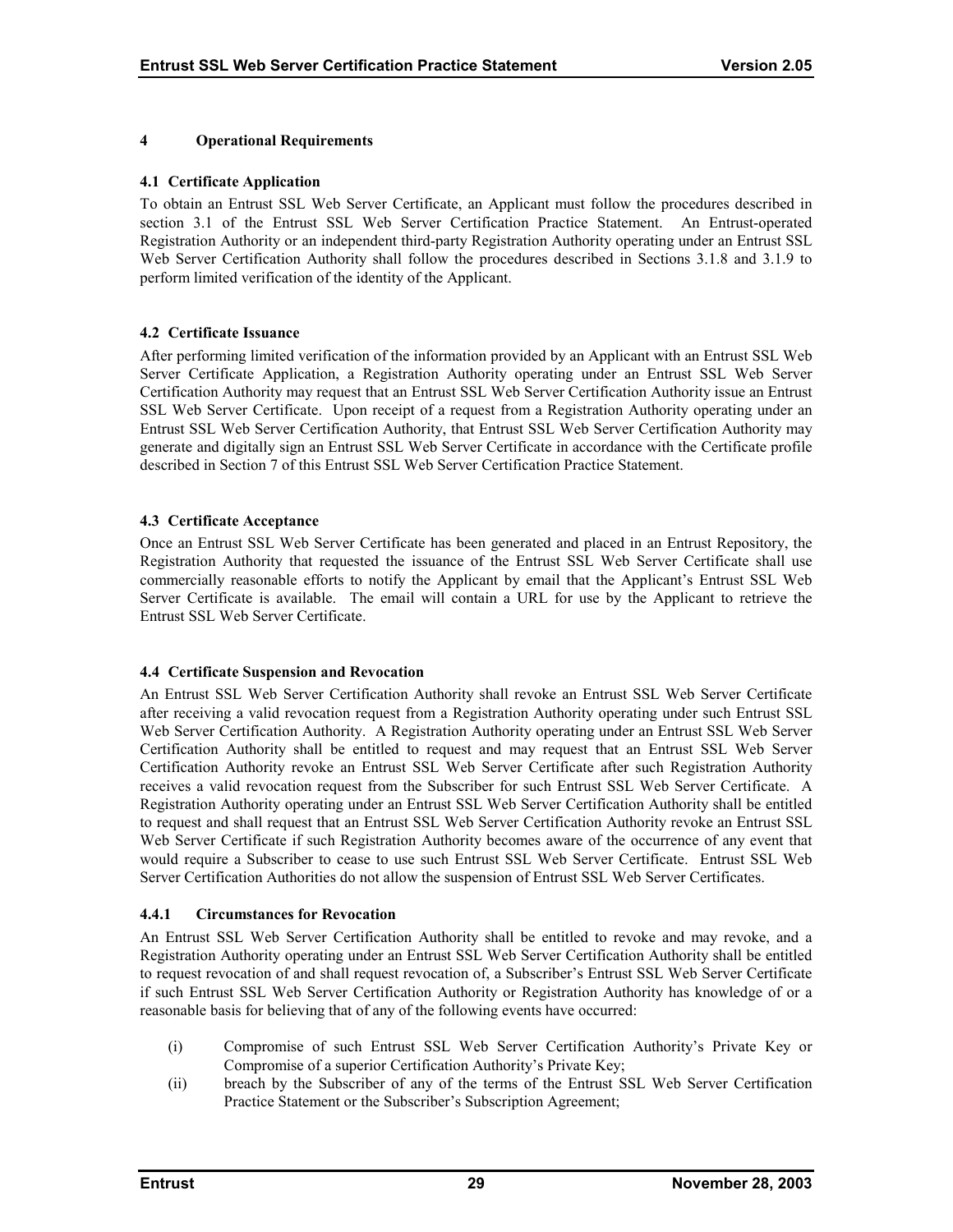- <span id="page-34-0"></span>(iii) any change in the information contained in an Entrust SSL Web Server Certificate issued to a Subscriber;
- (v) non-payment of any Entrust SSL Web Server Certificate fees or service fees;
- (vi) a determination that an Entrust SSL Web Server Certificate was not issued in accordance with the requirements of the Entrust SSL Web Server Certification Practice Statement or the Subscriber's Subscription Agreement; or
- (vi) any other reason that may be reasonably expected to affect the integrity, security, or trustworthiness of an Entrust SSL Web Server Certificate or an Entrust SSL Web Server Certification Authority.

A Subscriber shall request revocation of their Entrust SSL Web Server Certificate if the Subscriber has a suspicion or knowledge of a Compromise of the Subscriber's Private Key or a suspicion or knowledge of a change in the information contained in the Subscriber's Entrust SSL Web Server Certificate or a change in circumstances that causes the information contained in Subscriber's Entrust SSL Web Server Certificate to become inaccurate, incomplete, or misleading. Such revocation request shall be submitted by the Subscriber to the Registration Authority that processed the Subscriber's Entrust SSL Web Server Certificate Application. If a Subscriber's Entrust SSL Web Server Certificate is revoked for any reason, the Registration Authority that processed the Subscriber's Entrust SSL Web Server Certificate Application shall make a commercially reasonable effort to notify such Subscriber by sending an email to the technical and security contacts listed in the Entrust SSL Web Server Certificate Application. Revocation of an Entrust SSL Web Server Certificate shall not affect any of the Subscriber's contractual obligations under this Entrust SSL Web Server Certification Practice Statement, the Subscriber's Subscription Agreement, or any Relying Party Agreements.

## **4.4.2 Who Can Request Revocation**

A Subscriber may request revocation of their Entrust SSL Web Server Certificate at any time for any reason. If a Subscriber requests revocation of their Entrust SSL Web Server Certificate, the Subscriber must be able to validate themselves as set forth in Section 3.4 to the Registration Authority that processed the Subscriber's Entrust SSL Web Server Certificate Application. The Entrust SSL Web Server Certification Authorities shall not be required to revoke and the Registration Authorities operating under the Entrust SSL Web Server Certification Authorities shall not be required to request revocation of an Entrust SSL Web Server Certificate until a Subscriber can properly validate themselves as set forth in Section 3.4 and 4.4.3. An Entrust SSL Web Server Certification Authority shall be entitled to revoke and shall revoke, and a Registration Authority operating under an Entrust SSL Web Server Certification Authority shall be entitled to request revocation of and shall request revocation of, a Subscriber's Entrust SSL Web Server Certificate at any time for any of the reasons set forth in Section 4.4.1.

## **4.4.3 Procedure for Revocation Request**

A Registration Authority operating under an Entrust SSL Web Server Certification Authority shall authenticate a request by a Subscriber for revocation of their Entrust SSL Web Server Certificate by requiring (i) some subset of the information provided by the Subscriber with the Subscriber's Entrust SSL Web Server Certificate Application, or (ii) the pass phrase submitted by the Subscriber with the Subscriber's Entrust SSL Web Server Certificate Application or verification by a contact at the Subscriber. Upon receipt and confirmation of such information, the Registration Authority shall send a revocation request to the Entrust SSL Web Server Certification Authority that issued such Entrust SSL Web Server Certificate. The Entrust SSL Web Server Certification Authority receiving such revocation request shall within forty-eight (48) hours of receiving such revocation request post the serial number of the revoked Entrust SSL Web Server Certificate to a CRL in an Entrust Repository. If a Subscriber's Entrust SSL Web Server Certificate is revoked for any reason, the Registration Authority that requested revocation of the Subscriber's Entrust SSL Web Server Certificate shall make a commercially reasonable effort to notify the Subscriber by sending an email to the technical and security contacts specified in the Subscriber's Entrust SSL Web Certificate Application.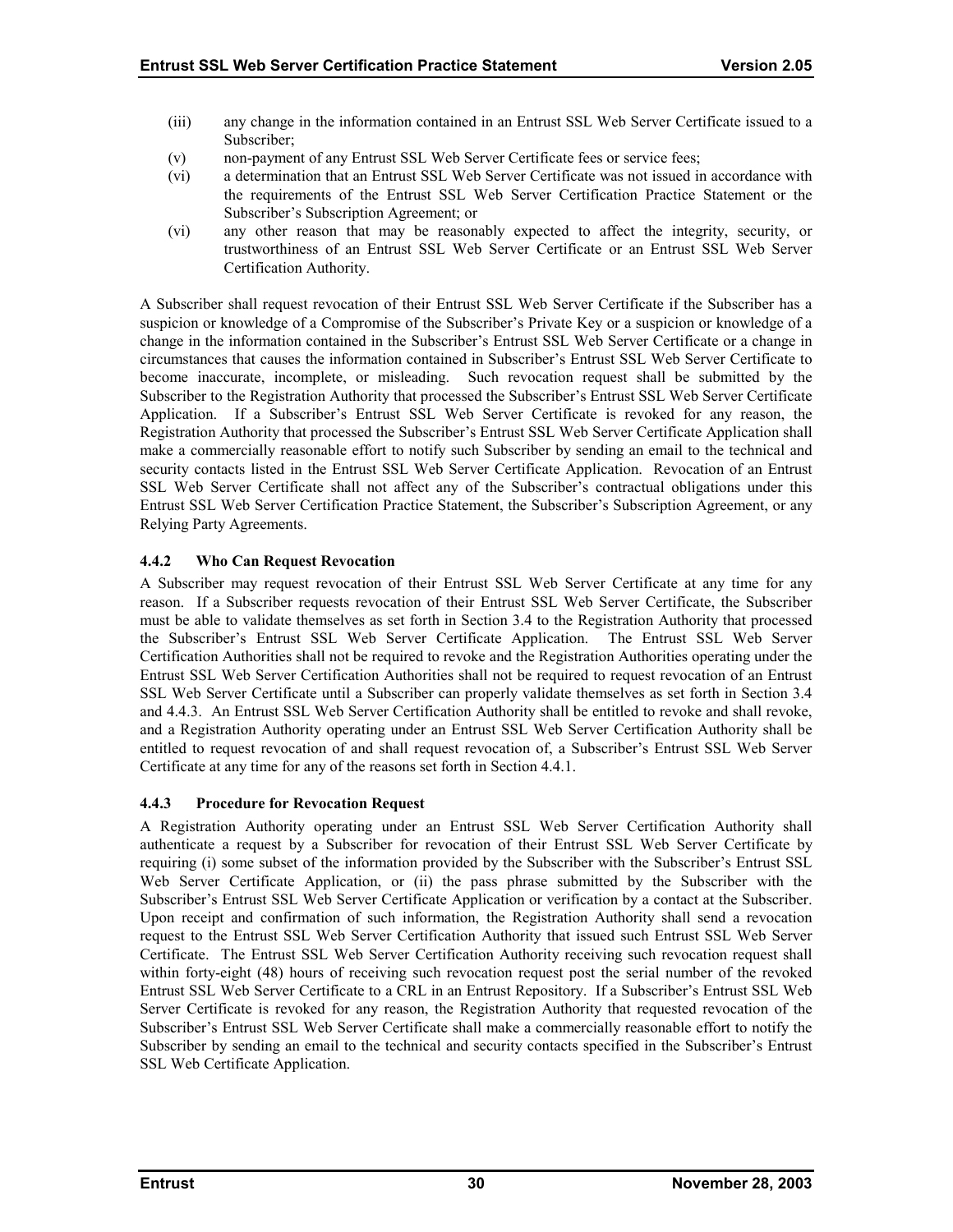## <span id="page-35-0"></span>**4.4.4 Revocation Request Grace Period**

In the case of Private Key Compromise, or suspected Private Key Compromise, a Subscriber shall request revocation of the corresponding Entrust SSL Web Server Certificate immediately upon detection of the Compromise or suspected Compromise. Revocation requests for other required reasons shall be made as soon as reasonably practicable.

#### **4.4.5 Circumstances for Suspension**

Entrust SSL Web Server Certification Authorities do not suspend Entrust SSL Web Server Certificates.

#### **4.4.6 Who Can Request Suspension**

Entrust SSL Web Server Certification Authorities do not suspend Entrust SSL Web Server Certificates.

#### **4.4.7 Procedure for Suspension Request**

Entrust SSL Web Server Certification Authorities do not suspend Entrust SSL Web Server Certificates.

#### **4.4.8 Limits on Suspension Period**

Entrust SSL Web Server Certification Authorities do not suspend Entrust SSL Web Server Certificates.

#### **4.4.9 CRL Issuance Frequency**

Entrust SSL Web Server Certification Authorities shall use commercially reasonable efforts to issue CRLs at least once every twenty-four (24) hours. CRLs will generally be issued at approximately 12.00 a.m. In certain circumstances, CRLs may also be issued between these intervals, such as in the event of the detection of a serious Compromise.

#### **4.4.10 CRL Checking Requirements**

A Relying Party shall check whether the Entrust SSL Web Server Certificate that the Relying Party wishes to rely on has been revoked. A Relying Party shall check the Certificate Revocation Lists maintained in the appropriate Repository to determine whether the Entrust SSL Web Server Certificate that the Relying Party wishes to rely on has been revoked. In no event shall Entrust or any independent third-party Registration Authorities operating under an Entrust SSL Web Server Certification Authority, or any Resellers or Comarketers, or any subcontractors, distributors, agents, suppliers, employees, or directors of any of the foregoing be liable for any damages whatsoever due to (i) the failure of a Relying Party to check for revocation or expiration of an Entrust SSL Web Server Certificate, or (ii) any reliance by a Relying Party on an Entrust SSL Web Server Certificate that has been revoked or that has expired.

## **4.4.11 On-line Revocation/Status Checking Availability**

The CRLs in an Entrust Repository may be searched by serial number.

## **4.4.12 On-line Revocation Checking Requirements**

See Section 4.4.10.

## **4.4.13 Other Forms of Revocation Advertisements Available**

No other mechanisms are provided.

## **4.4.14 Checking Requirements For Other Forms of Revocation Advertisements**

No stipulation.

#### **4.4.15 Special Requirements Re Key Compromise**

If a Subscriber suspects or knows that the Private Key corresponding to the Public Key contained in the Subscriber's Entrust SSL Web Server Certificate has been Compromised, the Subscriber shall immediately notify the Registration Authority that processed the Subscriber's Entrust SSL Web Server Certificate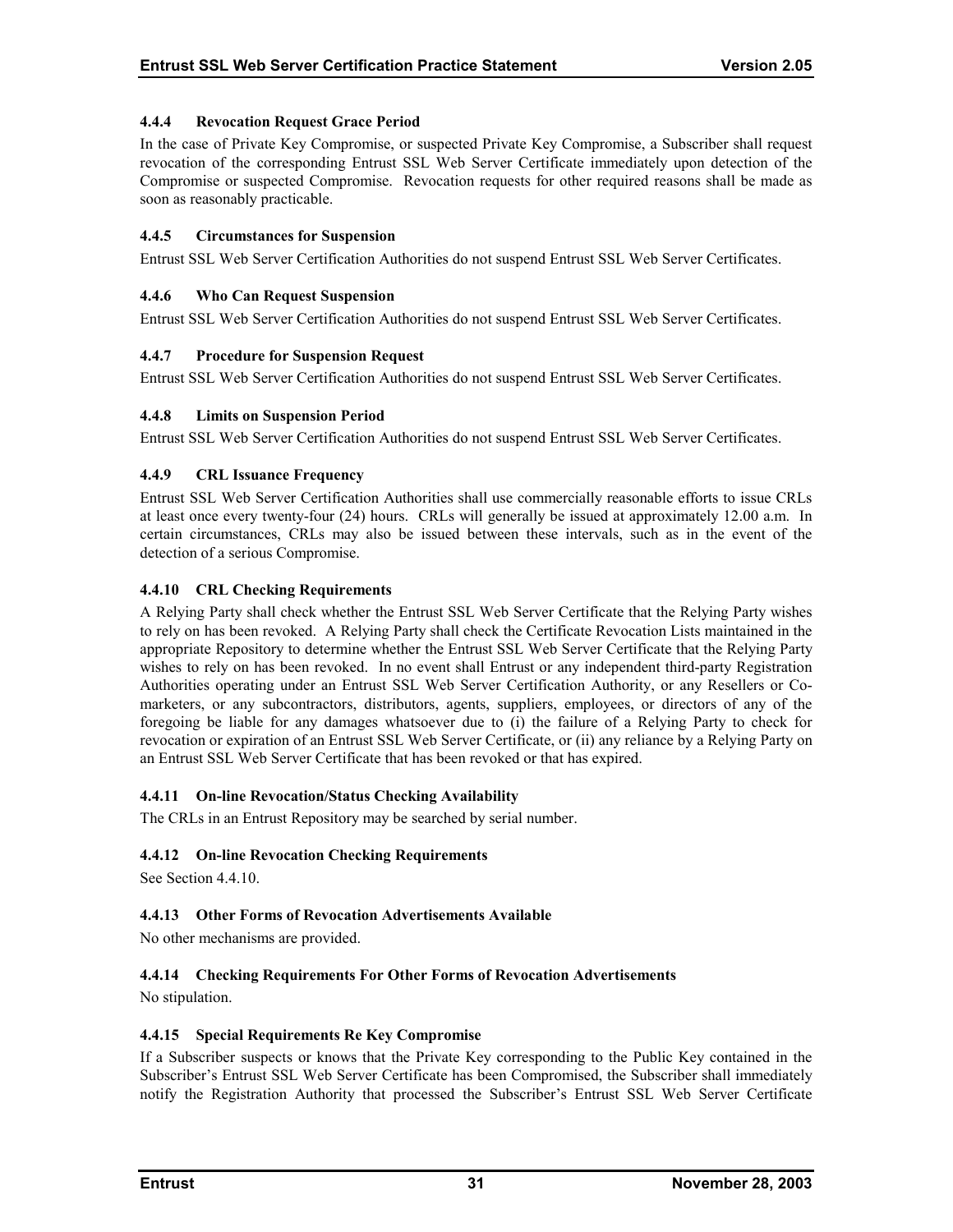<span id="page-36-0"></span>Application, using the procedures set forth in Section 4.4.3, of such suspected or actual Compromise. The Subscriber shall immediately stop using such Entrust SSL Web Server Certificate and shall remove such Entrust SSL Web Server Certificate from any devices and/or software in which such Entrust SSL Web Server Certificate has been installed. The Subscriber shall be responsible for investigating the circumstances of such Compromise or suspected Compromise and for notifying any Relying Parties that may have been affected by such Compromise or suspected Compromise.

#### **4.5 Security Audit Procedures**

Significant security events in the Entrust SSL Web Server Certification Authorities are automatically timestamped and recorded as audit logs in audit trail files. The audit trail files are processed (reviewed for policy violations or other significant events) on a regular basis. Authentication codes are used in conjunction with the audit trail files to protect against modification of audit logs. Audit trail files are archived periodically. All files including the latest audit trail file are moved to backup media and stored in a secure archive facility.

#### **4.6 Records Archival**

The audit trail files and databases for Entrust SSL Web Server Certification Authorities are both archived. The archive of an Entrust SSL Web Server Certification Authorities' database is retained for at least three (3) years. Archives of audit trail files are retained for at least one (1) year. The databases for Entrust SSL Web Server Certification Authorities are encrypted and protected by Entrust software master keys. The archive media is protected through storage in a restricted-access facility to which only Entrust-authorized personnel have access. Archive files are backed up as they are created. Originals are stored on-site and housed with an Entrust SSL Web Server Certification Authority system. Backup files are stored at a secure and separate geographic location.

#### **4.7 Key Changeover**

Subscribers are issued Entrust SSL Web Server Certificates that expire after a defined period of time to minimize the exposure of the associated Key Pair. For this reason, a new Key Pair must be created and that new Public Key must be submitted with each Entrust SSL Web Server Certificate Application to replace an expiring Entrust SSL Web Server Certificate. The process for renewing an Entrust SSL Web Server Certificate is described in Section 3.2.

#### **4.8 Compromise and Disaster Recovery**

Entrust SSL Web Server Certification Authorities have a disaster recovery plan to provide for timely recovery of services in the event of a system outage.

Entrust requires rigorous security controls to maintain the integrity of Entrust SSL Web Server Certification Authorities. The Compromise of the Private Key used by an Entrust SSL Web Server Certification Authority is viewed by Entrust as being very unlikely, however, Entrust has policies and procedures that will be employed in the event of such a Compromise. At a minimum, all Subscribers shall be informed as soon as practicable of such a Compromise and information shall be posted in the Entrust Repository.

## **4.9 CA Termination**

In the event that an Entrust SSL Web Server Certification Authority ceases operation, all Entrust SSL Web Server Certificates issued by such Entrust SSL Web Server Certification Authority shall be revoked.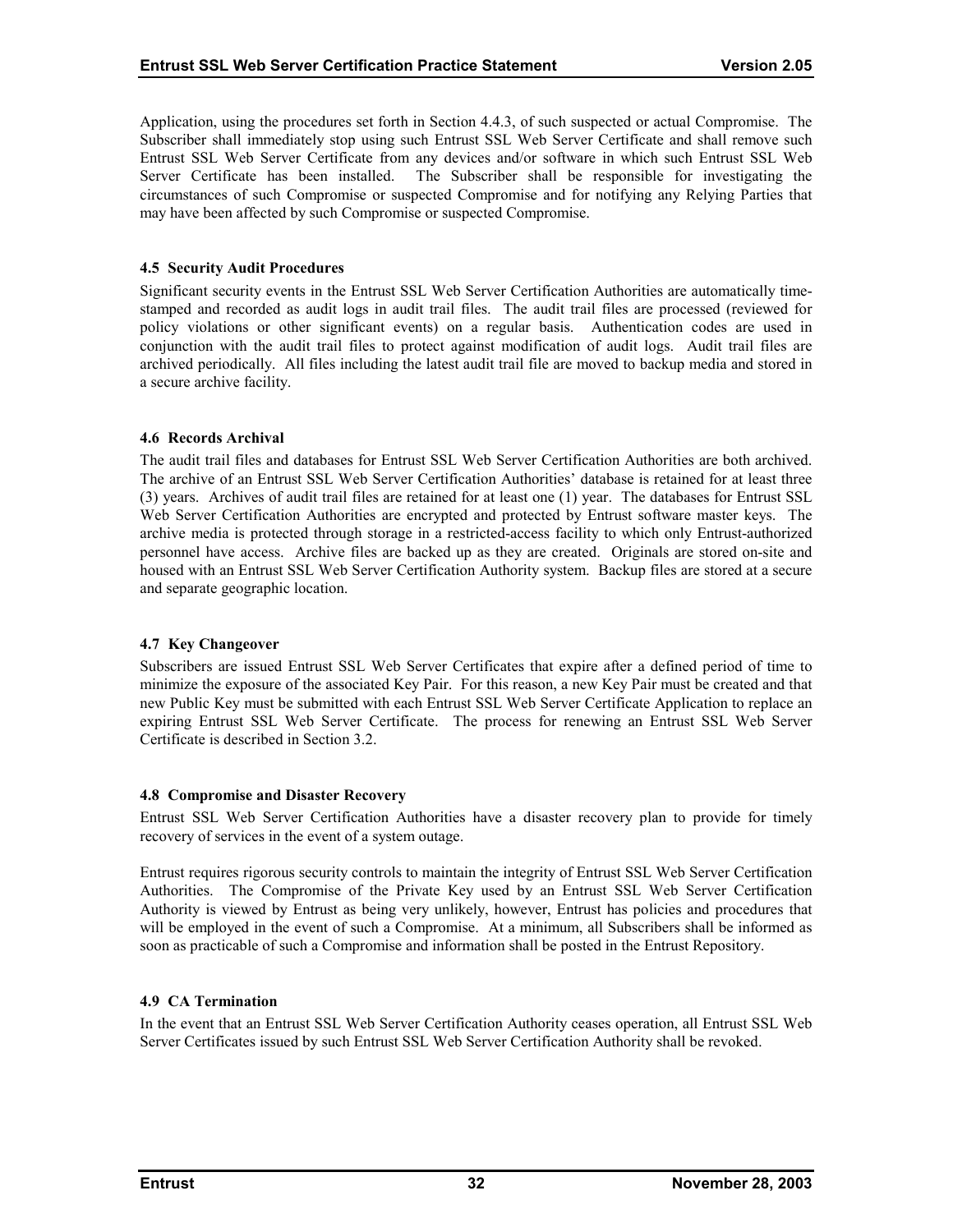## <span id="page-37-0"></span>**5 Physical, Procedural, and Personnel Security Controls**

#### **5.1 Physical Controls**

Entrust/Authority software is used as the software component of the Entrust SSL Web Server Certification Authorities. The hardware and software for an Entrust SSL Web Server Certification Authority is located in a secure facility with physical security and access control procedures that meet or exceed industry standards. The room containing the Entrust/Authority software is designated a two (2) person zone, and controls are used to prevent a person from being in the room alone. Alarm systems are used to notify security personnel of any violation of the rules for access to an Entrust SSL Web Server Certification Authority.

#### **5.2 Procedural Controls**

An Entrust SSL Web Server Certification Authority has a number of trusted roles for sensitive operations of the Entrust SSL Web Server Certification Authority software. To gain access to the Entrust/Authority software used in an Entrust SSL Web Server Certification Authority, operational personnel must undergo background investigations. Entrust SSL Web Server Certification Authority operations related to adding administrative personnel or changing Certification Authority policy settings require more than one (1) person to perform the operation.

#### **5.3 Personnel Controls**

Operational personnel for an Entrust SSL Web Server Certification Authority will not be assigned other responsibilities that conflict with their operational responsibilities for the Entrust SSL Web Server Certification Authority. The privileges assigned to operational personnel for an Entrust SSL Web Server Certification Authority will be limited to the minimum required to carry out their assigned duties.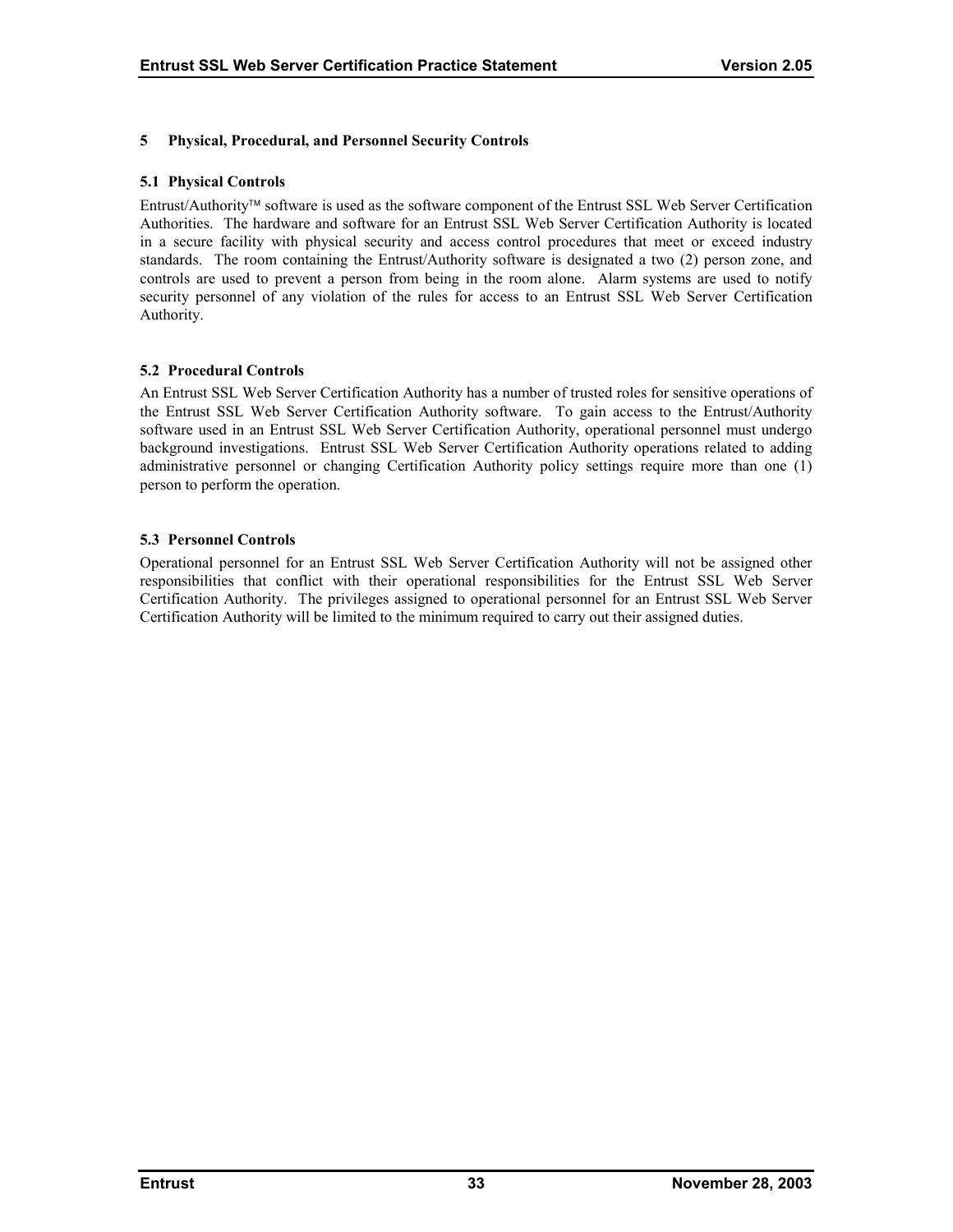## <span id="page-38-0"></span>**6 Technical Security Controls**

## **6.1 Key Pair Generation and Installation**

## **6.1.1 Key Pair Generation**

The signing Key Pair for an Entrust SSL Web Server Certification Authority is created during the initial start up of the Entrust/Master Control application and is protected by the master key for such Entrust SSL Web Server Certification Authority. Hardware key generation is used which is compliant to at least FIPS 140-1 level 3.

## **6.1.2 Private Key Delivery to Entity**

Not applicable.

## **6.1.3 Public Key Delivery to Certificate Issuer**

The Public Key to be included in an Entrust SSL Web Server Certificate is delivered to Entrust SSL Web Server Certification Authorities in a Certificate Signing Request (CSR) as part of the Entrust SSL Web Server Certificate Application process.

## **6.1.4 CA Public Key Delivery to Users**

The Public-Key Certificate for Entrust SSL Web Server Certification Authorities is cross certified by the GTE Corporation (GTE) Certification Authority. The self-signed Public-Key Certificate for the GTE Certification Authority is pre-installed in common World Wide Web browser and web server software by the applicable software manufacturers.

#### **6.1.5 Key Sizes**

The SSL server key sizes are determined by the Subscriber's World Wide Web server software.

## **6.1.6 Public-Key Parameters Generation**

The Subscriber's World Wide Web server software controls which Public-Key parameters are used.

## **6.1.7 Parameter Quality Checking**

The quality of the Public-Key parameters is governed by the Subscriber's World Wide Web server software that generates the parameters. Neither Entrust nor any independent third-party Registration Authority operating under an Entrust SSL Web Server Certification Authority, nor any Resellers or Co-marketers, or any subcontractors, distributors, agents, suppliers, employees, or directors of any of the foregoing make any representations or provide any representations, warranties or conditions whatsoever about the quality of the Public Key contained in an Entrust SSL Web Server Certificate.

#### **6.1.8 Hardware/Software Key Generation**

The method for generating the Subscriber's Key Pair associated with an Entrust SSL Web Server Certificate is solely under the control of the Subscriber, and neither Entrust nor any independent third-party Registration Authority operating under an Entrust SSL Web Server Certification Authority, nor any Resellers or Co-marketers, or any subcontractors, distributors, agents, suppliers, employees, or directors of any of the foregoing shall have any responsibility or liability whatsoever for the generation of the Subscriber's Key Pair.

#### **6.1.9 Key Usage Purposes**

Entrust SSL Web Server Certificates issued by an Entrust SSL Web Server Certification Authority contain the keyUsage and the extendkeyUsage Certificate extensions restricting the purpose for which an Entrust SSL Web Server Certificate can be used. Subscribers and Relying Parties shall only use Entrust SSL Web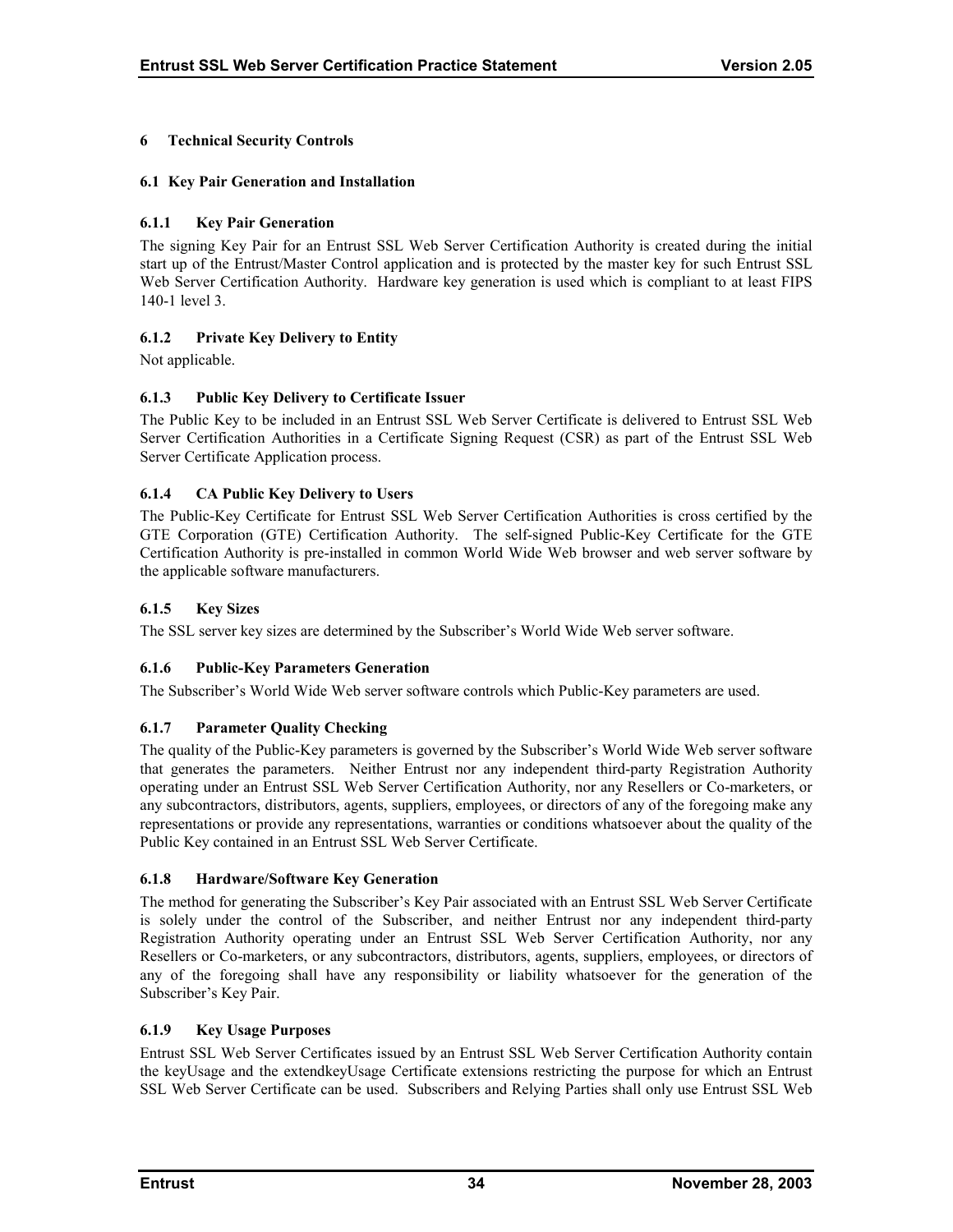<span id="page-39-0"></span>Server Certificates in compliance with this Entrust SSL Web Server Certification Practice Statement and applicable laws.

#### **6.2 Private Key Protection**

The Entrust SSL Web Server Certification Authorities use Entrust/Authority software in conjunction with hardware certified to FIPS 140-1 level 3 to protect the Entrust SSL Web Server Certification Authorities' Private Keys. Subscribers are responsible for protecting the Private Key associated with the Public Key in the Subscriber's Entrust SSL Web Server Certificate. Entrust does not escrow the Entrust SSL Web Server Certification Authorities' Private Keys.

#### **6.3 Other Aspects of Key Pair Management**

No stipulation.

#### **6.4 Activation Data**

No stipulation.

#### **6.5 Computer Security Controls**

The workstations on which the Entrust SSL Web Server Certification Authorities operate are physically secured as described in Section 5.1 of this Entrust SSL Web Server Certification Practice Statement. The operating systems on the workstations on which the Entrust SSL Web Server Certification Authorities operate enforce identification and authentication of users. Access to Entrust/Authority software databases and audit trails is restricted as described in this Entrust SSL Web Server Certification Practice Statement. All operational personnel that are authorized to have access to the Entrust SSL Web Server Certification Authorities are required to use hardware tokens in conjunction with a PIN to gain access to the physical room that contains the Entrust/Authority software being used for such Entrust SSL Web Server Certification **Authorities** 

#### **6.6 Life Cycle Technical Controls**

The efficacy and appropriateness of the security settings described in this Entrust SSL Web Server Certification Practice Statement are reviewed on a yearly basis. A risk and threat assessment will be performed to determine if key lengths need to be increased or operational procedures modified from time to time to maintain system security.

#### **6.7 Network Security Controls**

Remote access to Entrust/Authority software via the Entrust/Admin software interface is secured using the security features of the Secure Exchange Protocol and Entrust/Session software.

## **6.8 Cryptographic Module Engineering Controls**

The Entrust/Authority software cryptographic module is designed to conform to FIPS 140-1 level 1 requirements. Optional hardware tokens may be used to generate Key Pairs that may conform with higher levels of FIPS validation, but which must at least conform to level 1.

#### **7 Certificate and CRL Profiles**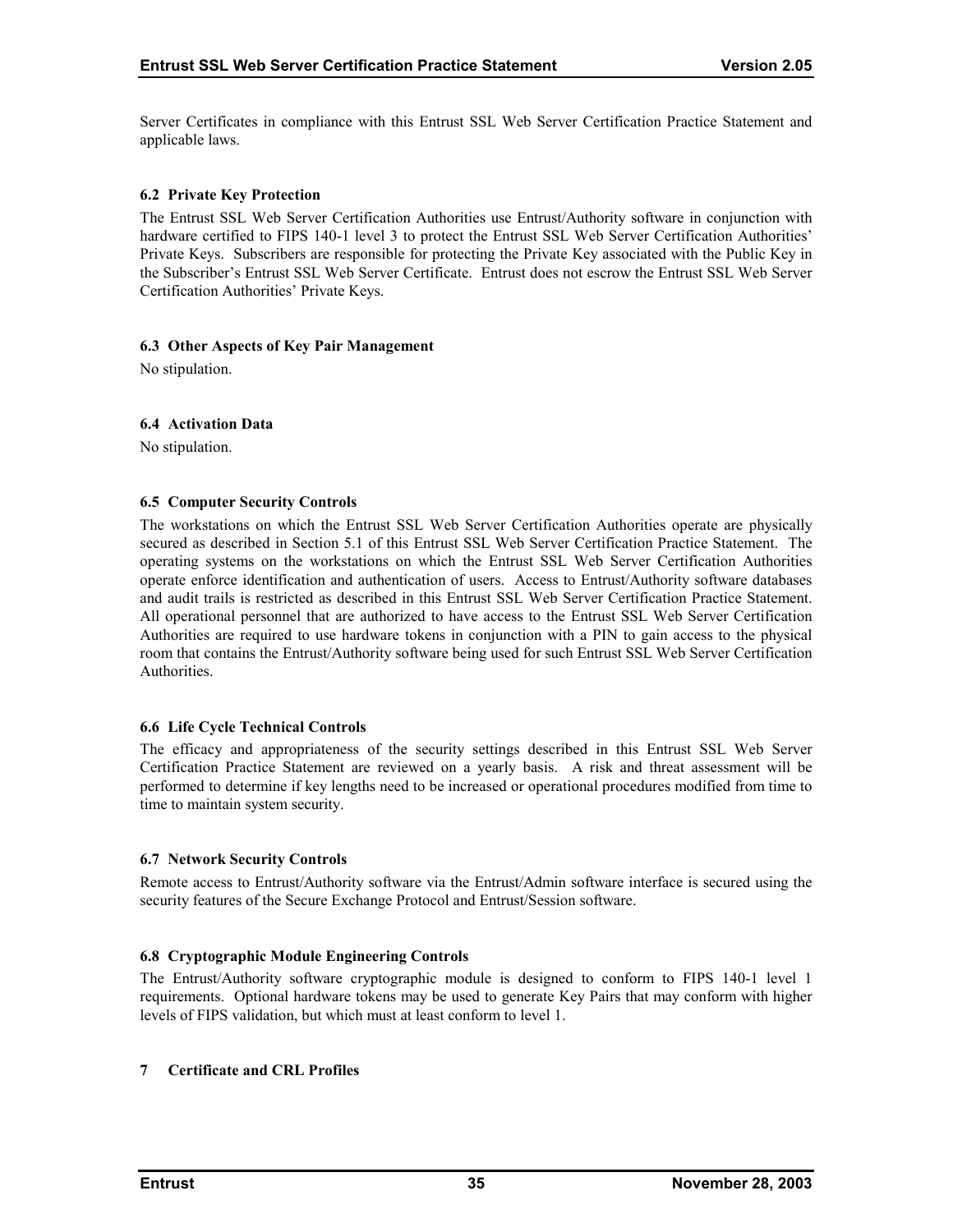#### <span id="page-40-0"></span>**7.1 Certificate Profile**

The profile for the Entrust SSL Web Server Certificates issued by an Entrust SSL Web Server Certification Authority conform to the specifications for the Secure Sockets Layer protocol.

#### **7.2 CRL Profile**

The following fields of the X.509 version 2 CRL format are used by the Entrust SSL Web Server Certification Authorities:

- version: set to v2
- signature: identifier of the algorithm used to sign the CRL
- issuer: the full Distinguished Name of the Certification Authority issuing the CRL
- this update: time of CRL issuance
- next update: time of next expected CRL update
- revoked certificates: list of revoked Certificate information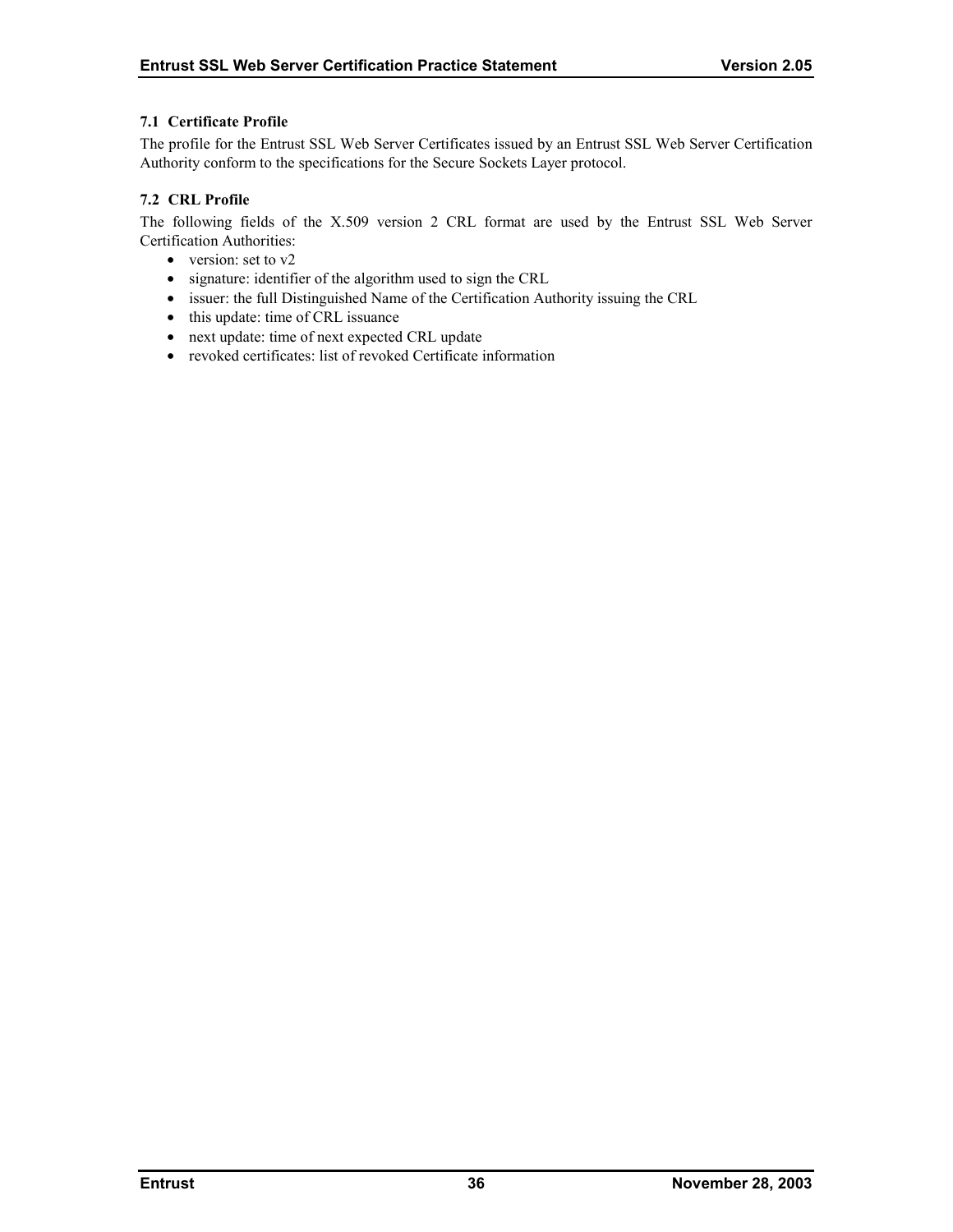#### <span id="page-41-0"></span>**8 Specification Administration**

#### **8.1 Contact Information**

Director Operations, Entrust Certificate Services Entrust Limited 1000 Innovation Drive Ottawa, Ontario Canada K2K 3E7

Tel: (613) 270-3157 Email: [entrust.OA@entrust.net](mailto:???@entrust.net)

#### **8.2 Specification Change Procedures**

Entrust may, in its discretion, modify the Entrust SSL Web Server Certification Practice Statement and the terms and conditions contained herein from time to time. Modifications to the Entrust SSL Web Server Certification Practice Statement that, in the judgment of Entrust, will have little or no impact on Applicants, Subscribers, and Relying Parties, may be made with no change to the Entrust SSL Web Server Certification Practice Statement version number and no notification to Applicants, Subscribers, and Relying Parties. Such changes shall become effective immediately upon publication in the Entrust Repository.

Modifications to the Entrust SSL Web Server Certification Practice Statement that, in the judgment of Entrust may have a significant impact on Applicants, Subscribers, and Relying Parties, shall be published in the Entrust Repository and shall become effective fifteen (15) days after publication in the Entrust Repository unless Entrust withdraws such modified Entrust SSL Web Server Certification Practice Statement prior to such effective date. In the event that Entrust makes a significant modification to Entrust SSL Web Server Certification Practice Statement, the version number of the Entrust SSL Web Server Certification Practice Statement shall be updated accordingly. Unless a Subscriber ceases to use, removes, and requests revocation of such Subscriber's Entrust SSL Web Server Certificate(s) prior to the date on which an updated version of the Entrust SSL Web Server Certification Practice Statement becomes effective, such Subscriber shall be deemed to have consented to the terms and conditions of such updated version of the Entrust SSL Web Server Certification Practice Statement and shall be bound by the terms and conditions of such updated version of the Entrust SSL Web Server Certification Practice Statement.

#### **8.3 Publication and Notification Policies**

Prior to major changes to this Entrust SSL Web Server Certification Practice Statement, notification of the upcoming changes will be posted in the Entrust Repository.

## **8.4 CPS Approval Procedures**

This Entrust SSL Web Server Certification Practice Statement and any subsequent changes shall be approved by the Entrust Policy Authority.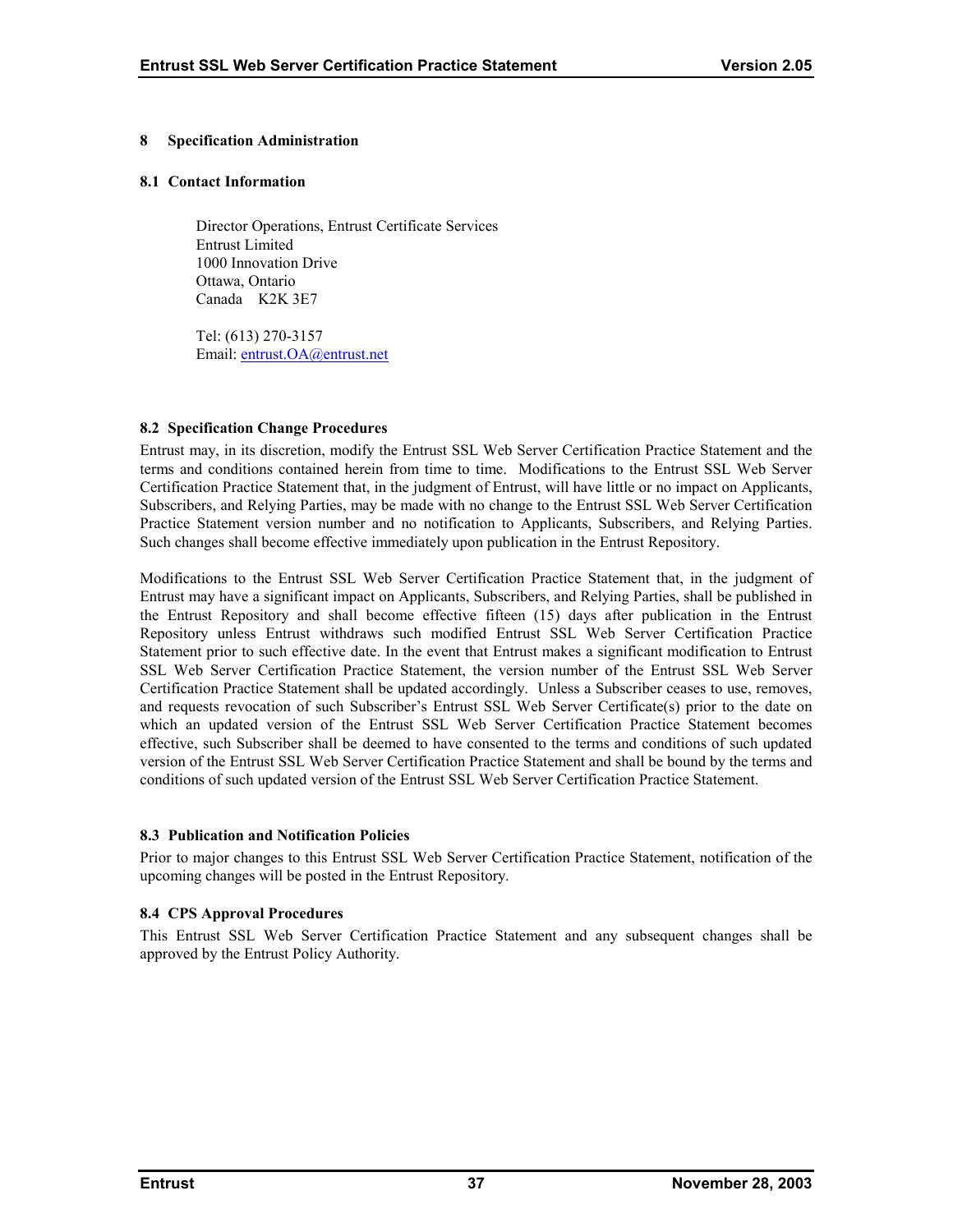#### <span id="page-42-0"></span>**9 Acronyms**

| CA.         | Certification Authority                                                          |
|-------------|----------------------------------------------------------------------------------|
| <b>CPS</b>  | <b>Certification Practice Statement</b>                                          |
| <b>CRL</b>  | Certificate Revocation List                                                      |
| <b>CSR</b>  | Certificate Signing Request                                                      |
| DN          | Distinguished Name                                                               |
| <b>DNS</b>  | Domain Name Server                                                               |
| <b>DSA</b>  | Digital Signature Algorithm                                                      |
| <b>HTTP</b> | <b>Hypertext Transfer Protocol</b>                                               |
| <b>IETF</b> | Internet Engineering Task Force                                                  |
| ITU-T       | International Telecommunication Union - Telecommunication Standardization Sector |
| MAC         | Message Authentication Code                                                      |
| OA.         | <b>Operational Authority</b>                                                     |
| <b>OID</b>  | Object Identifier                                                                |
| PA          | Policy Authority                                                                 |
| <b>PIN</b>  | Personal Identification Number                                                   |
| PKI         | Public-Key Infrastructure                                                        |
| RA          | <b>Registration Authority</b>                                                    |
| <b>RDN</b>  | Relative Distinguished Name                                                      |
| <b>RFC</b>  | <b>Request for Comment</b>                                                       |
| <b>SEP</b>  | Secure Exchange Protocol                                                         |
| <b>SSL</b>  | Secure Sockets Layer                                                             |
| <b>URL</b>  | Universal Resource Locator                                                       |
|             |                                                                                  |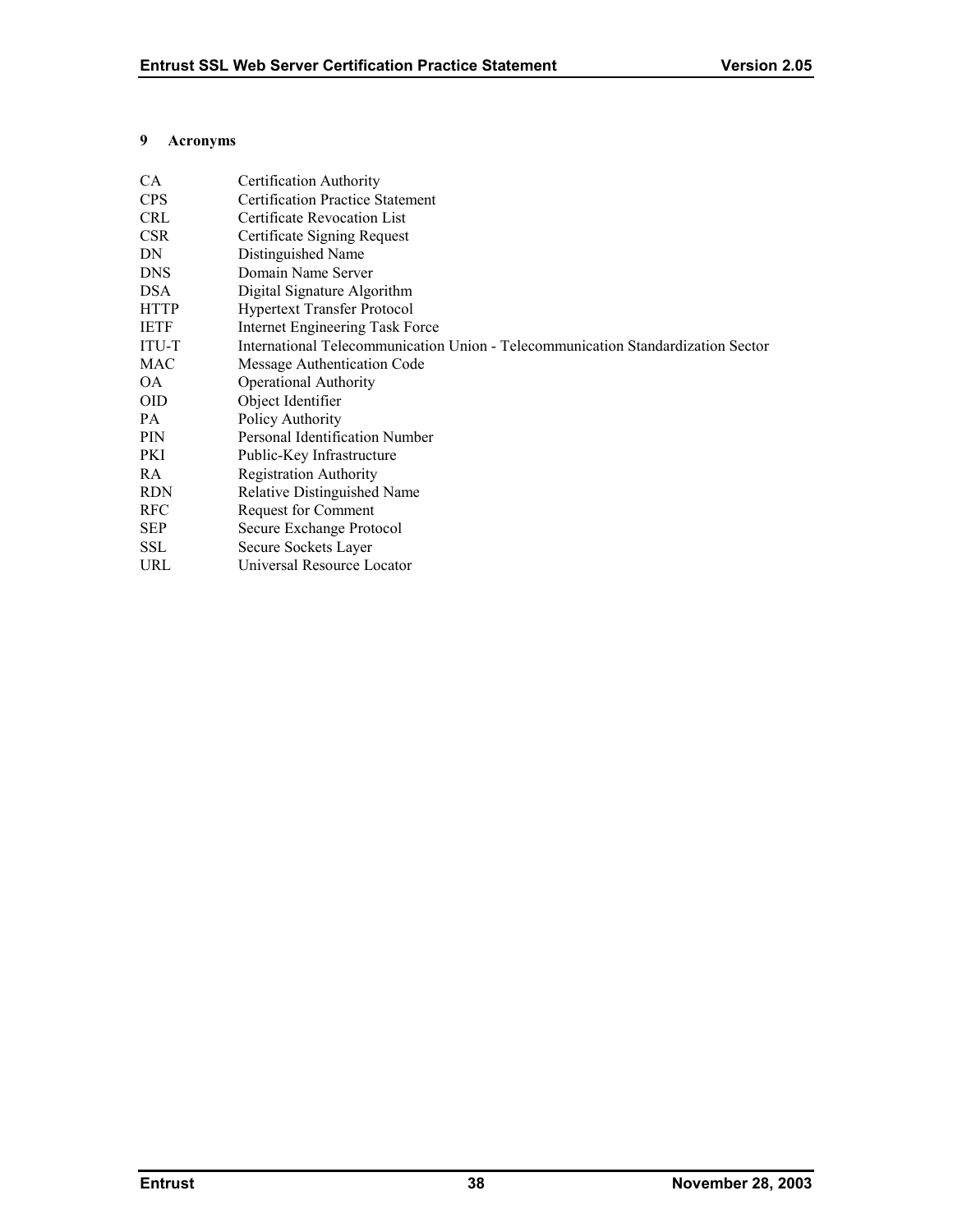#### <span id="page-43-0"></span>**10 Definitions**

**Affiliate:** means Entrust, and any corporation or other entity that Entrust directly or indirectly controls. In this context, a party "controls" a corporation or another entity if it directly or indirectly owns or controls fifty percent (50%) or more of the voting rights for the board of directors or other mechanism of control.

**Applicant:** means a person, entity, or organization applying for an Entrust SSL Web Server Certificate, but which has not yet been issued an Entrust SSL Web Server Certificate, or a person, entity, or organization that currently has an Entrust SSL Web Server Certificate or Entrust SSL Web Server Certificates and that is applying for renewal of such Entrust SSL Web Server Certificate or Entrust SSL Web Server Certificates or for an additional Entrust SSL Web Server Certificate or Entrust SSL Web Server Certificates.

**Business Day:** means any day, other than a Saturday, Sunday, statutory or civic holiday in the City of Ottawa, Ontario.

**Certificate:** means a digital document that at a minimum: (a) identifies the Certification Authority issuing it, (b) names or otherwise identifies a Subject, (c) contains a Public Key of a Key Pair, (d) identifies its operational period, and (e) contains a serial number and is digitally signed by a Certification Authority.

**Certificate Revocation List:** means a time-stamped list of the serial numbers of revoked Certificates that has been digitally signed by a Certification Authority.

**Certification Authority:** means an entity or organization that (i) creates and digitally signs Certificates that contain among other things a Subject's Public Key and other information that is intended to identify the Subject, (ii) makes Certificates available to facilitate communication with the Subject identified in the Certificate, and (iii) creates and digitally signs Certificate Revocation Lists containing information about Certificates that have been revoked and which should no longer be used or relied upon.

**Certification Practice Statement:** means a statement of the practices that a Certification Authority uses in issuing, managing, revoking, renewing, and providing access to Certificates, and the terms and conditions under which the Certification Authority makes such services available.

**Co-marketers:** means any person, entity, or organization that has been granted by Entrust or a Registration Authority operating under an Entrust SSL Web Server Certification Authority the right to promote Entrust SSL Web Server Certificates.

**Compromise:** means a suspected or actual loss, disclosure, or loss of control over sensitive information or data.

**CPS:** see Certification Practice Statement.

**CRL:** see Certificate Revocation List.

**Cross Certificate(s)**: shall mean a Certificate(s) that (i) includes the public key of a public-private key pair generated by or for the Entrust Certification Authority; (ii) includes the digital signature of a Certification Authority operated by GTE Corporation. ("GTE") or its successors; (iii) allows verification of a Subscriber's public key SSL Certificate through the use of a GTE public key Certificate; and (iv) has an expiry date on or before February 23, 2006.

**Entrust:** means Entrust Limited.

**Entrust.net**: means Entrust Limited.

**Entrust Operational Authority:** means those personnel who work for or on behalf of Entrust and who are responsible for the operation of the Entrust SSL Web Server Certification Authorities.

**Entrust Policy Authority:** means those personnel who work for or on behalf of Entrust and who are responsible for determining the policies and procedures that govern the operation of the Entrust SSL Web Server Certification Authorities.

**Entrust Repository:** means a collection of databases and web sites that contain information about Entrust SSL Web Server Certificates and services provided by Entrust in respect to Entrust SSL Web Server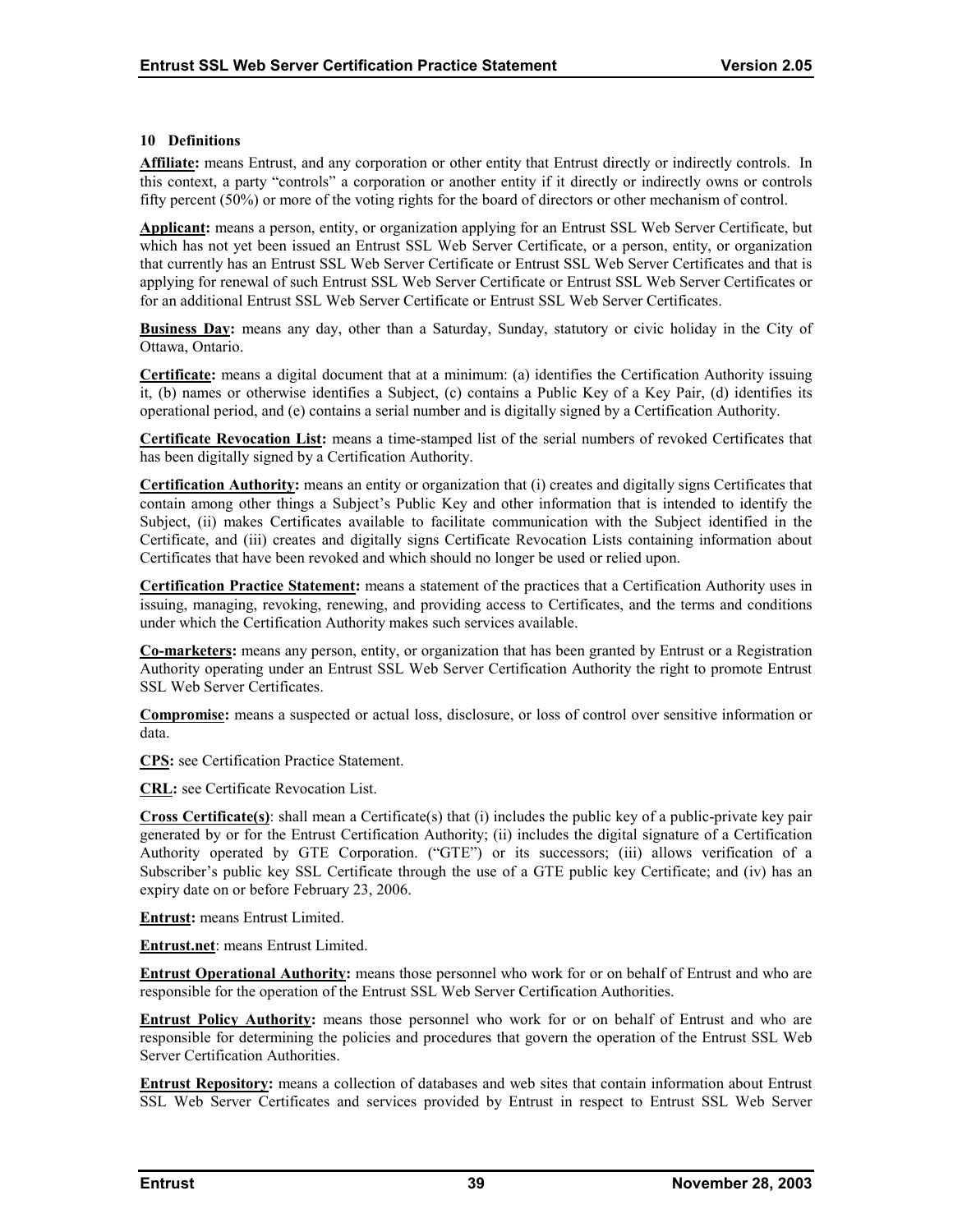Certificates, including among other things, the types of Entrust SSL Web Server Certificates issued by the Entrust SSL Web Server Certification Authorities, the services provided by Entrust in respect to Entrust SSL Web Server Certificates, the fees charged by Entrust for Entrust SSL Web Server Certificates and for the services provided by Entrust in respect to Entrust SSL Web Server Certificates, Certificate Revocation Lists, the Entrust SSL Web Server Certification Practice Statement, and other information and agreements that are intended to govern the use of Entrust SSL Web Server Certificates.

**Entrust SSL Web Server Certification Authority:** means a Certification Authority operated by or on behalf of Entrust for the purpose of issuing, managing, revoking, renewing, and providing access to Entrust SSL Web Server Certificates.

**Entrust SSL Web Server Certification Practice Statement:** means this document.

**Entrust SSL Web Server CPS:** See Entrust SSL Web Server Certification Practice Statement.

**Entrust SSL Web Server Certificate:** means an SSL Certificate issued by an Entrust SSL Web Server Certification Authority for use on World Wide Web servers.

**Entrust SSL Web Server Certificate Application:** means the form and application information requested by a Registration Authority operating under an Entrust SSL Web Server Certification Authority and submitted by an Applicant when applying for the issuance of an Entrust SSL Web Server Certificate.

**FIPS:** means the Federal Information Processing Standards. These are U.S. Federal standards that prescribe specific performance requirements, practices, formats, communication protocols, and other requirements for hardware, software, data, and telecommunications operation.

**IETF:** means the Internet Engineering Task Force. The Internet Engineering Task Force is an international community of network designers, operators, vendors, and researchers concerned with the evolution of the Internet architecture and the efficient operation of the Internet.

**Key Pair:** means two mathematically related cryptographic keys, having the properties that (i) one key can be used to encrypt a message that can only be decrypted using the other key, and (ii) even knowing one key, it is believed to be computationally infeasible to discover the other key.

**Object Identifier:** means a specially-formatted sequence of numbers that is registered in accordance with internationally-recognized procedures for object identifier registration.

**OID:** see Object Identifier.

**Operational Period:** means, with respect to a Certificate, the period of its validity. The Operational Period would typically begin on the date the Certificate is issued (or such later date as specified in the Certificate), and ends on the date and time it expires as noted in the Certificate or earlier if the Certificate is Revoked.

**PKIX:** means an IETF Working Group developing technical specifications for PKI components based on X.509 Version 3 Certificates.

**Private Key:** means the key of a Key Pair used to decrypt an encrypted message. This key must be kept secret.

**Public Key:** means the key of a Key Pair used to encrypt a message. The Public Key can be made freely available to anyone who may want to send encrypted messages to the holder of the Private Key of the Key Pair. The Public Key is usually made publicly available in a Certificate issued by a Certification Authority and is often obtained by accessing a repository or database. A Public Key is used to encrypt a message that can only be decrypted by the holder of the corresponding Private Key.

**RA:** see Registration Authority.

**Registration Authority:** means an entity that performs two functions: (1) the receipt of information from a Subject to be named in a Certificate, and (2) the performance of limited verification of information provided by the Subject against information available in certain third-party databases. In the event that the information provided by a Subject corresponds to the information in such third-party databases a Registration Authority may send a request to a Certification Authority requesting that the Certification